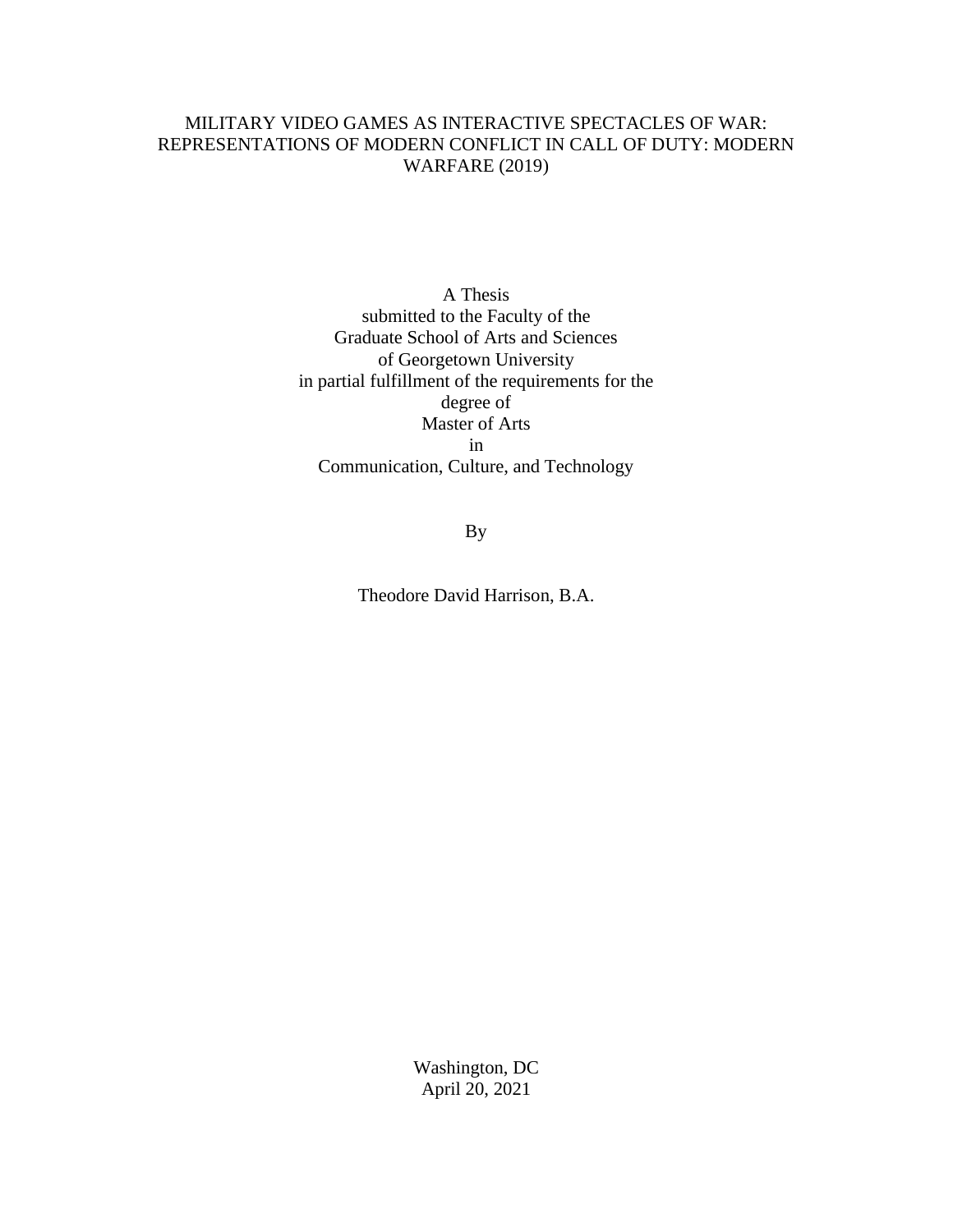Copyright 2021 by Theodore David Harrison All Rights Reserved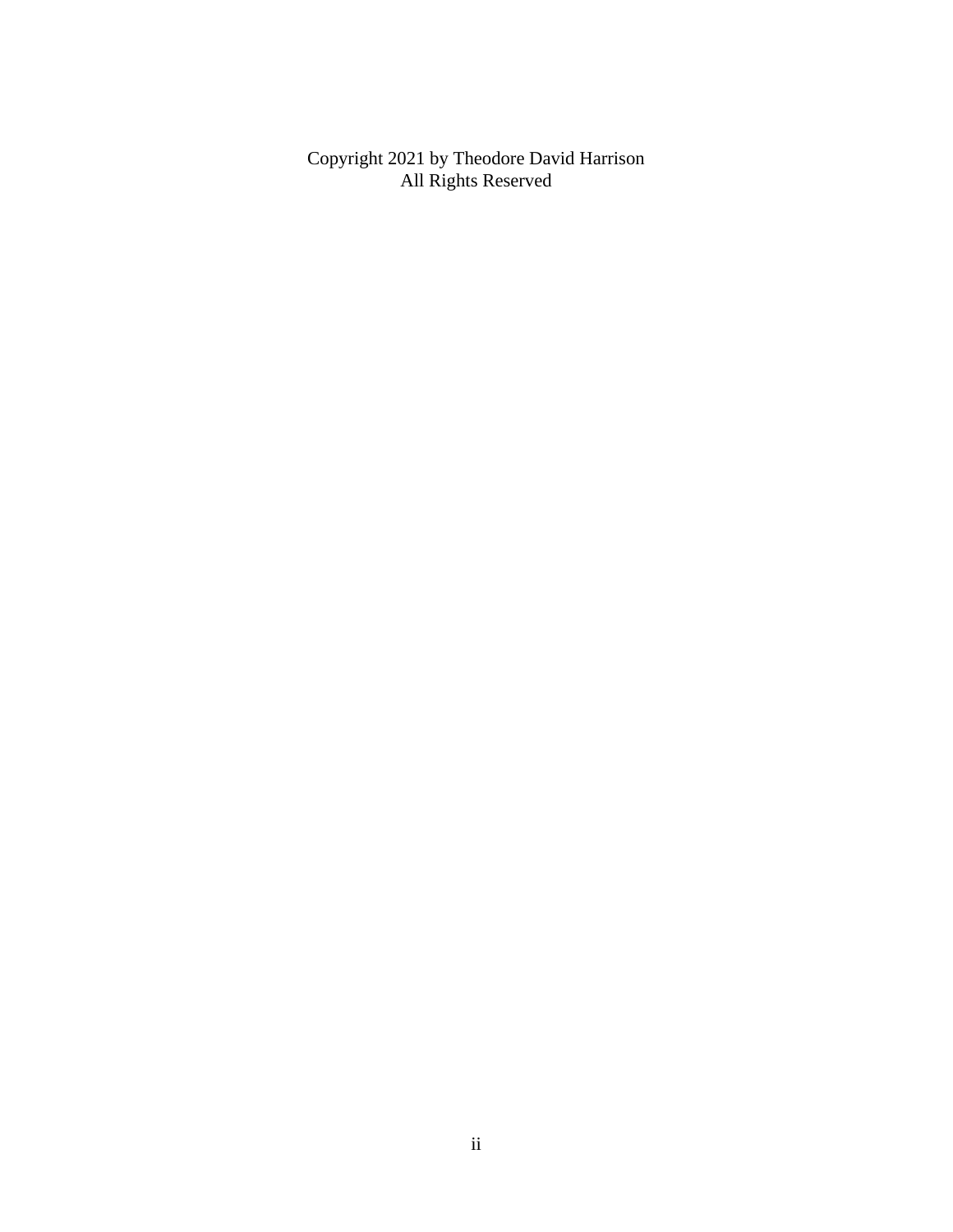# MILITARY VIDEO GAMES AS INTERACTIVE SPECTACLES OF WAR: REPRESENTATIONS OF MODERN CONFLICT IN CALL OF DUTY: MODERN WARFARE (2019)

Theodore David Harrison, M.A. Thesis Advisor: Michael Macovski, Ph.D.

# **ABSTRACT**

This thesis examines the representations of modern conflict – including concepts of proxy warfare, private military companies, political insurgency, terrorist forces, the "fog of war," and military rules of engagement—as depicted in the widely popular and influential video game *Call of Duty: Modern Warfare*. As part of this examination, I also consider the game's portrayals of those who fight such conflicts, and how such portrayals often "flatten" and stereotype non-Western identities.

In discussing the foregoing concepts, the thesis analyzes the video game industry's desire to design exciting, adrenaline-filled gameplay for players--while simultaneously attempting to create authentic military scenarios that lead players to reflect on the horrors of war. The thesis argues that the industry fails in this attempt at authenticity and reflection--and instead appropriates, glorifies, and commodifies these concepts of modern conflict for the sake of commercial gain.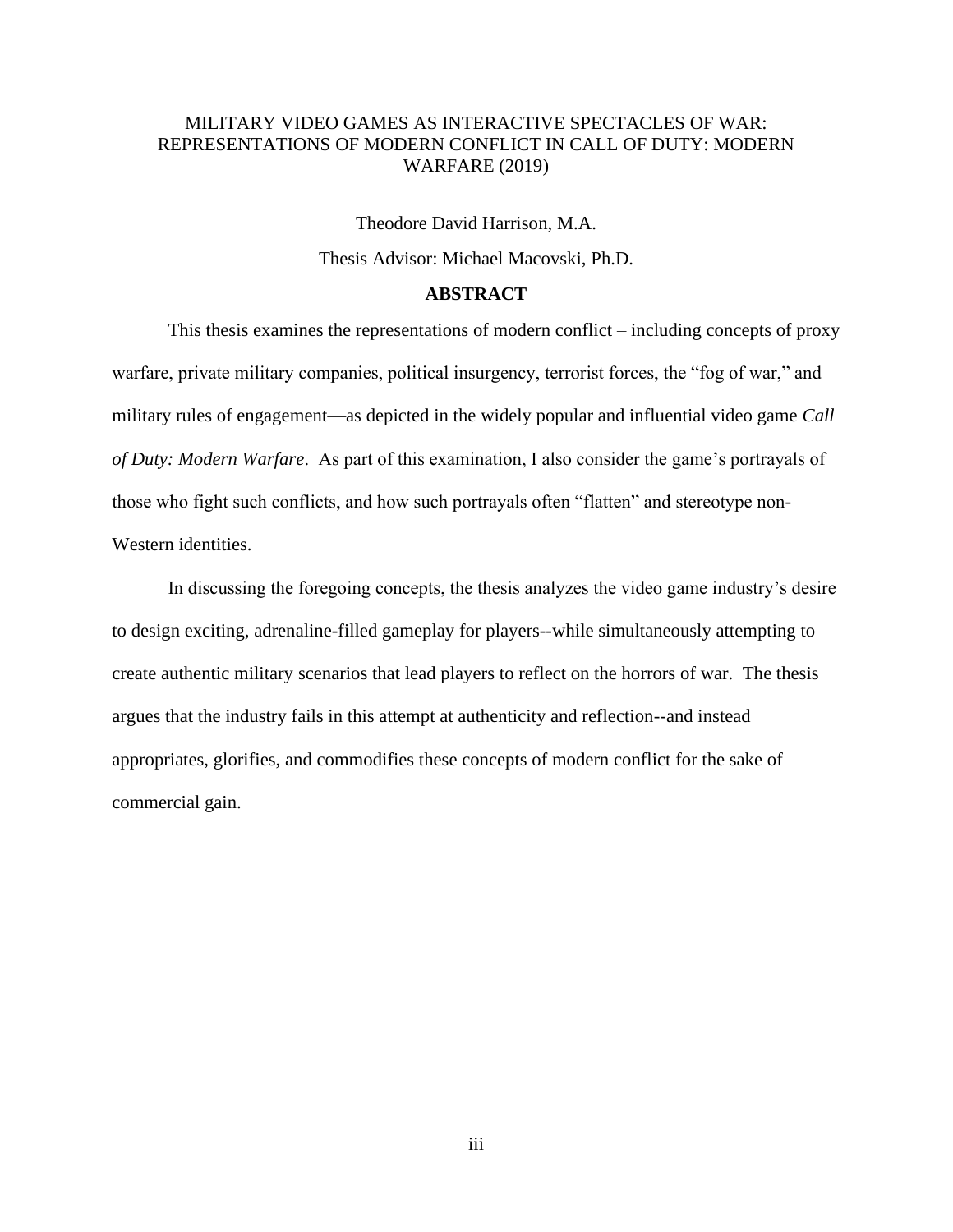To Professor Macovski for his unbreakable patience, empathy and compassion during the writing of this thesis.

To Professor Tinkcom for his guidance and indispensable advice over the last two years.

To the boys of Smokehouse and Savage Platoons for the good times (and the bad).

To my Mom for forcing me to go outside and teaching me to love reading.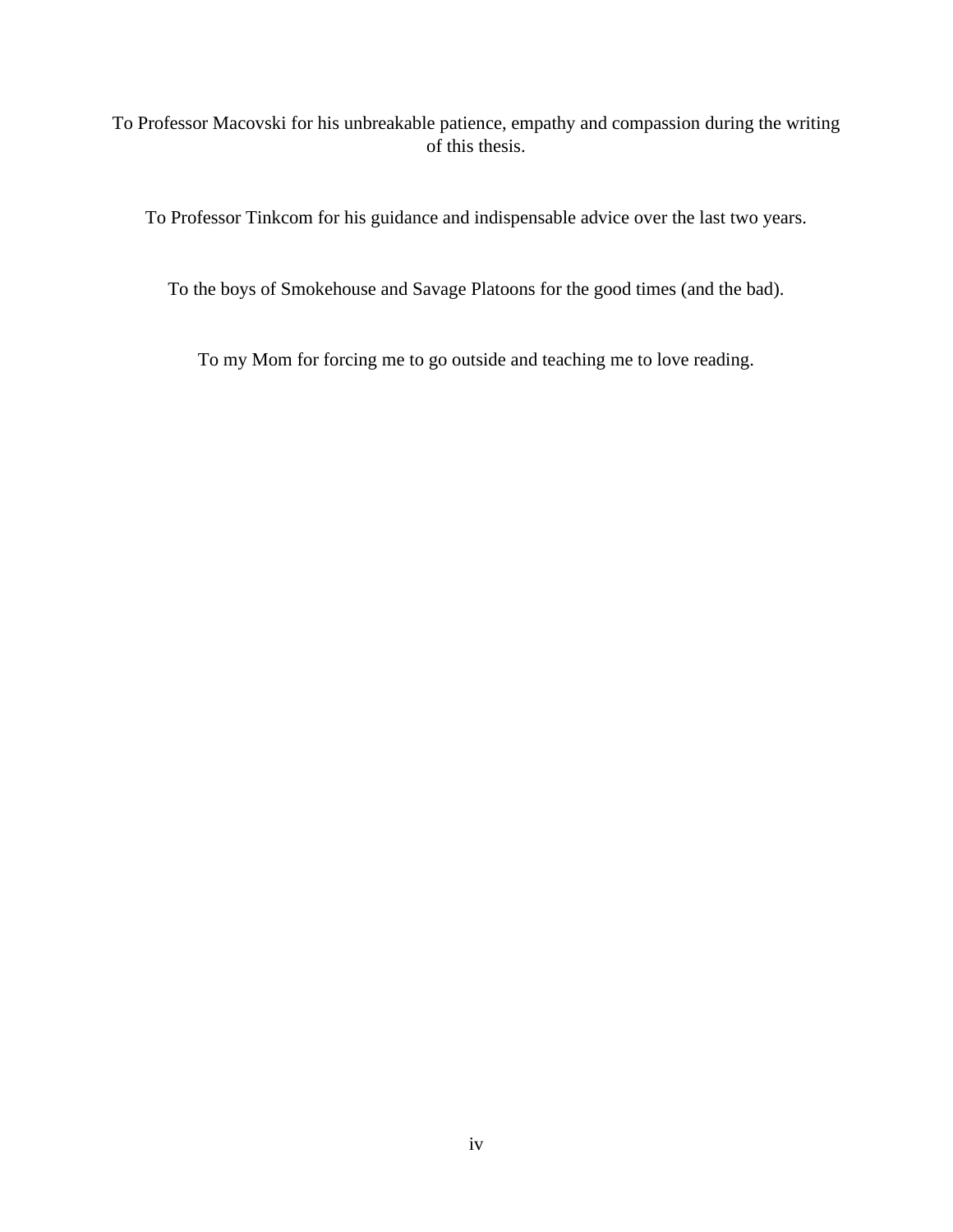# **TABLE OF CONTENTS**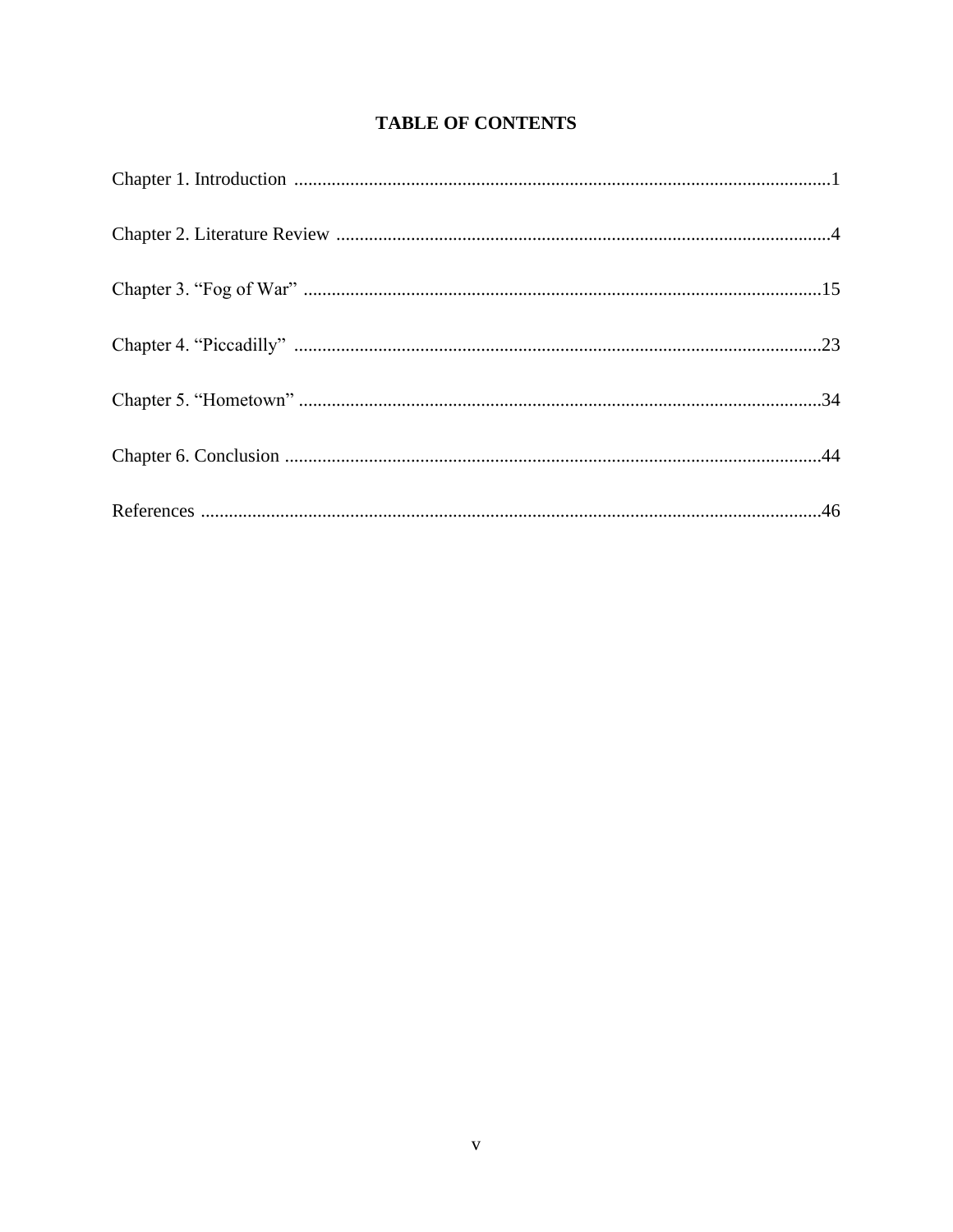#### **CHAPTER 1. INTRODUCTION**

How is conflict represented in media? One of the more popular media forms which typically represent conflict are military-themed video games. This thesis asks whether these games are created out of an earnest desire to create an authentic representation of war—in order to encourage the player to reflect on the nature of war **--** or more simply to appropriate and commercialize military themes and war imagery for profit.

The thesis begins by identifying the connections between war and play, specifically focusing on the foundational work of Dutch cultural historian Johan Huizinga and his book *Homo Ludens: A Study of the Play-Element in Culture*. Huizinga views play as having an inherent, culture-forming function, in that play precedes culture and influences the rituals and rules which govern society. In this regard, Huizinga also views war specifically as a "palpable and primitive" form of play (Huizinga 89). War, as a play-element in culture, accordingly also serves a cultural forming function. For example, Huizinga, writing in 1938, saw the rise of Nazi Germany and the possibility of total war as "banishing war's cultural function" (Huizinga 90).

Continuing this line of inquiry, this thesis also addresses not only this culture effect of play and its connection with war, but also the persuasive effects of video games, the most prevalent form of modern play. As a media form, video games are sometimes seen as a nonartistic, juvenile endeavor, unworthy of serious academic consideration. Game Studies scholar Ian Bogost, however, argues that video games are a form of "procedural rhetoric," which he defines as the "art of persuasion through rule-based representations and interactions rather than the spoken word, writing, images or moving pictures" (Bogost ix). In other words, the rules and boundaries in games, as well as the procedures and mechanics in modern video games possess a unique persuasive power which is used to convey some form of meaning to the player.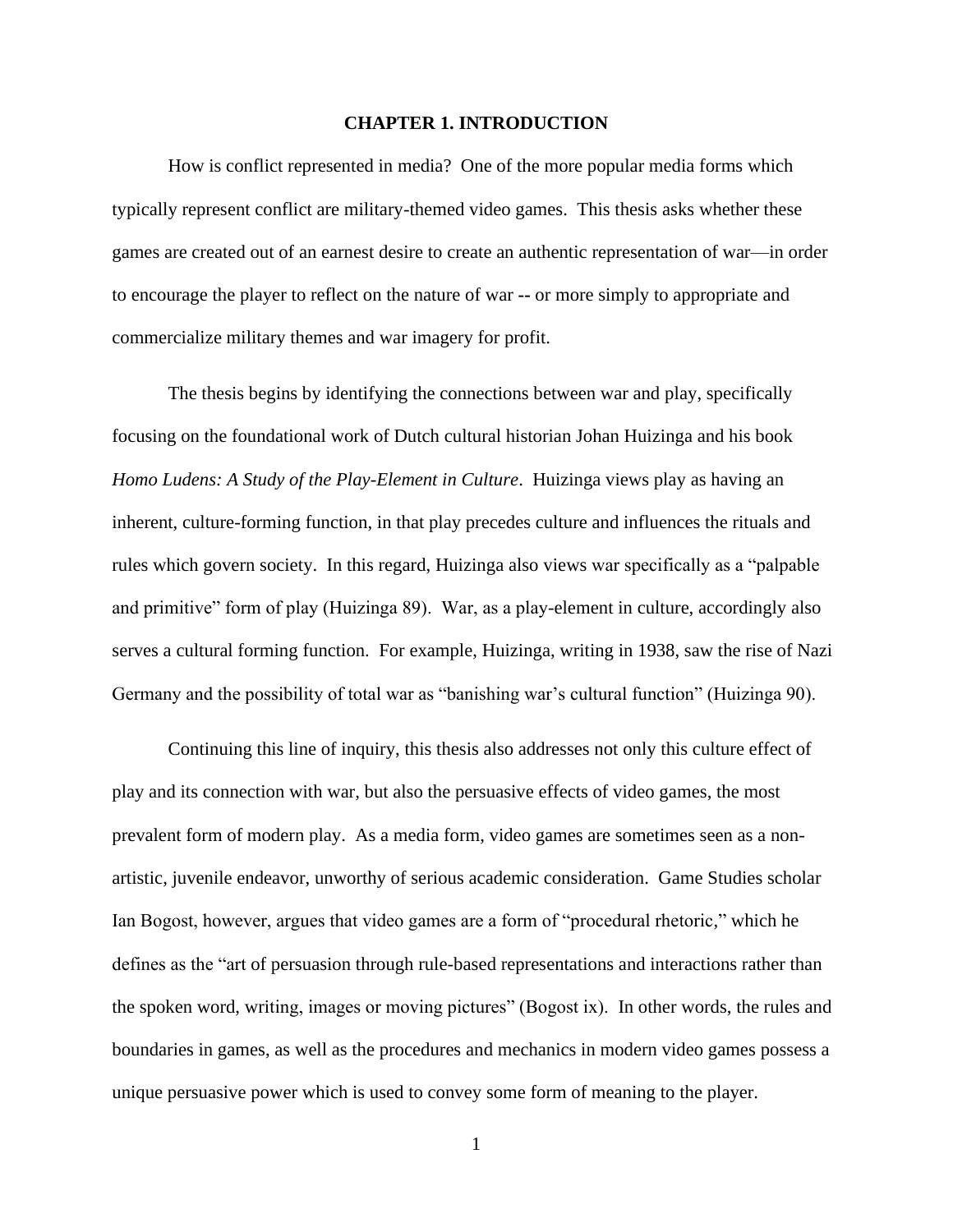With these questions in mind, this thesis will then examine the relationship between the military and the entertainment industry. This relationship seems to influence the production of these popular military-themed video games, as discussed by Tim Lenoir and Luke Caldwell in their book, *The Military-Entertainment Complex*. For Lenoir and Caldwell, the "militaryentertainment complex of today is better characterized as an opportunistic nexus of coinciding interests between mass entertainment industries and the military" (Lenoir and Caldwell 90). This nexus "revolves around the commercial exploitation of military experiences" in order to "produce strong affects and assumptions far more than the communication of specific forms of knowledge, strategies or traditional forms of propaganda" (Lenoir and Caldwell 90). Furthermore, the goal of these military themed video games, according to Lenoir and Caldwell, is no longer to communicate a coherent, militaristic ideology, but more simply to use the imagery and experiences of warfare in order to create a "source of repeatable entertainment experiences" for the player's enjoyment (Lenoir and Caldwell 84).

The phrase, a "source of repeatable entertainment experiences," is reminiscent of the *Call of Duty* franchise, one of the most popular and influential video games on the modern video game market. The games of the franchise fall under a video game genre known as "first-person shooters," in which the player experiences the game through the eyes of the game protagonist and is typically armed with some version of military weaponry –in order to play in militarized scenarios. The *Call of Duty* franchise began in 2003 with a series of games centered on World War II and reached a high tier of popularity with the release of *Call of Duty 4: Modern Warfare* in 2007. In examining this particular series, Lenoir and Caldwell focus their analysis on the series' portrayals of advanced technologies, like drones and satellite imagery. They further suggest that the game's designers generally avoid any attempt at accuracy or authenticity. The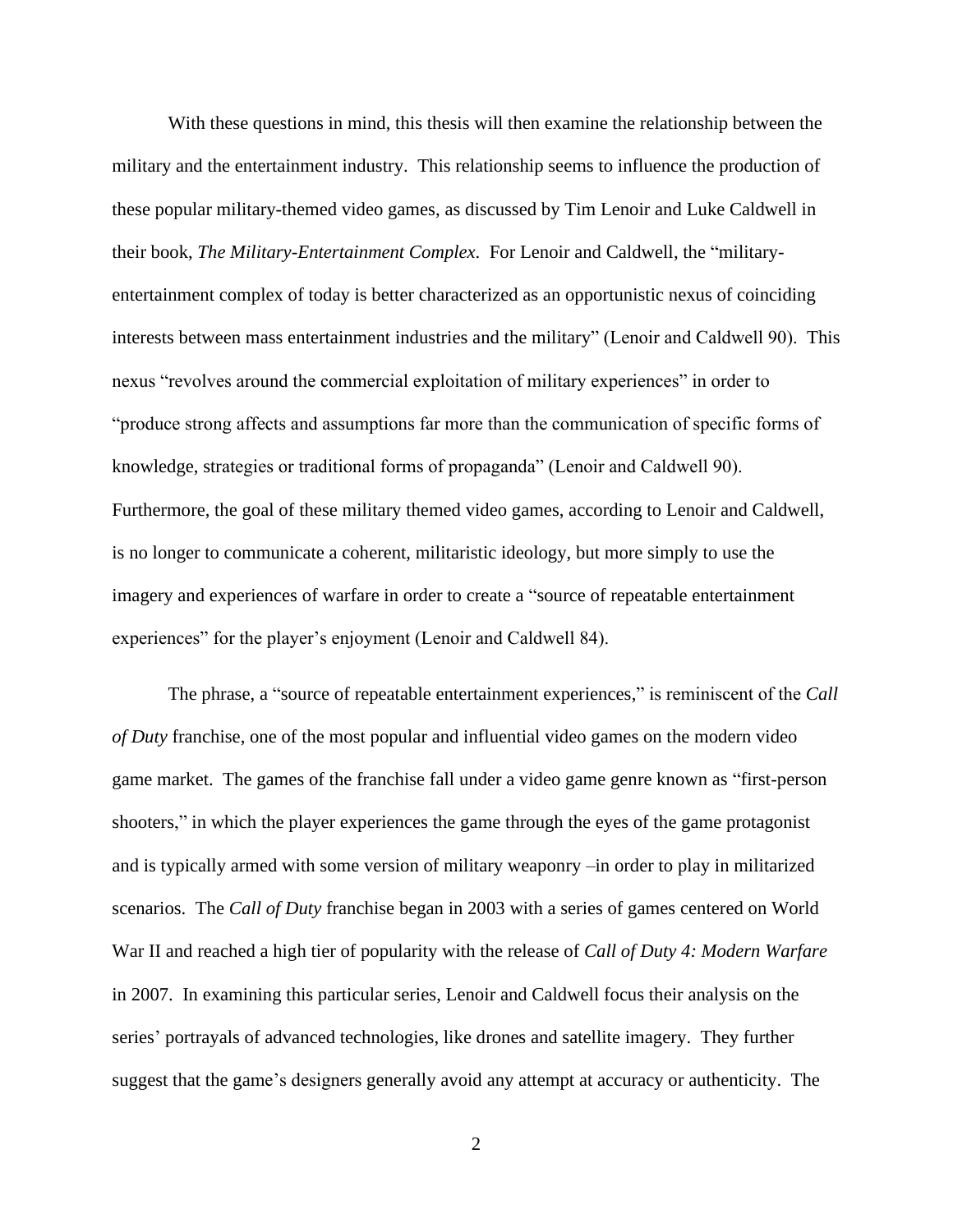"commercial exploitation of military experiences," in other words, is centered more on the exploitation of the experience of using advanced military weaponry and technology –rather than on any attempt to represent war authentically. As a result, in the latest iteration of the series, *Call of Duty: Modern Warfare*, the game designers sought to bring the game's narrative to a more grounded and authentic level, in response to some of the criticism of the previous games' convoluted plots.

With the foregoing issues in mind, I chose three missions from the games narrative which illustrate this attempt at authenticity and realism. In my analysis, I show how this game, despite its sophisticated and realistic depictions of modern war, still meets the earlier criteria of being "commercial exploitation of military experiences."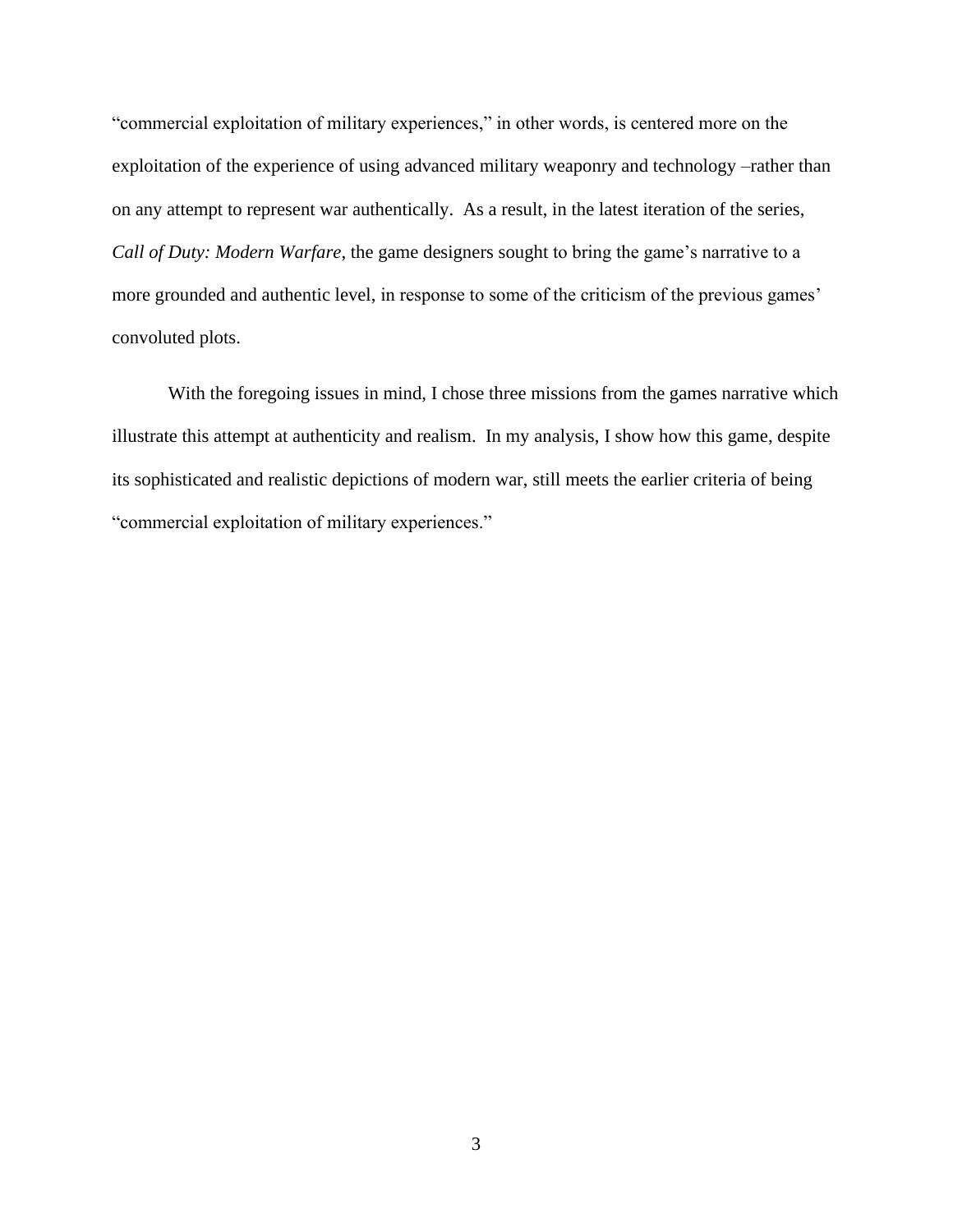#### **CHAPTER 2. LITERATURE REVIEW**

Playing games and fighting wars appear to be two fundamentally separate phenomenon. Generally speaking, play is inherently an enjoyable and free activity, while war is —of course an activity of violence and domination. Yet there is a connection between the two, fundamental to a society's culture. Civilizations throughout history conducted warfare in accordance with their cultural beliefs and values, in the same way that they played games following certain rules and regulations, founded on similar values. In Western civilization, for example, Ancient Greek city-states often used contests in place of open warfare to settles disputes and would also pause periods of warfare to honor the ancient athletic tradition of the Olympics (Huizinga 96). Huizinga examines this relationship between war and play, describing war as the "most intense, the most energetic form of play and at the same time the most palpable and primitive" (Huizinga 89). Yet before examining this connection between war and play, we must first understand how scholars characterize, define, and formalize an understanding of play's place in culture. Hence in this section, we will also examine the characteristics and definitions of warfare, specifically focusing on a neglected area of military history: namely, the effects of culture on the conduct of warfare. Following these sections, this thesis will go on to identify the precise connections between warfare and rule-based forms of play (i.e., games).

#### *Defining Play and its Cultural Function*

Play is an inherent component of human culture, yet it is also a difficult concept to define. In defining play, Huizinga makes a provocative claim that "play is older than culture, for culture, however inadequately defined, always presupposes human society, and animals have not waited for man to teach them their playing" (Huizinga 1). Huizinga further defines this foundational "play-element" in culture as existing outside of "ordinary life" and "not serious, but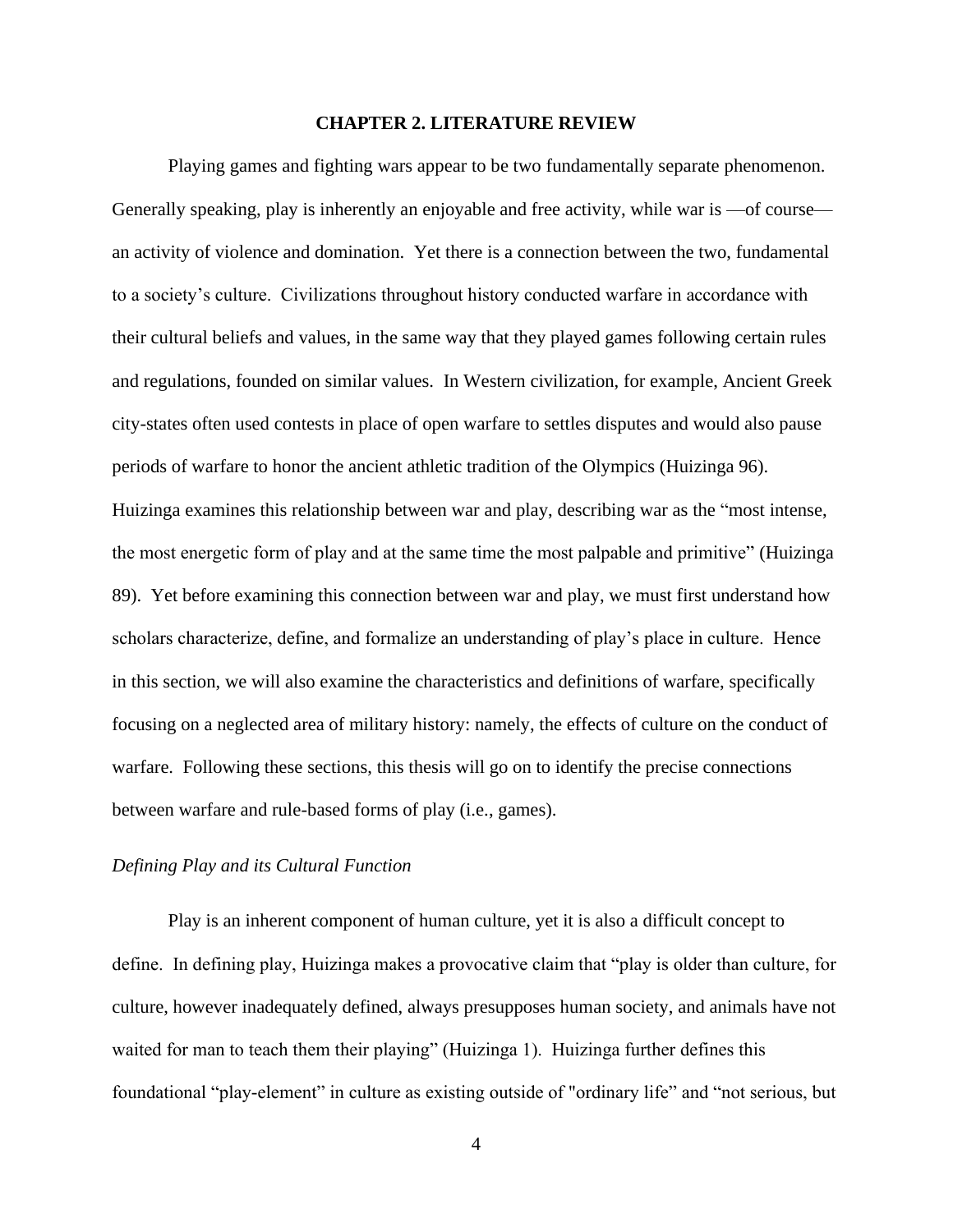at the same time absorbing the player intensely and utterly." This play-element is also "disconnected from monetary interests or profit" and occurs in its own special time and space, "according to fixed rules and in an orderly manner." It also fuels the creation of social groups that express their difference from the ordinary world (Huizinga 13).

Building on this definition, Huizinga stresses the distinction between the view of play as an element *of* culture versus his view of play as an element *in* culture. Huizinga views play as aiding in the creation of culture rather than being created out of culture. Play, according to Huizinga, accomplishes this creation by possessing a "civilizing function," through which "culture arises in the form of play" (Huizinga 46). Huizinga further explains the culture-forming effect of the "play-element" as fundamental to basic social functions - specifically law, war, education, philosophy and art – all of which contribute to the creation of a culture.

Huizinga's characterizations of play are eloquent and persuasive, but they are also overly broad and abstract. In critiquing *Homo Ludens*, sociologist Roger Caillois uses Huizinga's characteristics of play to create more specific classifications of four forms of games, so scholars may more directly analyze these play forms in culture. These four types of games are "Agon" (competition), "Alea" (chance), "Mimicry" (simulation), and "Ilinx" ("the pursuit of vertigo") (Caillois 14-23).

Caillois contributes another important concept to our understanding of play by precisely identifying the importance of rules in the creation of games: "rules are inseparable from play as soon as the latter becomes institutionalized" (Caillois 27). He acknowledges the tension between the "basic freedom" in play and the boundaries imposed by game rules; for him, the polar elements of this tension represent a spectrum of play, from "Paidia" to "Ludus." At one end of this spectrum, Caillois defines *paidia* as the "spontaneous manifestation of the play instinct"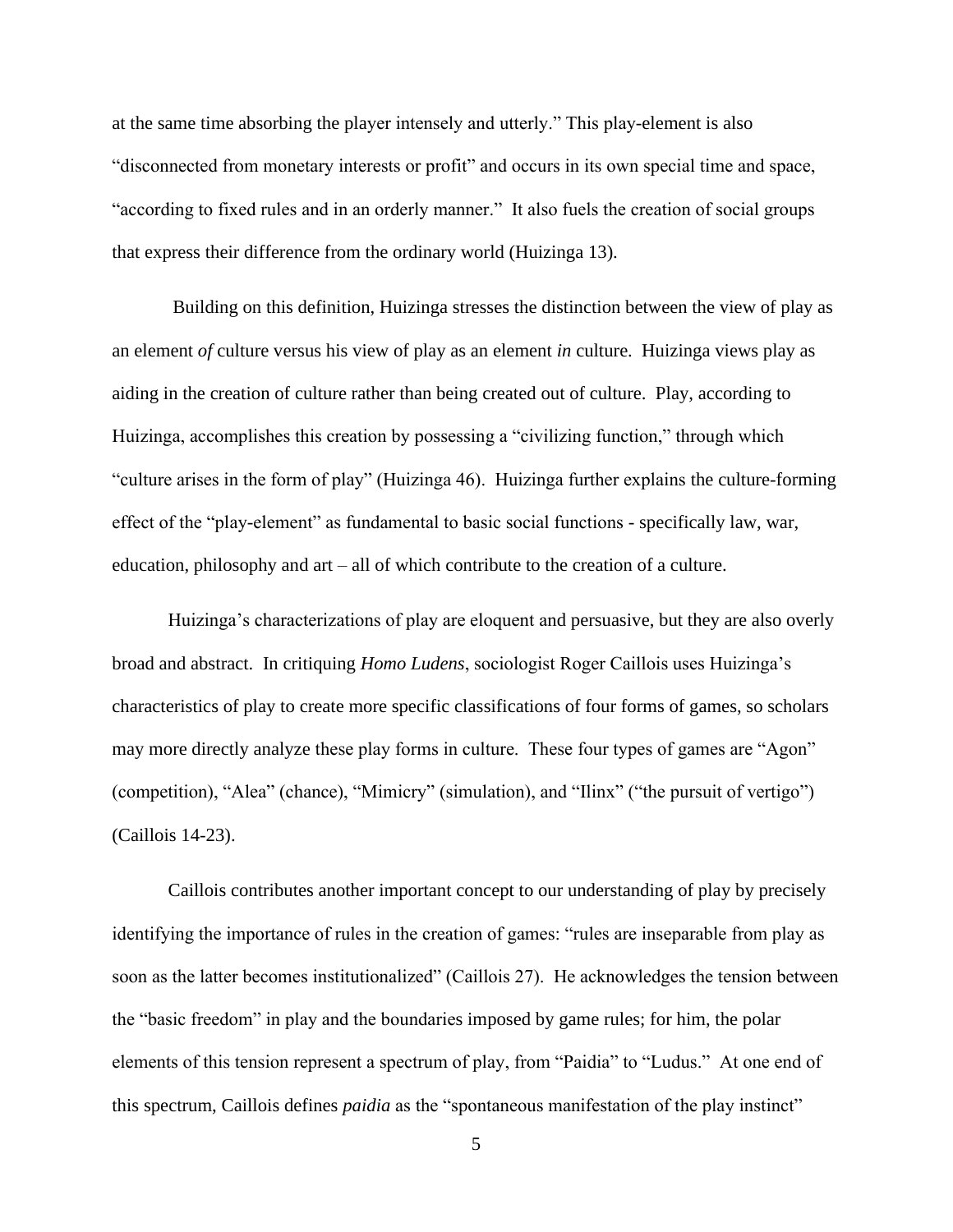reminiscent of an "infant laughing at his rattle" (Caillois 28). On the opposite end of this spectrum, *Ludus* represents the forms of play bound by rules. This is a principle associated with struggle, contest, suffering, and victory or defeat. To Caillois, *Ludus* is the "refinement of *paidia*, which it disciplines and enriches" and "provides an occasion for training, and normally leads to the acquisition of a special skill" (Caillois 29). This emphasis on training and refinement is similar to the type of exercises and drills used in military training. Finally, Caillois provides the simple example of a child mastering the yo-yo or kite flying as examples of *ludus* (Caillois 30).

# *The Connection Between War and Games*

To Huizinga, the connection between war and play is fundamental to the formation of culture and, much like Caillois, he centers this connection on the presence of rules and competition in both. He presents the play-element in war as bound by rules and states that "all fighting which is bound by rules bears the formal characteristics of play by that very limitation" (Huizinga 89). He also emphasizes that society views war as a "cultural function" only when war is fought "within a sphere whose members regard each other as equals or antagonists with equal rights" (Huizinga 89). As soon as war is fought "outside the sphere of equals" and against the criminal "heathens," or "barbarians," according to Huizinga, war loses its play-quality and loses its cultural function. In this context, war must be a competition between equals, bound by rules--in order to align with Western values of honor and a fairness. Military training exercises and drills often emphasize these values as well.

Huizinga further explores this connection by comparing the development of rules and procedures for games with the rules and laws governing war. He clearly distinguishes between the ludic, or playful, element in war and the agonistic, or competitive, nature of play. Huizinga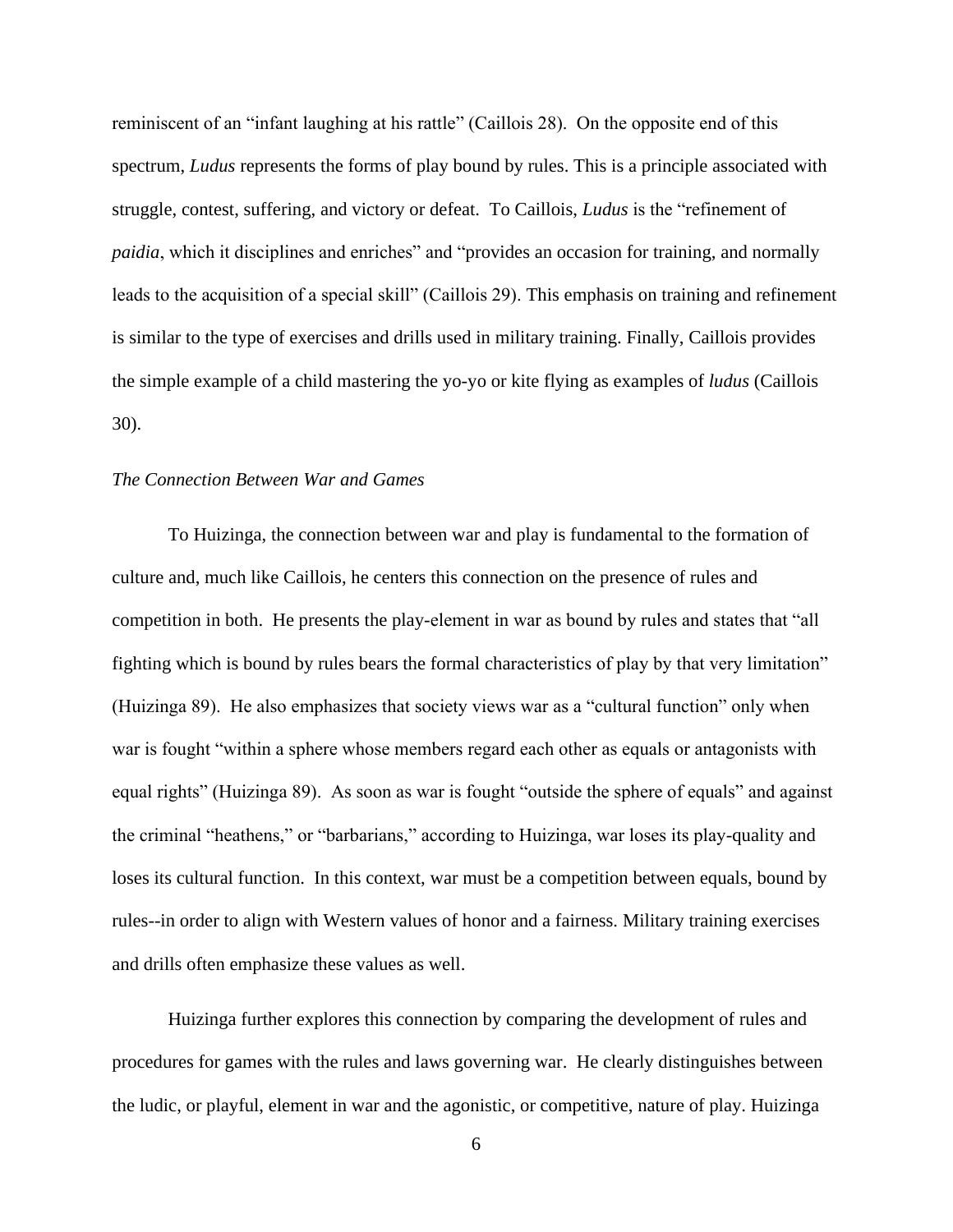gives an example of Greek city-states' fighting wars against one another, while following rules reached by the mutual agreement of both sides. These rules also specified when and where battles would occur, and which weapons were allowed, in a manner similar to modern military rules of engagement (Huizinga 96). These rules of war also echoed cultural values of honor and chivalry, which the Greeks also valued in their playful sport competitions **--** when they held ritualistic games to appease the gods and insure a bountiful harvest (Huizinga 56). The ancient Olympics, for example, were a ritualized athletic contest for the Greek city-states, in which they abstained from war, halted any conflicts in progress, and sent their best athletes to compete and win glory for their city. If a certain city's athletes were more successful than the others, it could be a validation of that culture's system of beliefs and their warrior-athletes. Military games, drills and exercises then also served as a method for improving the prestige of the state.

This connection between war and play also appears in modern American popular culture -- and is directly reflected in the video game industry's most popular genre: military-themed video games. To begin with, American popular culture is heavily militarized. The Department of Defense wields significant influence over the production of military-themed media because of collaboration with the entertainment industry, most notably the film industry. The military offers filmmakers access to otherwise inaccessible military equipment **--** like aircraft, naval vessels, and consultation on making a military film authentic **--** with the understanding that the military will have some control over the films script, themes, and message. The military also attempts to influence the production of the previously mentioned military-themed video games— especially for purposes of recruitment and image-making. This desire to influence is most clearly seen in Department of Defense Instruction 5410.6: "DoD Assistance to Non-Government, Entertainment-Oriented Media Productions." In fact, this Departmental Instruction establishes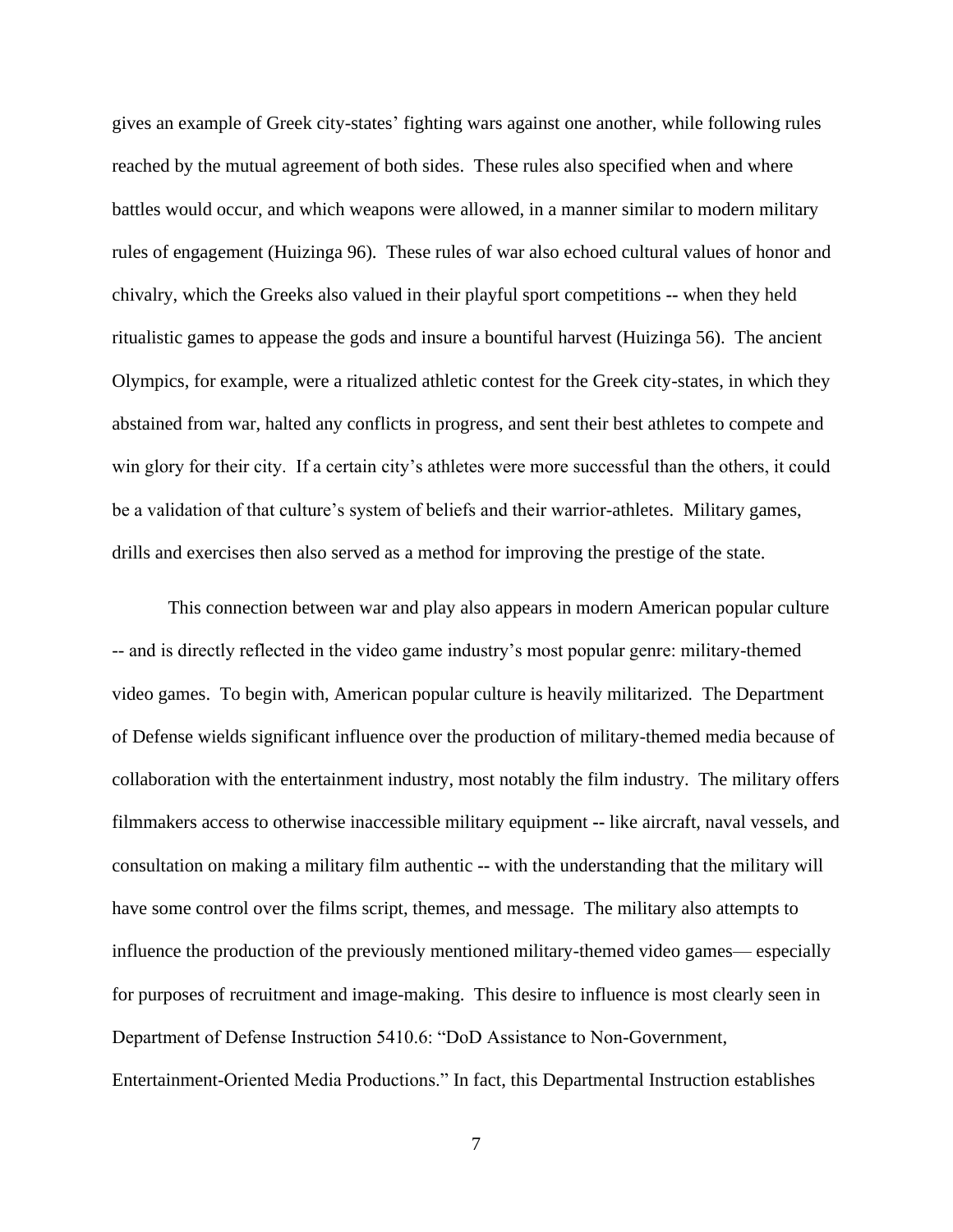policies and instructions for the military on assisting with the production of "feature motion pictures, episodic television programs, documentaries, and electronic games" (DoD 5410.6 1). This Instruction establishes three notable military policy regulations for media produced in collaboration with the entertainment industry:

(1) Presents a reasonably realistic depiction of the Military Services and the DoD, including Service members, civilian personnel, events, missions, assets, and policies;

(2) Is informational and considered likely to contribute to public understanding of the Military Services and the DoD; or

(3) May benefit Military Service recruiting and retention programs (DoD 5410.6 1-2). Most importantly, this DoD Instruction outlines the existing relationship and open collaboration between the military and the entertainment industry, known as the "Military-Entertainment Complex," which will be further explored later in this thesis.

# *Video Games and the Play-Element in Culture in the Digital Age*

Before examining the modern influence of warfare on military-themed video games, we will need to contextualize video games as a media form and explain how games convey meaning. Ian Bogost, a central theorist within the field of Game Studies, adopts an approach which maintains that video games are a type of "procedural rhetoric" or "persuasion through rule-based representations and interactions rather than the spoken word, writing, images or moving pictures" (Bogost ix). The "persuasion" Bogost speaks of is not a verbal or visual attempt to persuade someone, like visual rhetoric in film, but rather uses the rules and procedures of a game to encourage the players to take certain actions. These actions may be simple procedures necessary for playing the game, like walking and jumping, but they could also be more ideological. The use of weapons and shooting in the military-themed games examined in this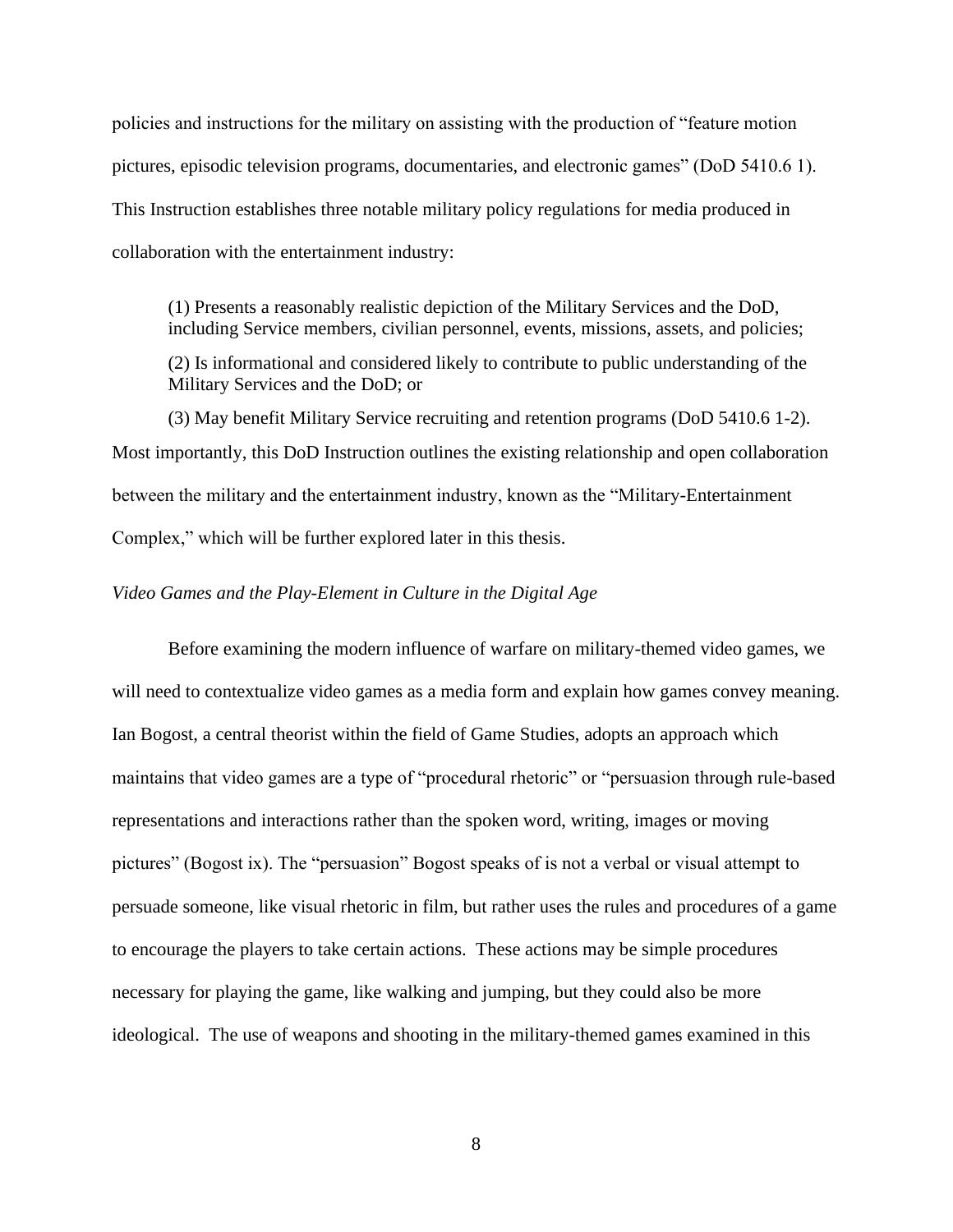thesis, for example, convinces the player that their only option to play the game is to fight in the virtual war.

Returning to the influence of the military over media production, we find that Bogost offers a crucial example of a video game as procedural rhetoric—an example that is central to the theme of this thesis. The example focuses on his analysis of *America's Army*, a video game funded and publicized by the United States Army in 2002 for the purpose of recruitment. In the design of *America's Army,* players are able to play only American soldiers, and are limited in the actions they can take within the game. In one game level, for example, the player must complete a "Basic Training"- style firing range exercise, in which the game teaches the player the basic controls for shooting weapons. A Drill Sergeant (a "non-playable character") is giving the player instructions, and if the player chooses to point a weapon at the Drill Sergeant and fire they are immediately arrested and placed in a virtual jail cell (Bogost 76). Bogost views the rules and procedures of *America's Army* as a "manifestation of the ideology that propels the U.S. Army" and further argues that the "game encourages players to consider the logic of duty, honor, and singular global political truth as a desirable worldview" (Bogost 79).

When we consider the persuasive power of games, it becomes clear why the military would want to create a game like *America's Army,* which serves as a perfect example of the military's attempts to influence this specific sphere of American popular culture. By the early 2000s, video games in the United States reached a level of cultural relevancy comparable to television and film, and the military wanted to embed its influence into this media in the same way it did with military-themed films, like *Top Gun* and *Black Hawk Down*, supported and influenced by the military (Sirota 2011). In that sense, *America's Army* is a piece of propaganda aiming to communicate a pro-military cultural ideology about the purpose and functioning of the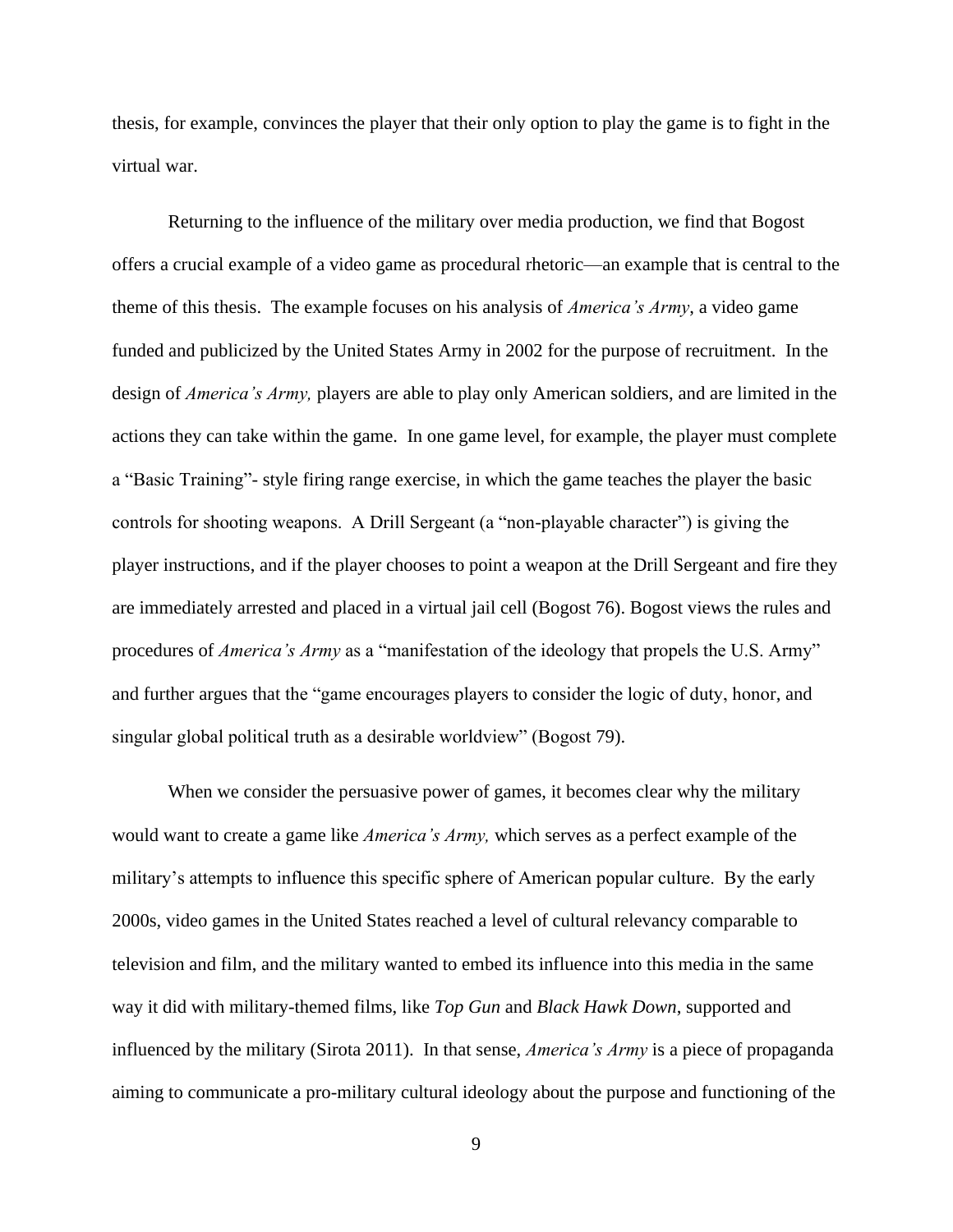United States Army. It also strictly enforces the "rules of engagement," a set of procedures and policies which guide the conduct of soldiers in a warzone and limit which persons or equipment can be engaged.

Today, play and war are again brought together in a commercialized, commodified form controlled by corporate forces, rather than the forces of the State. This shift reflects the postmodern culture of consumption, in which play is now a product to be consumed. Play has thus evolved from the inherently free play-forms articulated by Huizinga into the highly technological, commercialized, and commodified form seen today. This evolution has also consumed the production of military-themed games, which are now more widely produced by the entertainment industry, with less substantial input from the military.

# *The Military-Entertainment Complex*

Despite the United States' massive military budget, military recruitment has been declining and criticism of products like *America's Army* may have persuaded the military to focus its efforts elsewhere. The Department of Defense instead prioritizes the development of a relationship with various corporate partners in the media and entertainment sectors to outsource platforms for advertisements and recruiting efforts, as well as public relations efforts. In *Virtuous War*, James Der Derian coins the term "Military-Industrial-Media-Entertainment Network" to describe this relationship between the military and various corporate interests, as it exists in the post-9/11 world. Der Derian describes the evolution of this changing relationship by contrasting President Eisenhower's fears of the Military-Industrial Complex with modern, advanced technologies:

Unlike the fifties version presaged by President Eisenhower's farewell address, with its computers the size of boxcars, clunky tele-type machines, centralized command systems,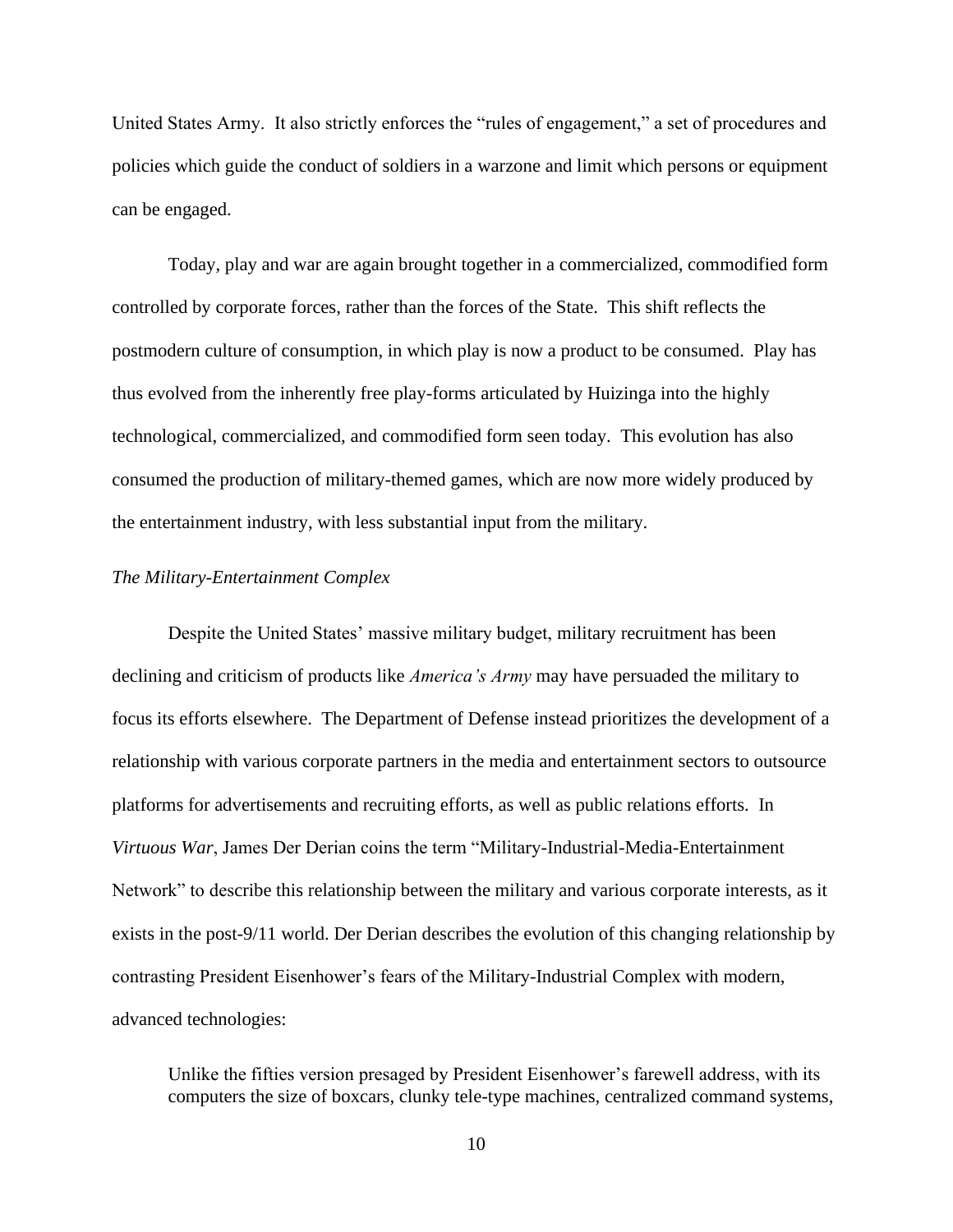and glowing vacuum tubes, the new MIME-NET runs on video-game imagery, twentyfour-hour news cycles, multiple nodes of military, corporate, university, and media power, and microchips, embedded in everything but human flesh (so far) (Der Derian 125).

This evolving network envisioned by Der Derian explains how the relationship between the military and corporations evolved beyond the industrial research and production of technology, equipment, and weaponry for warfare; it now involves, most importantly, a concentrated expansion of the attempts to control the production of American news and entertainment media dealing with military topics, in order to communicate pro-military narratives. Video games are also entwined in this network, as a media form of interest to the Department of Defense, but the military's influence remains tenuous, since they are dependent on the fluctuating trends of the video game industry.

The foregoing collaboration is directly apparent in the production of what Roger Stahl calls "militainment." Stahl defines "militainment" as emblematic of a trend in popular culture, in which war has become a spectacle consumed by U.S. audiences through extensive TV and media coverage and exposure. This spectacle, according to Stahl, is also manufactured by news and entertainment media – often working together with military officials. Stahl characterizes this spectacle as a war "without victims, without bodies, and without suffering…This war is easy to watch on the couch with a bag of chips. This war is, above all, clean" (Stahl 10). In that sense, this "clean" image denies not only the authentic horrors of war but also the possibility of reflecting about them.

Building on Stahl's critique of "militainment," Timothy Lenoir and Luke Caldwell synthesizes the views of Der Derian, Stahl, and other scholars into the concept of the "Miltary-Entertainment Complex." Lenoir and Caldwell acknowledge the collusion between the military and the media -- critiqued by Stahl, Der Derian, and others -- but also acknowledge the shift in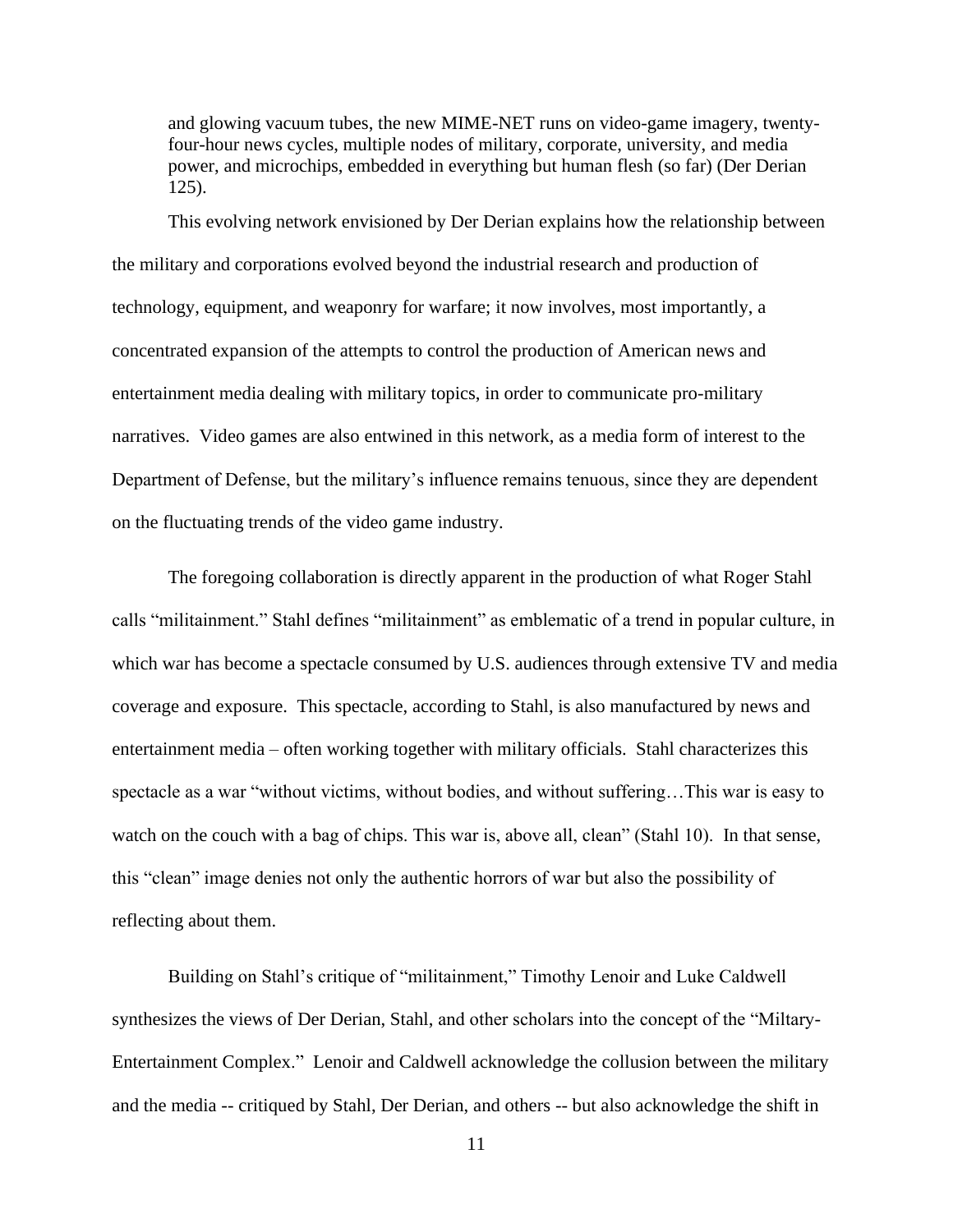this relationship, as affected by economic forces. They correctly identify a gap in the analysis, brought about by a focus on military-produced games in the early 2000s, in which scholars ignored the "role of media markets and commercial media firms in the careful construction and commodification of the experience of modern warfare in the popular imagination" (Lenoir 27). As we have noted, Lenoir and Caldwell contend that now the video game industry produces military-themed media almost exclusively, by appropriating military imagery and branding in order to commercialize militarism and military experiences. The military's influence in this relationship is now similar to the previously described relationship between the military and the film industry: Lenoir and Caldwell describe it "as an opportunistic nexus of coinciding interests between mass entertainment industries and the military" – one that "revolves around the commercial exploitation of military experiences that produce strong affects and assumptions far more than the communication of specific forms of knowledge, strategies or traditional forms of propaganda" (Lenoir 90). Representation of events and characters in wargames, for example, focuses on a certain type of "affect" which "displaces the primacy of ideologically motivated narrative in favor of the creation of 'epically real' fantasy war-fighting experiences" (Lenoir 91). Lenoir and Caldwell identify the shifting of trends of current games in the Military-Entertainment Complex that are "heavily dependent on representations of sophisticated military technologies but only loosely connected to contemporary real-world military actions and rules of engagement" (Lenoir 91). Lenoir and Caldwell also identify the waning influence of the military's game production in favor of the "market pressures of digital enterprise that shape militarism in the American popular imaginary" (Lenoir 97).

Bearing in mind the substantial economic forces present in the production of these games, we should briefly return to Huizinga's characteristics of play in order to point out his distaste for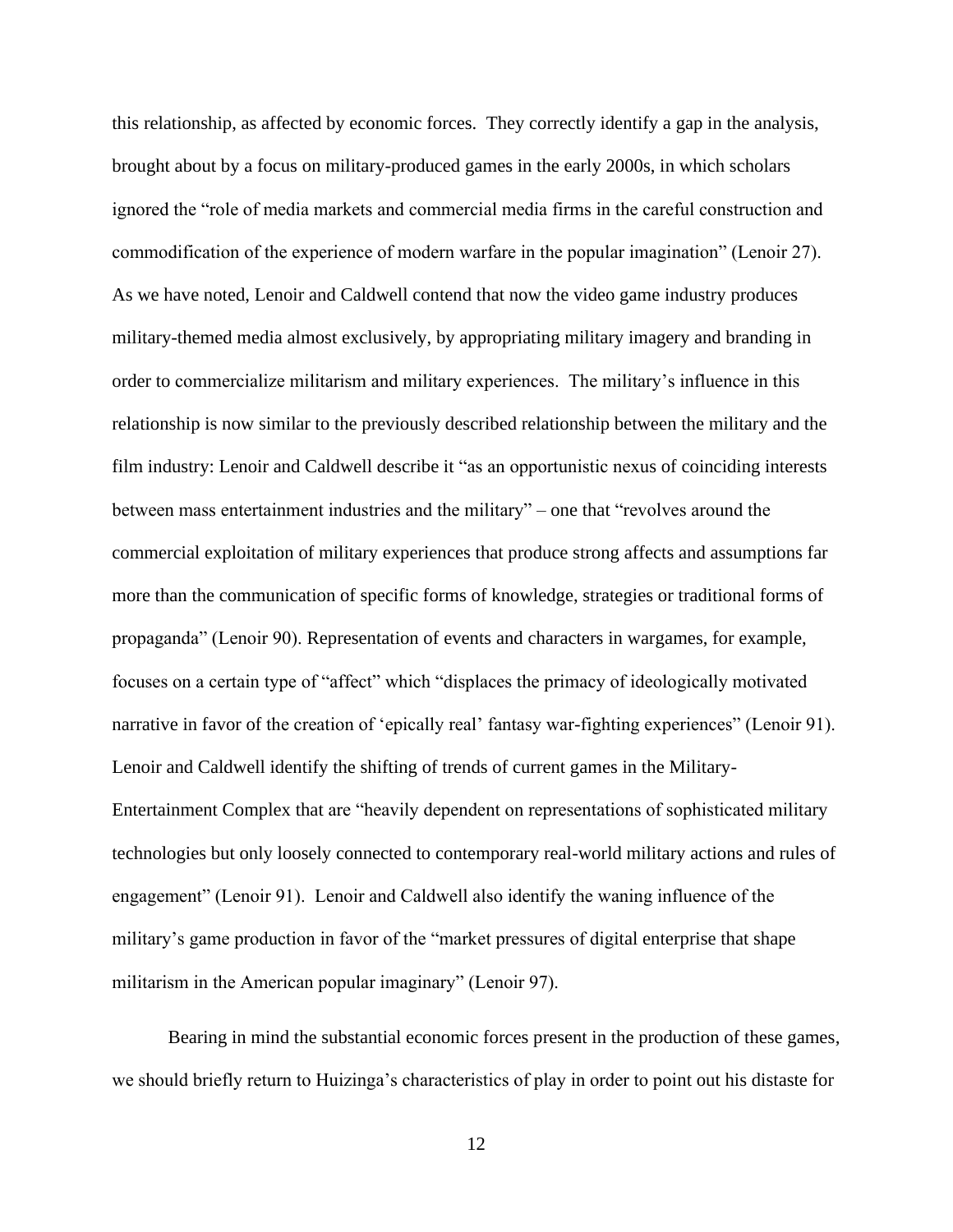the commodification of play - a criticism that will be central to the upcoming analysis.

Specifically, Huizinga feels that play is an activity "connected with no material interest, and no profit can be gained by it" (Huizinga 13). Huizinga wrote *Homo Ludens* in the 1930s, and the closest equivalent to the commodified forms of play games were professional sports. Huizinga criticizes this form of play as increasing in seriousness, thereby depriving it of its playful characteristics through the enforcement of stricter rules and the creation of what Huizinga dubs a "commercial racket" (Huizinga 197). When we consider the substantial amount of commercialization and commodification present in video games, this point will be important in analyzing the role of these games in American society.

For my analysis, I chose the latest iteration of the popular *Call of Duty* franchise, entitled *Call of Duty: Modern Warfare*. The *Call of Duty* franchise is the most popular series of militarythemed video games. The series' success dwarfs that of any game or simulation produced by the military (like *America's Army*). As we shall find, the *Call of Duty* franchise derives its success from its exciting and engaging combat-centered gameplay and storytelling.

In this thesis, I examine three missions, or game levels, from *Call of Duty: Modern Warfare*: first, I examine the opening mission of the game's narrative, "Fog of War," and that mission's representation of proxy warfare, mercenaries, insurgents, and conventional forces. Next, I analyze the mission "Piccadilly" and its depiction of terrorist attacks against a civilian population. As we shall see, such attacks specifically violate the U.S. military's "rules of engagement," which limit how soldiers can legally respond to such conflict endangering civilians. This thesis's final section analyzes the mission "Hometown" and its depiction of non-Western identities and insurgencies. In analyzing these three missions, this thesis examines the video game industry's desire to simulate exciting and adrenaline-filled for the entertainment of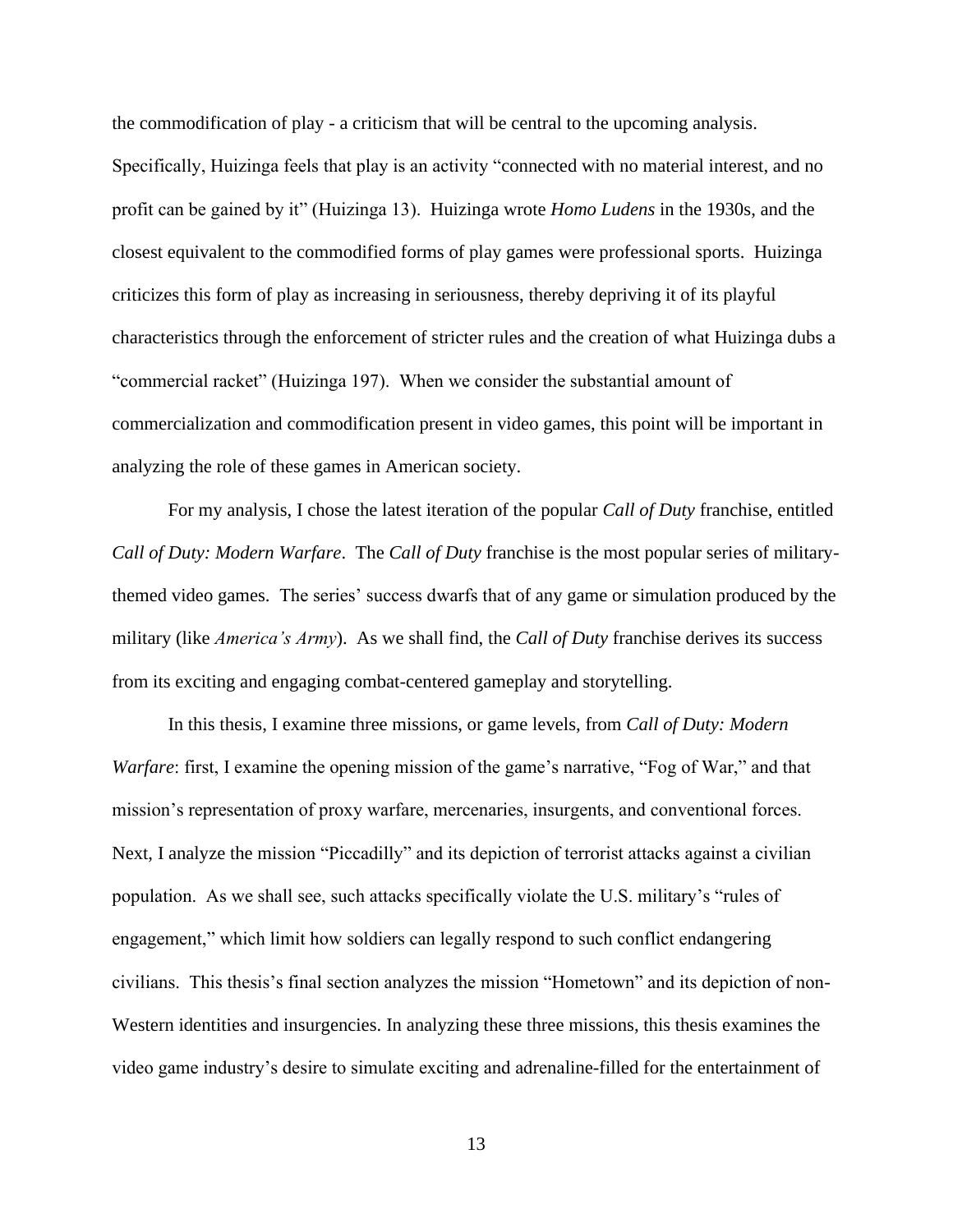the players, while also attempting to create authentic military scenarios so the player may also reflect on the horrors of war. This thesis argues that the industry fails in this attempt at authenticity and reflection and instead appropriates, glorifies, and commodifies these concepts of modern conflict for the sake of commercial gain.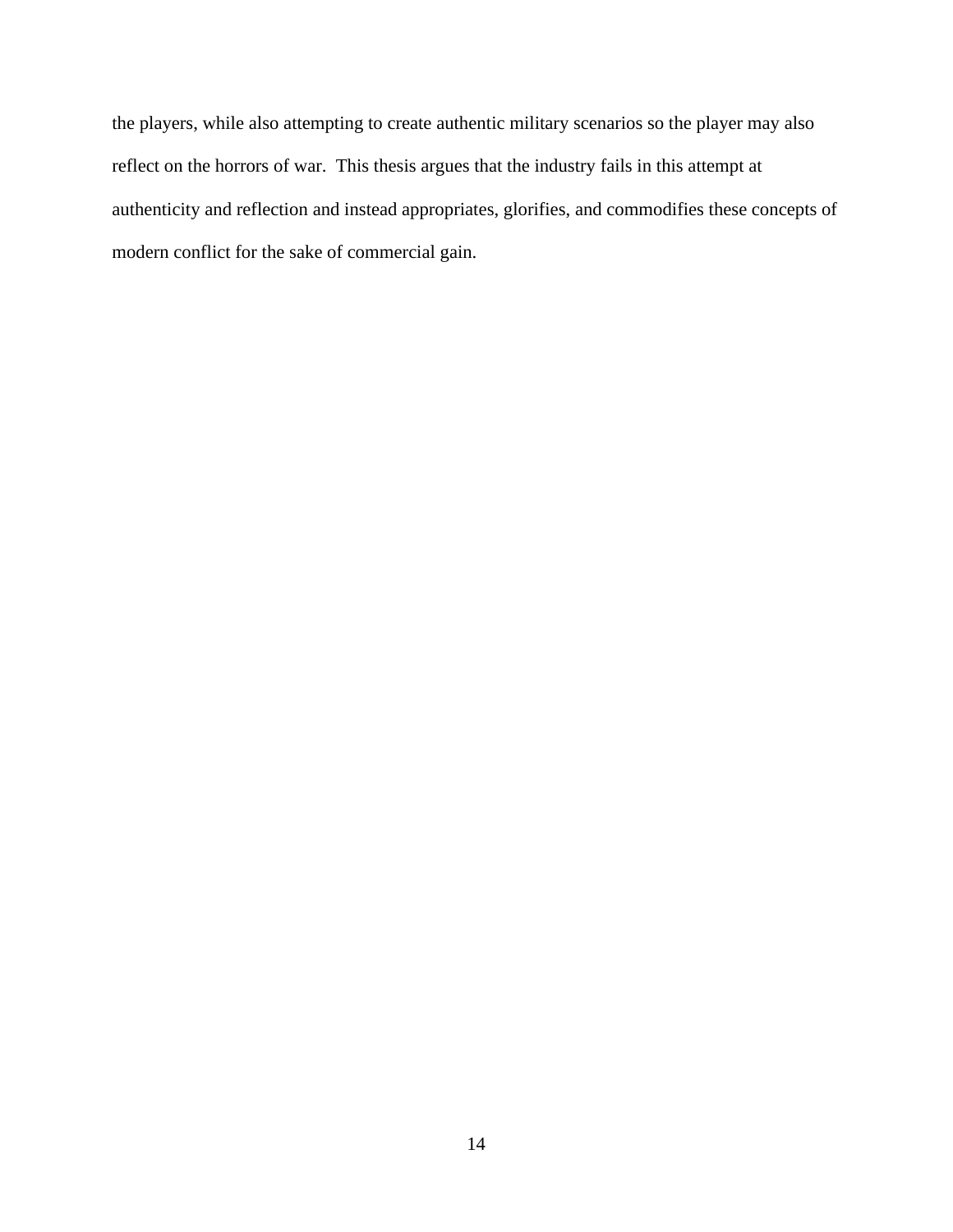#### **CHAPTER 3. "FOG OF WAR"**

This section identifies a tension within the design of *Call of Duty: Modern Warfare* between curating an exciting, adrenaline-filled experience for players and also simultaneously attempting to encourage earnest reflection on the effects of modern warfare in the Post-9/11 era. In the opening mission of Call of Duty: Modern Warfare's story, entitled "Fog of War," the game places this tension at the forefront of its narrative by looking at several essential elements of proxy warfare. Three specific elements of proxy war seen in this mission are mercenaries, insurgents, and conventional special operations forces.

Proxy warfare is a form of indirect warfare in which a "dominant actor, or the principal, [leverages] an intermediary, or a nondominant actor (the agent, or proxy), against an adversary to achieve the dominant actor's objectives" (Fox 3). An example of proxy warfare is the United States of America's battle against the Islamic State in which "U.S. forces, in conjunction with coalition partners, fought through Iraqi and Kurdish intermediaries to militarily defeat the Islamic State in Iraq" (Fox 4). There are different ways these intermediaries are used in proxy warfare, based on their organization into two separate entities: first, Private Military Companies (PMCs), or mercenaries; and second, the funding and arming of insurgencies. Mercenaries are a corporate form of this intermediary, in that they work for PMCs, or private military companies officially employed by a government for military or security purposes. Insurgents, however, are indigenous residents of a region, typically involved in an armed struggle against the ruling government or foreign invader. These intermediaries are also typically referred to as "nonconventional," since they are not aligned with any established nation. In contrast to these intermediary forces, the forces of the "dominant actor" are more conventional, since they are the armed forces of a nation-state, like the United States military.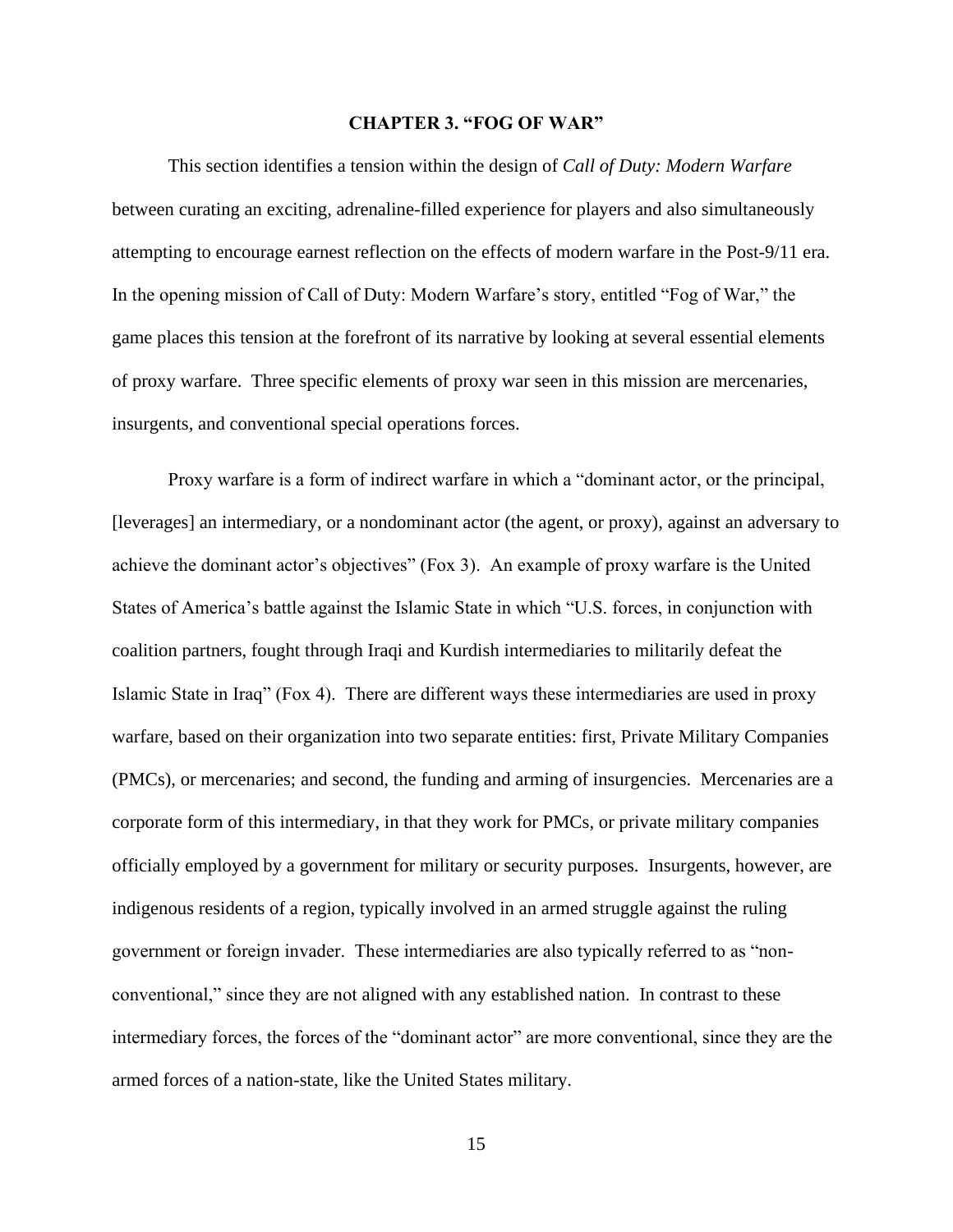In this mission, the player inhabits this latter, Western, dominant actor perspective as they control the player-character, Alex. Alex is a member of the United States military, but is also a high-level "Operator," or member of a special operations force. As a member of this specialized section of the military, Alex occupies a liminal space between the conventional and the nonconventional. That is, Alex is a member of the conventional United States military who is also expected to perform in non-conventional environments with non-conventional tactics and strategies, like those seen in a proxy war. Alex's appearance reflects this non-conventional nature, since he has a non-military haircut and facial hair, which violate conventional military regulations governing a servicemember's appearance. His appearance is significant because special operations members, like Alex, are allowed by the military hierarchy to grow long hair and beards to help them to integrate within or infiltrate a local, civilian population if necessary, or to simply avoid identification as a member of the US military while in public.

This specific mission also represents two other elements of modern warfare: rules of engagement and what is known as the "fog of war" (Clausewitz 101). These rules of engagement, which will be explored in further detail in the next section, are rules that limit the actions of soldiers in warfare.The "fog of war" refers to a concept in military theory describing the overall uncertainty of war. This concept is best described by the influential Prussian military theorist Carl von Clausewitz who suggests that "three quarters of the factors on which action in war is based are wrapped in a fog of greater or lesser uncertainty" (Clausewitz 101).

This chapter will argue that although this latest iteration of the *Call of Duty* franchise does compel some reflection from players—by including these "uncertain" elements of proxy warfare--it still ends up emphasizing the first element of this dichotomy: that is, excitement and adrenaline. What is more, the game emphasizes these last elements for the specific purpose of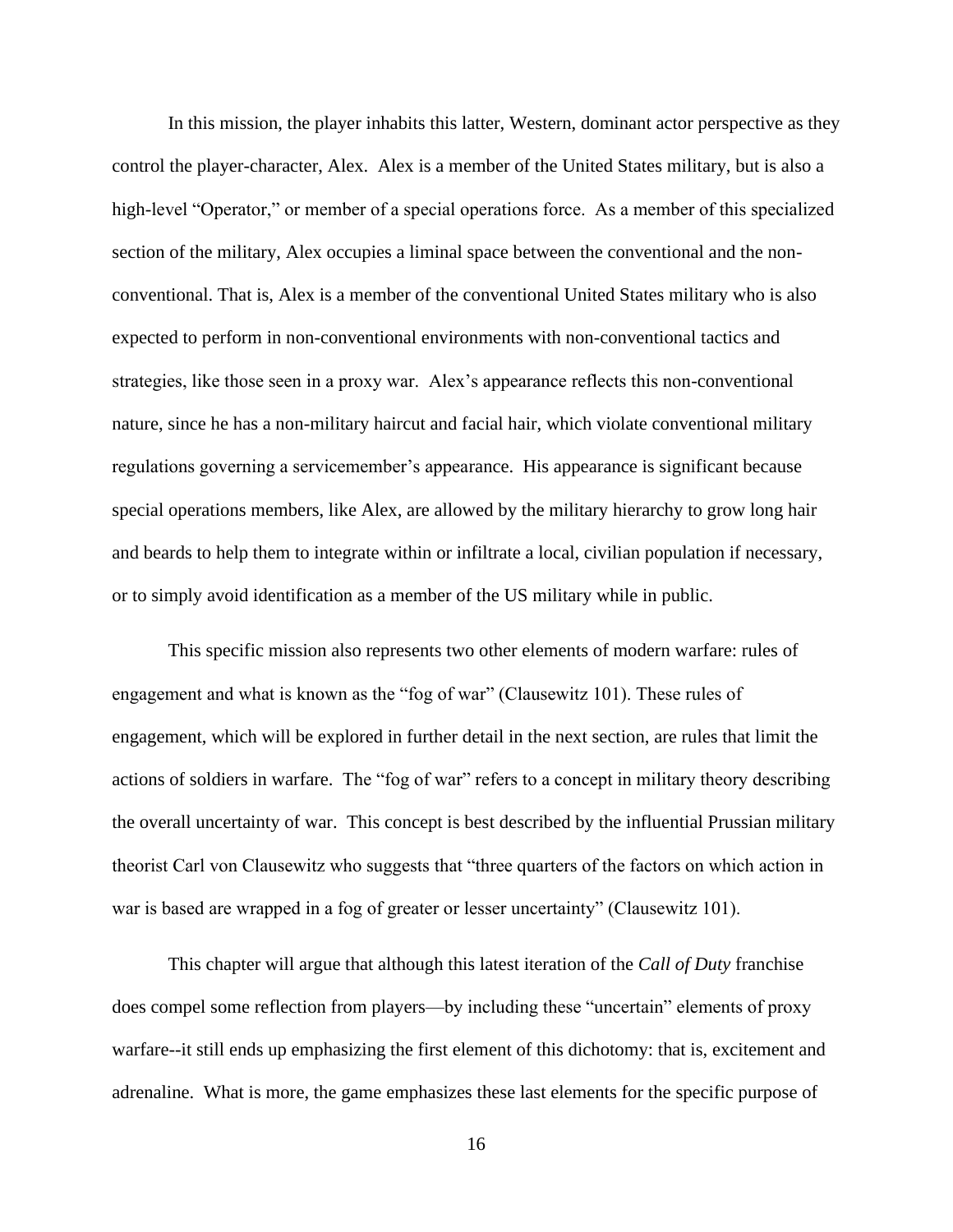commercial marketing and exploitation. In fact, there is essentially no reflection, since the game never asks the player to consider why they must take these actions limited by the rules of engagement or the fog of war -- or even why the United States is involved in this kind of conflict at all. Instead, the narrative assumes that the player accepts this state of conflict as normal. There is no real question asked about why Alex and the Marines should be involved in the first place.

# *"Fog of War": Synopsis and Setting*

"Fog of War" is the first mission in the *Call of Duty: Modern Warfare* story. The playable character in the section is Alex, a CIA Special Operations Officer. Alex is attached to a group of Marine Raiders tasked with verifying the presence of chemical weapons at a facility near the fictional city of Verdansk, Kastovia. Kastovia is described as a former Soviet republic, located in the Caucasus Region and sharing borders with the Russian Federation and Georgia. For the context of this section, the fictional Kastovia is important because it closely resembles recent areas of conflict in Eastern Europe and the Caucasus Region, especially the areas affected by the 2014 Russian annexation of Crimea and the resulting Russo-Ukrainian War. The chemical facility that Alex and the Marines infiltrate is allegedly owned by the villain of the story, Roman Barkov, a rogue Russian General who is occupying the fictional country of Urzikstan. Barkov commands units of the Russian Armed Forces as well as mercenaries. These mercenaries are defending this chemical facility and tasked with transporting chemical weapons into Urzikstan.

Alex and the Marines are advised by their superiors, including CIA Station Chief Kate Laswell, that the rules of engagement are still at play, specifically noting that any use of forces against uniformed members of the Russian Armed Forces is prohibited. Alex and the Marines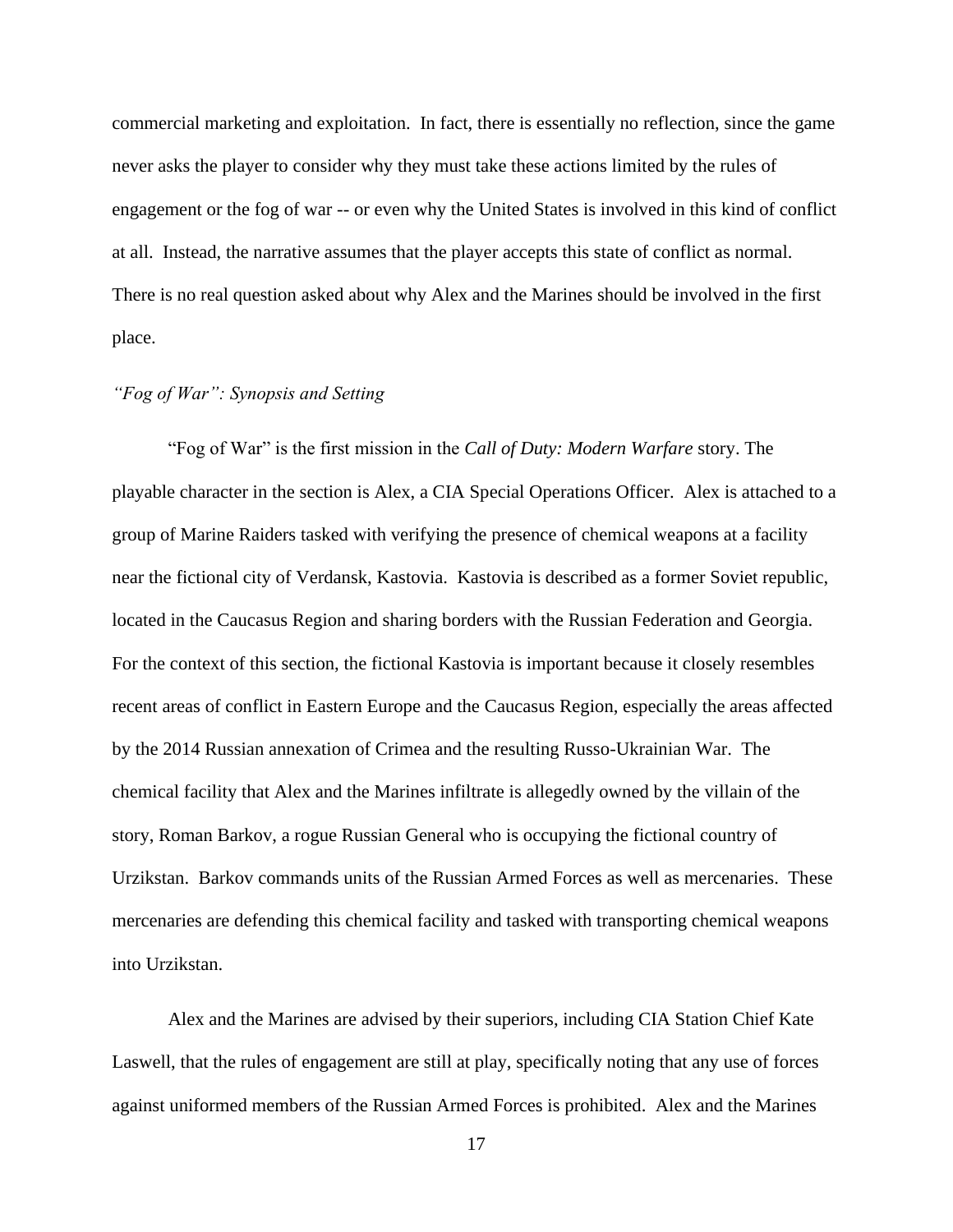confirm that the facility is occupied only by mercenaries from a private military company, and they call in an airstrike on the facility during which white phosphorus is used against the mercenaries. After the airstrike, Alex and the Marines attack the retreating mercenaries and move through the facility attempting to locate the chemical gas. Upon locating the gas, the group begins to leave the facility before a reaction force from the Russian Armed Forces begins to respond to the attack, a scenario which would bring the Americans into direct conflict with uniformed Russians. As the group is leaving, however, they are ambushed by an unknown force, and the Marines are killed while Alex is left for dead. Alex witnesses his attackers speaking Arabic and assumes they are members of the Al-Qatala terrorist organization. The mission ends with Laswell being told by her superior that the attack on the facility increased military tensions between the United States and Russia.

#### *Proxy War, Mercenaries, and The Fog of War*

As previously mentioned, this mission takes place near the fictional city of Verdansk in the fictional nation of Kastovia , which are similar to real places affected by the 2014 Russian annexation of Crimea and the resulting Russo-Ukrainian War. The representation of this former Soviet republic reinforces the theme of this section, centered on proxy war as the dominant form of warfare between nuclear-armed nations, specifically the Russian Federation and the United States. For the last decade, the United States and the Russian Federation have engaged in proxy wars with one another across the globe -- in areas like the Donbass Region of Ukraine as well as Syria, Iraq, and Afghanistan. This type of conflict is also similar to the type of war seen during the Cold War between the USSR and the United States, especially in the Vietnam War and the Soviet Occupation of Afghanistan.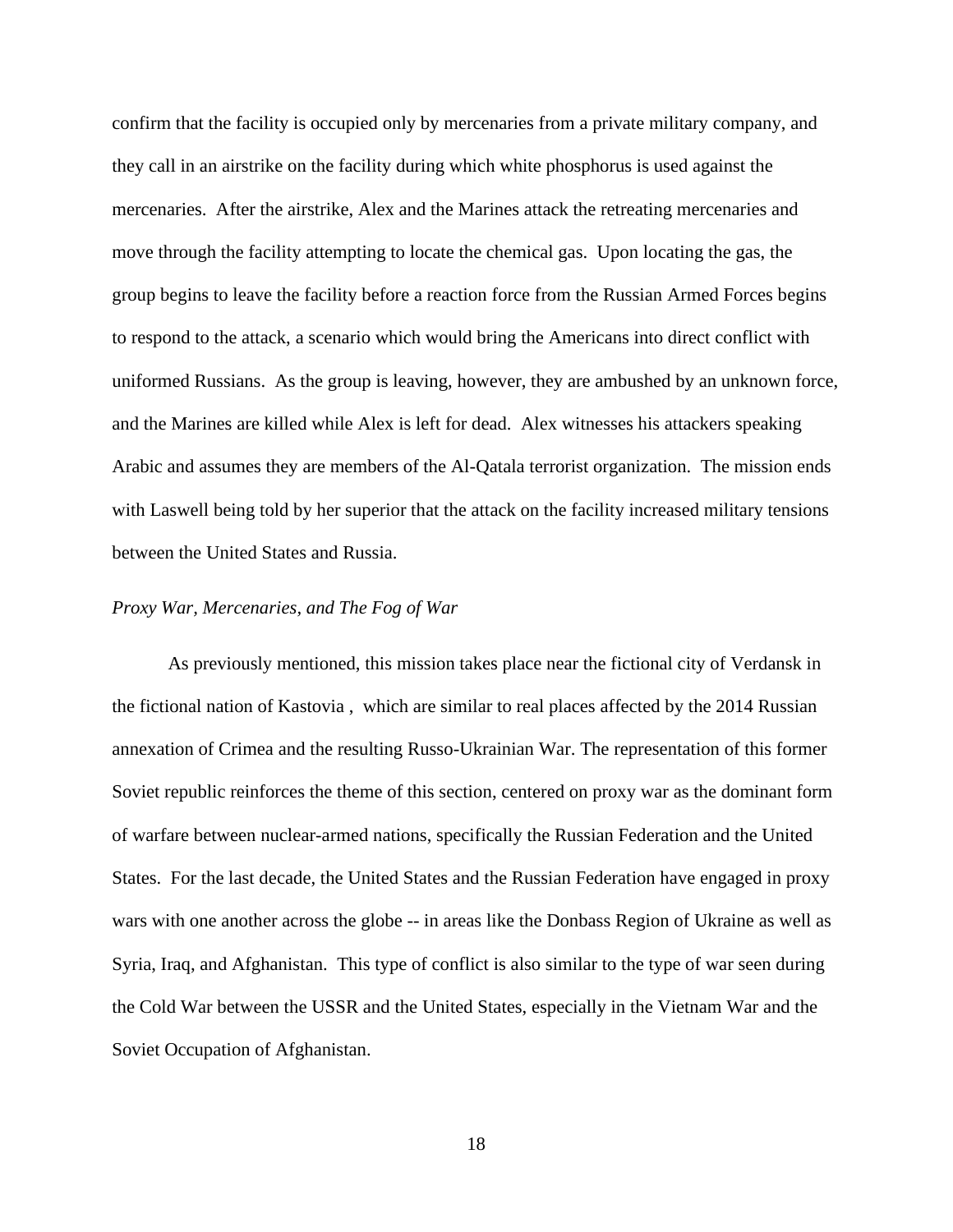A proxy war typically involves a conflict between two states which is supported or instigated by other states that are not directly involved in the conflict. Such a proxy war is often fought by non-state actors. This type of warfare is a product of nuclear proliferation and mutually-assured destruction, which made open combat between two superpowers undesirable **-** as it could likely result in the annihilation of both nations, if not the entire world. This concept is important to understand, because it is part of the anxiety communicated in the narrative concerning Alex and the Marine Raiders accidentally engaging members of the Russian Armed Forces. If the Americans directly engage in combat with uniformed Russians, then they may risk dragging the United States into a full-scale conventional war with Russia. Since the Russians in this level are mercenaries, however, their deaths are allowed via the rules of engagement, because they are not directly associated with the Russian military. As we shall see, it is later revealed that some of the mercenaries are actually members of the Russian military.

This particular situation also reflects a real, historical encounter known as the Battle of Khasham, in which American forces killed an unknown number of mercenaries from the Wagner Group, a Russian Private Military Company typically employed by the Russian government. The real-world Wagner Group is often accused of being an unofficial extension of the Russian Armed Forces disguised as a PMC which allegedly enables the Russian government can deny involvement with the Wagner Groups actions.

In this mission, the game designers communicate a fictionalized version of this tense political reality to the player, as seen in the dialogue that occurs between non-player characters as the player plays through the mission. First, two of the Marine Raiders, who use the callsign (a unique phrase used to identify someone on a radio) "Hitman" (a common US military callsign), positively identify two Russian mercenaries on patrol in the woods near their location: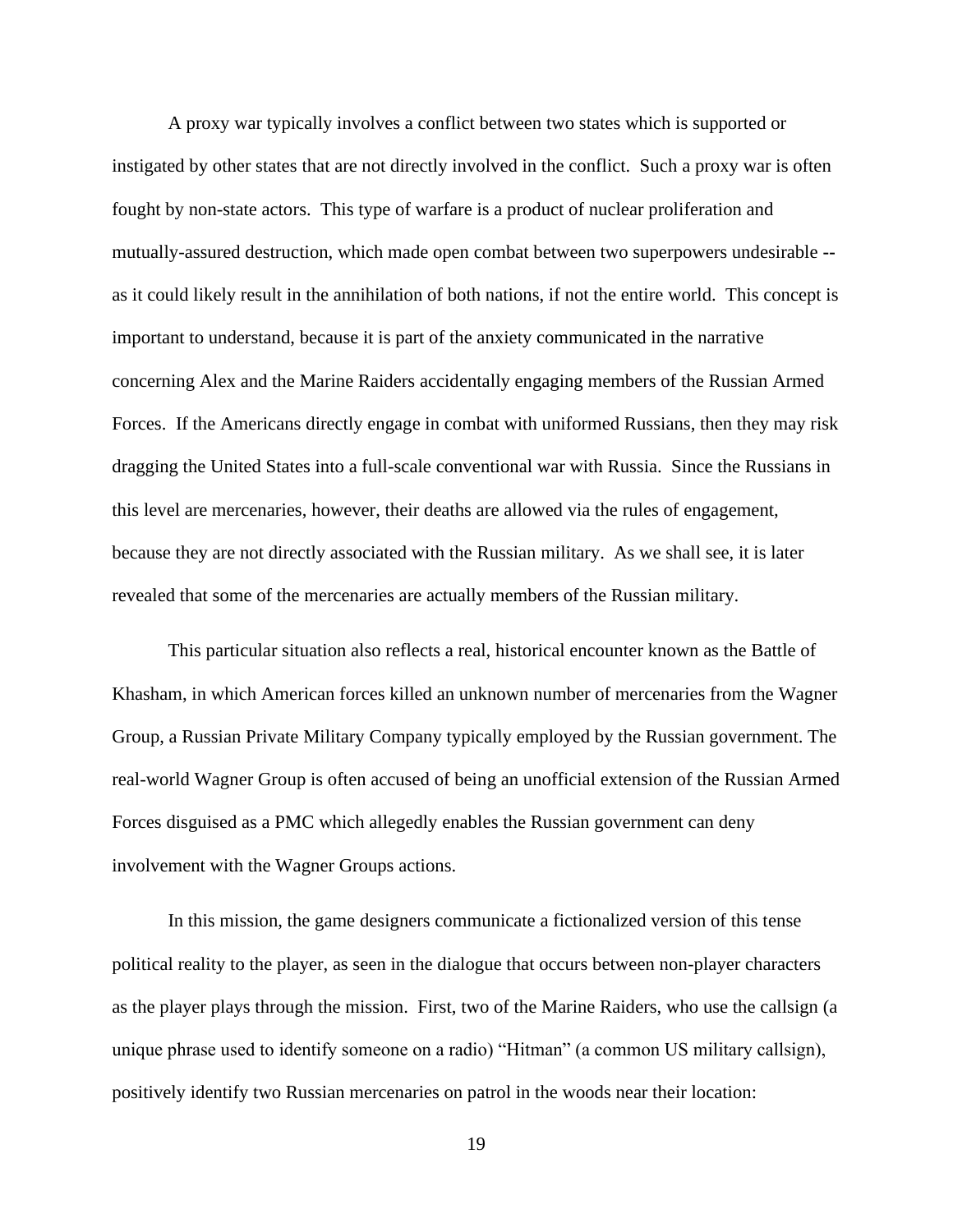**Hitman 7-1**: Two mercs, no uniforms.

**Hitman 7-2**: They're game, drop 'em (Fog of War (level)/Transcript).

After killing these two mercenaries, the player, as Alex, observes the facility through Alex's binoculars, while the other non-player characters confirm the absence of any Russian military before they begin the attack:

**Alex:** One in the tower, left side high, not Army.

**Alex:** Patrol vehicle. Contractors.

**Hitman 7-1:** Security. Good targets (Fog of War (level)/Transcript).

After the attack on the facility begins, the player hears dialogue from the mercenaries, who are

surprised by the presence of the Americans attacking them:

**Merc 2:** *(in Russian)* F---- Americans! What the f--- are you doing here (Fog of War (level)/Transcript)?!

After searching some of the dead mercenaries, one of the Marines identifies that some are actually uniformed Russian military, which compromises the previously established rules of engagement:

**Hitman 7-3:** We got a problem- These guys are Russian army...

**Hitman 7-1:** Spetsnaz [Russian Special Forces]

**Alex:** 3-1 to Watcher... Barkov's hired guns are Spetsnaz. We got Russian army KIA, - We need to bug out now.

**Laswell:** *(on radio)* Negative. Command wants mission accomplished on this. Not our choice.

**Alex:** Never is. 3-1 out (Fog of War (level)/Transcript).

This dialogue between Alex and his CIA superior also identifies the pressure on the operatives to

accomplish their mission, despite the American's technical violation of the rules of engagement.

This violation of the rules of engagement, which results in the death of uniformed Russian

soldiers, brings uniformed American and Russian soldiers into direct conflict. The American's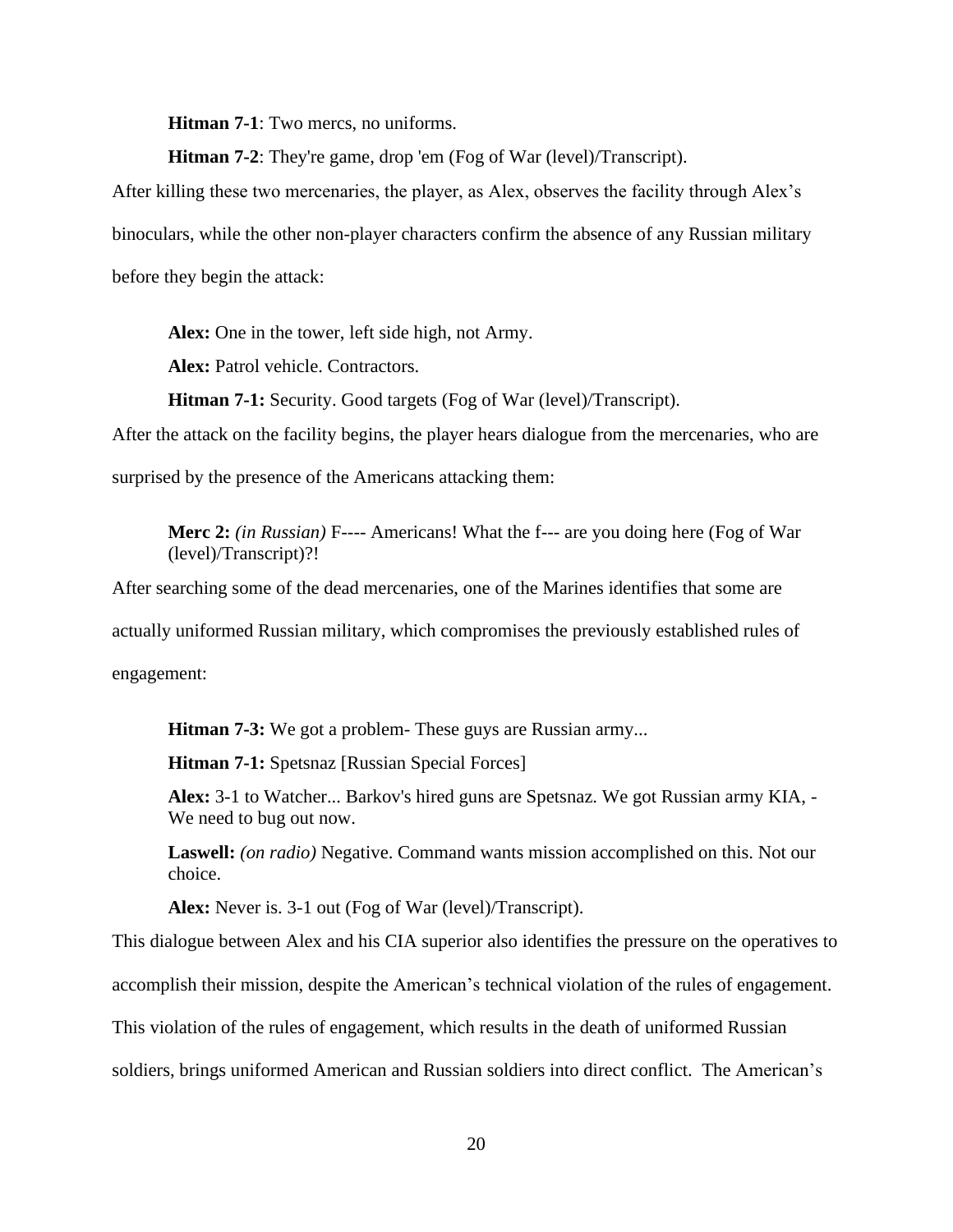attacked the Russians because they believed they were mercenaries, and therefore occupied the role of intermediary in a proxy war, inasmuch as could be engaged without causing an international incident. The dialogue here illustrates the fog and ambiguity that modern soldiers, like Alex, face as a result of proxy warfare. These soldiers are expected to act perfectly in imperfect situations.

## *Alex and the Non-Conventional Western Operator*

The American's operating in the proxy warfare environment are not conventional members of the military, in that they are members of elite special operations units. This section will focus on the role of Alex as a glorified yet conflicted example of the type of Operator who fights in a proxy war as well as the difficult positions that such operatives are put in by the military. The conduct of a proxy war is reliant on covert and special military operations. Alex, a CIA operative working with conventional forces of the US military, is also representative of the increasing role of non-conventional Operators in the American way of warfare.

Alex himself is non-conventional in his appearance: his hairstyle and his facial hair, for example, are not in compliance with conventional military regulation which govern appearance. Alex would not be placed on any recruiting poster, yet he is still representing an image many recruits may strive to be: an expert who travels through multiple, complex militarized scenarios and is respected by his comrades-in-arms. Alex is also the most played protagonist of the campaign, since the player controls him for seven of the fourteen story missions.There is also a mystique around his identity as his name is often stylized in quotes as 'Alex' and he is typically referred to by his callsign "3-1" or referred to as simply "CIA" by other non-player characters. Alex represents the elite covert forces of the United States who have surpassed the conventional military and moved to working for governmental agencies like the CIA.His character is also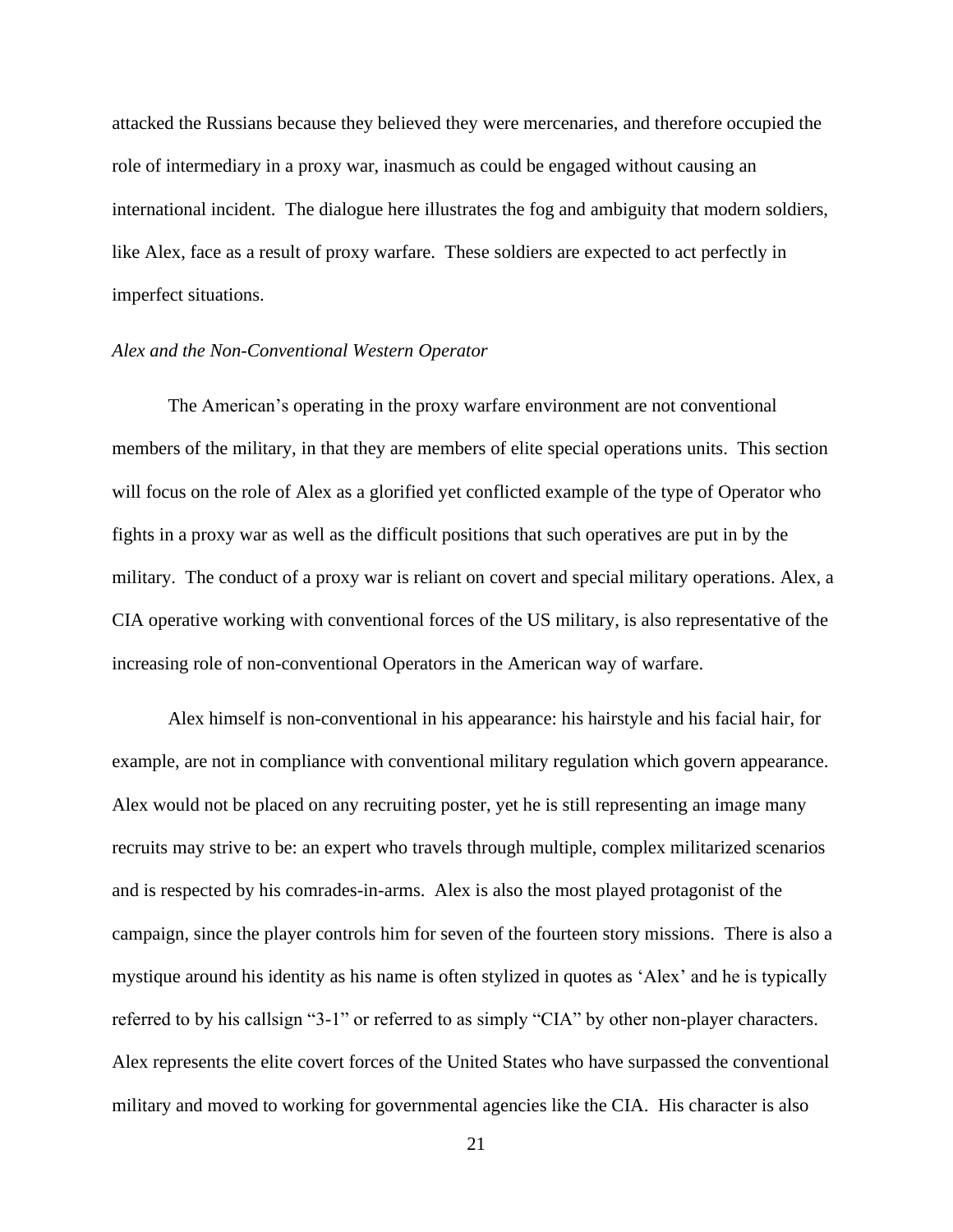reminiscent of past fictional American military characters, like John Rambo from *Rambo*, who are eventually betrayed, forsaken, or disavowed by their own governments.As we saw state earlier, this mission attempts to portray a realistic scenario from a proxy war, but the game also glorifies and creates a mystique around characters like Alex. Generally speaking, Alex represents the operatives who are expected to accomplish their mission in difficult – and often impossible – positions.

# *Conclusion*

In *Fog of War*, the player is introduced to distinct and disturbing characteristics of modern warfare: mercenaries, the political climate created by proxy warfare, and the uncertain "fog of war." The player, in control of Alex, a highly skilled CIA Operative with an impressive military background, is given a sense of power and purpose as they begin the game's narrative and take part in the first mission. The designers of the game also want the player to feel as though they are engaging with an authentic representation of modern warfare. Although this mission includes concepts borrowed from real, modern conflict like mercenaries and proxy warfare, the game's narrative remains vague in terms of whether it delivers any specific ideological message. The game's narrative is vaguely supportive of the Western cause against terrorism and authoritarianism, but there is little time left for reflection before the narrative jumps to the next scene. The player is not meant to reflect on the possible geopolitical consequences of the outcomes of this mission; instead, this mission serves as an exciting, adrenaline-filled set piece meant solely for entertainment.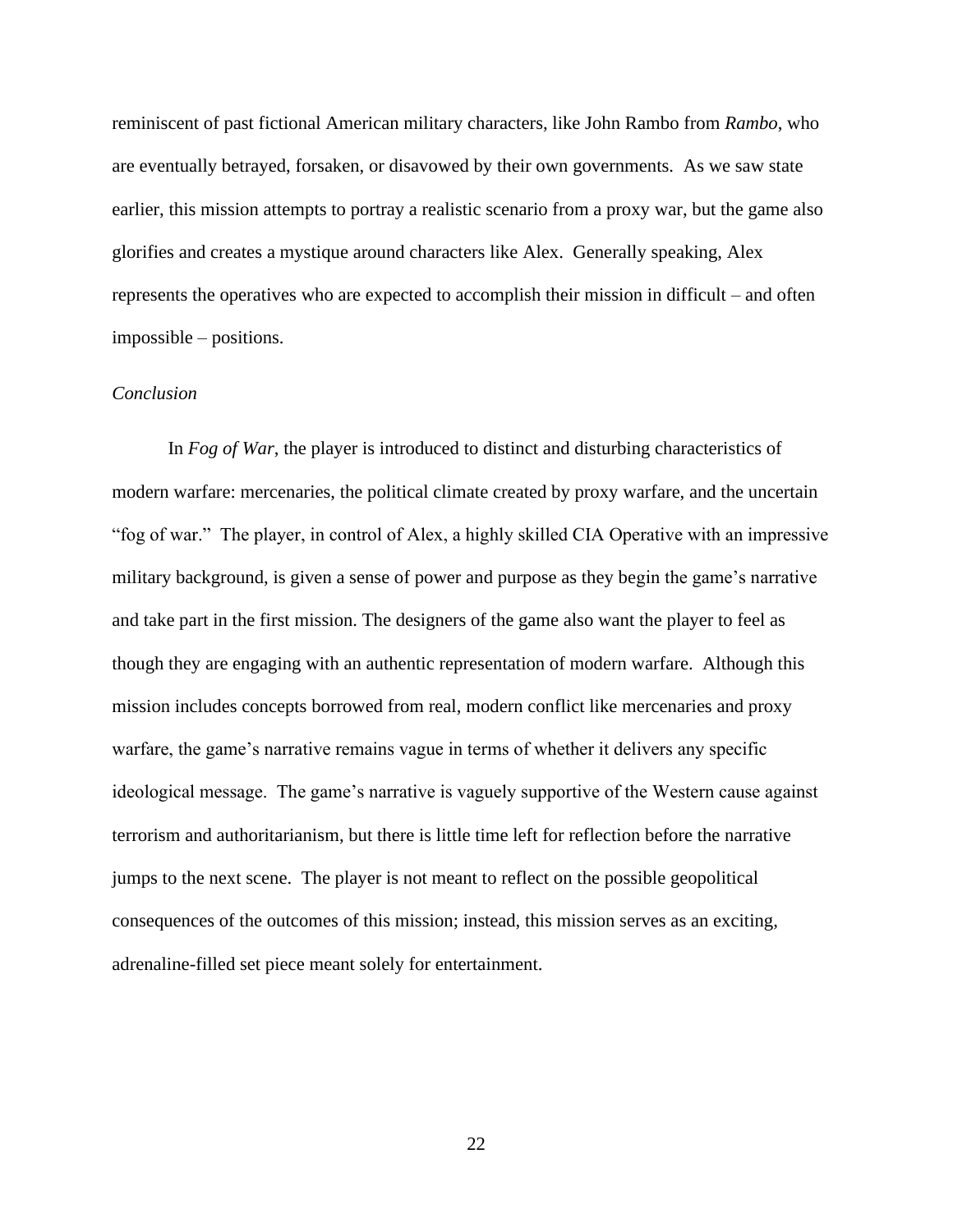#### **CHAPTER 4. "PICCADILLY"**

This section continues the examination of the uncertainty of war from the previous chapter's analysis of "Fog of War" and further builds on the line of thought articulated by Lenoir and Caldwell. As discussed earlier, that approach identifies the themes and imagery of the earlier games of the *Call of Duty* franchise as "leveraging discourse about terrorism and nuclear proliferation to produce a sustained adrenaline rush" for the player experience (Lenoir and Caldwell 128). In the most recent addition to the *Call of Duty* franchise, *Call of Duty: Modern Warfare,* we see the appropriation of another discourse attempting to produce the same feelings in the player: the tension between the rules of engagement, which limit conventional forces with the intent of reducing civilian casualties in a conflict, and the use of non-conventional terrorist attacks against civilian targets by non-state actors. More specifically, the game explores a conflict between two kinds of forces: the first is a conventional, force representing the uniformed Western militaries and government agencies. These conventional forces operate according to what are known as the official "rules of engagement"—which specify when, where and how uniformed conventional forces can engage enemy combatants. The second is a group of nonstate actors: a group of terrorists who operate without any such rules of engagement—and can accordingly choose to attack civilian targets.

Whereas Lenoir and Caldwell argue that the earlier games of the franchise were "not meant to make players reflect, but…feel excited and heroic," I argue that this particular scene from the recent addition to the franchise encourages the player to look beyond such excitement and in fact to reflect directly on the bureaucratically imposed limits of modern warfare versus the agile and devastating effects of terrorism. At the same time, I show that the game still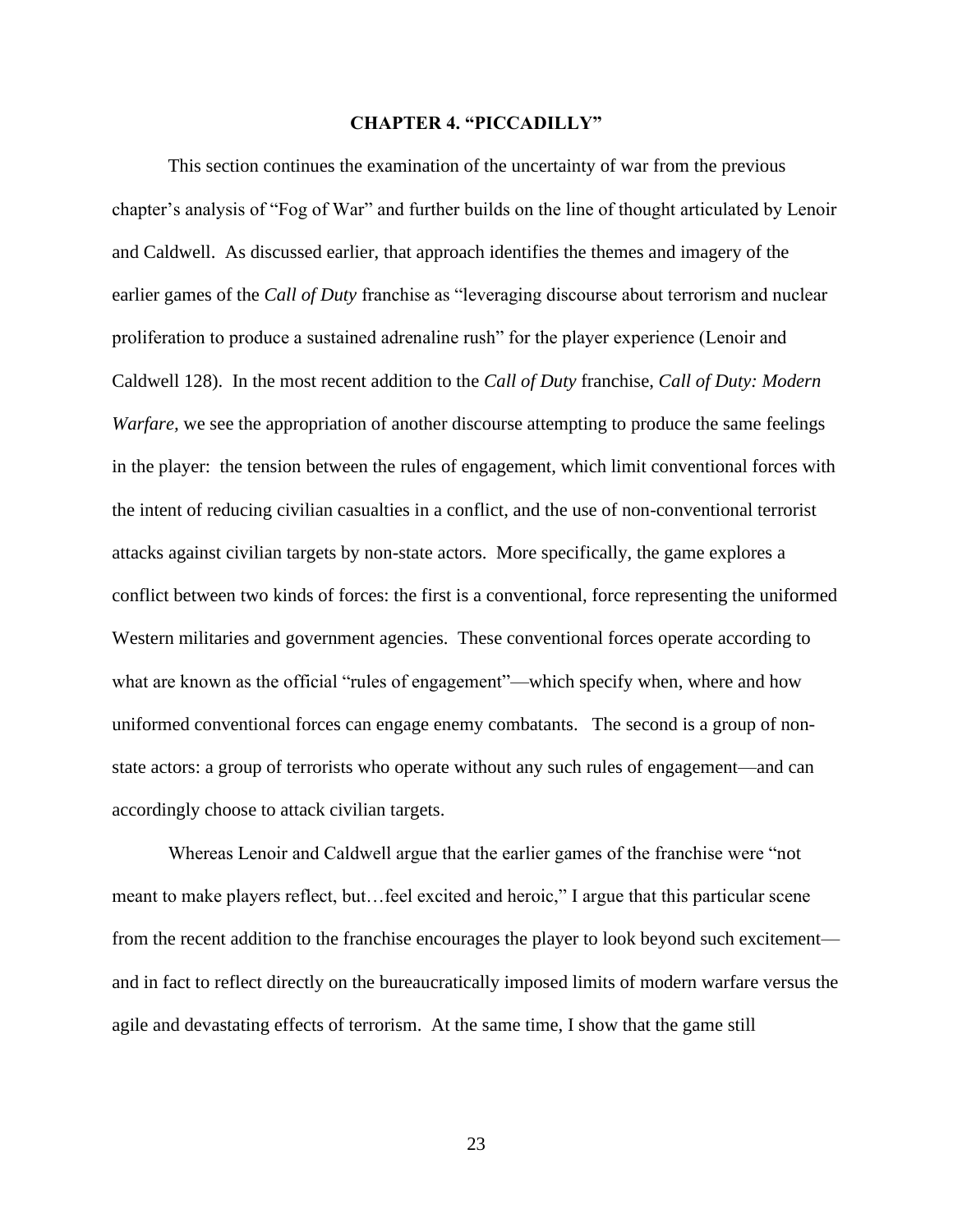appropriates the rules of engagement and terrorism for the sake of creating an exciting experience for the player.

This section will accordingly contrast two forms of military tactics and engagement: first, the bureaucratic rules of engagement used in military conflicts by conventional forces; and second, the use of unlawful and unconventional terrorist attacks. This section will also discuss the "adrenaline-rush discourse" described by Lenoir and Caldwell which is still present in this iteration of the *Call of Duty* franchise. As mentioned in the previous section on "Fog of War," the game's narrative aims to be generally apolitical—and, as such, the franchise's encouragement for the player reflect on the rules of engagement and terrorism is still oversimplified for the purposes of commercial exploitation. This chapter adds to the concepts examined by Lenoir and Caldwell by addressing the game's use of the rules of engagement in this particular mission. In order to analyze the representation of these two forms of military engagement, I will first provide definitions of the terms "rules of engagement" and "terrorism," as defined in official American military doctrine. Although these definitions are from American sources, they are indicative of the internationally acceptable Western way of warfare.

#### *The Rules of Engagement in American Military Doctrine*

The rules of engagement, or ROE, as described in American military doctrine, are defined as "Directives issued by competent military authority that delineate the circumstances and limitations under which United States forces will initiate and/or continue combat engagement with other forces encountered. Also called ROE. See also law of war" (DOD Dictionary 188). Further defined in the doctrine are three distinct purposes for the establishment of ROE by the American military: Political, Legal, and Military (CJCSI 3121.01B). The political purposes of ROE "ensure that national policies and objectives [of the United States] are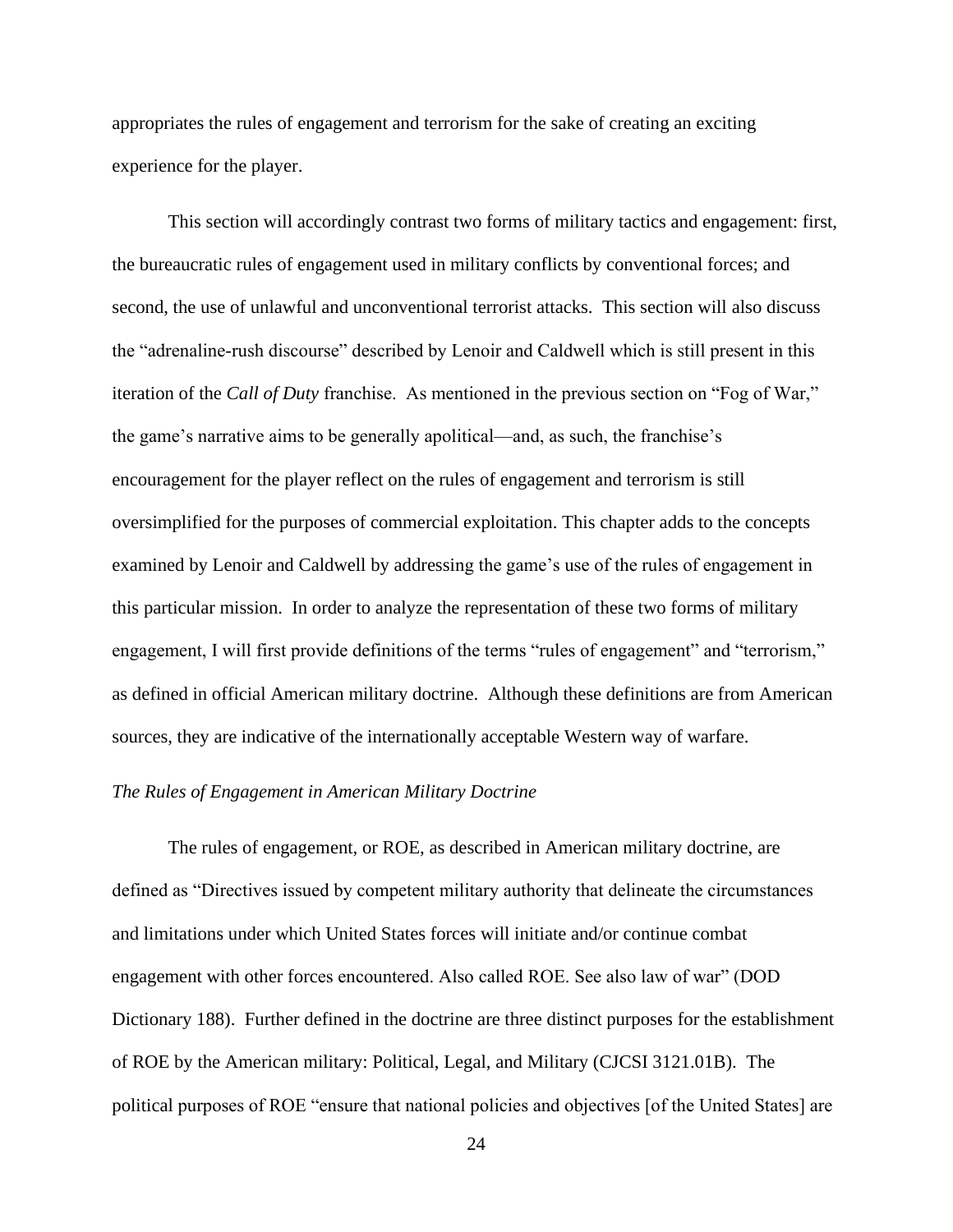reflected in the actions of commanders in the field, particularly under circumstances in which communication with higher authority may not be possible"… and also reflect the military's understanding of "issues such as the influence of international public opinion (particularly how it is affected by media coverage of a specific operation), the effect of host country law, and the content of status of forces agreements (SOFA) with the United States" (CJCSI 3121.01B).

The military purposes of ROE "provide parameters within which the commander must operate to accomplish his or her assigned mission" (CJCSI 3121.01B). These parameters include: providing a "limit on operations and ensure that U.S. actions do not trigger undesired escalation, i.e., forcing a potential opponent into a 'self-defense response,' regulating a "commander's capability to influence a military action by granting or withholding the authority to use particular weapons systems or tactics," and reemphasizing "the scope of a mission" such as when a military unit is deployed for a training exercise and is only allowed to force in selfdefense (CJCSI 3121.01B).

Finally, the legal purpose of ROE is to "provide restraints on a commander's actions, consistent with both domestic and international laws, and may, under certain circumstances, impose greater restrictions than those required by the law" (CJCSI 3121.01B). American military doctrine also specifies that "Commanders may also issue ROE to reinforce certain principles of the Law of Armed Conflict (LOAC), such as prohibitions on the destruction of religious or cultural property or minimization of injury to civilians and civilian property" (CJCSI 3121.01B).

Of course, these definitions and purposes of ROE defined by military doctrine reflect only a small piece of the wider bureaucratic processes establishing limits on the use of force by the United States military**.** The ROE are most important in the context of this chapter because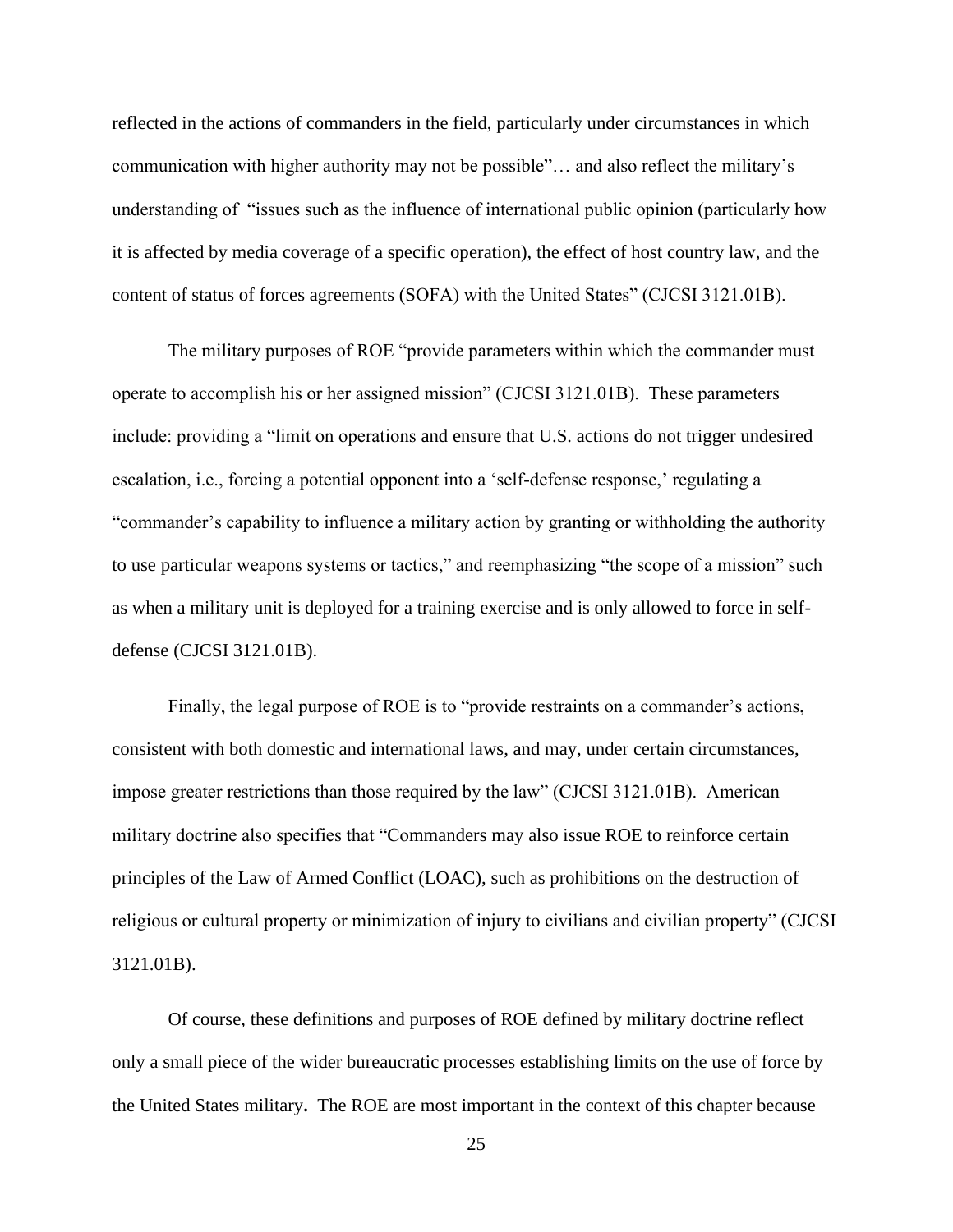they are designed to limit the use of military force in non-military, or civilian, areas, such as a city. In contrast to these bureaucratically limited rules of engagement, terrorism serves a separate purpose meant to exacerbate violence and chaos rather than limit them.

#### *Terrorism in American Military Doctrine*

Terrorism is defined in American military doctrine as:

The unlawful use of violence or threat of violence, often motivated by religious, political, or other ideological beliefs, to instill fear and coerce individuals, governments or societies in pursuit of terrorist goals. (DoD Dictionary 215)

Terrorism's characterization as "unlawful" places it in proximity to the previously defined terms mercenary and insurgent which can also be defined as unlawful. Terrorism, however, is distinguished from the actions of insurgents or mercenaries as terrorism usually attacks individuals or groups of civilians who otherwise would not be engaging in any kind of conflict. Terrorist attacks may also occur in areas which are not in a state of war, such as New York City during the September  $11<sup>th</sup>$  terrorist attacks against the World Trade Center buildings.

In this section, I will apply these definitions to the Call of Duty: Modern Warfare mission "Piccadilly" in which the player experiences and reacts to a fictionalized terrorist attack on Piccadilly Circus in London. I will analyze how the player character, a Special Air Service (SAS) Operator, is initially limited by his rules of engagement. I will then contrast the limits imposed on the player against the violent terrorist tactics used by the enemy non-player characters. Finally, I will explore how this scene is meant to encourage the player to reflect on the military reality of attempting to apply limiting rules of engagement in an uncertain violent situation like the terrorist attack depicted in this mission**--**but still separates itself far enough from reality to ensure that the game will remain commercially viable.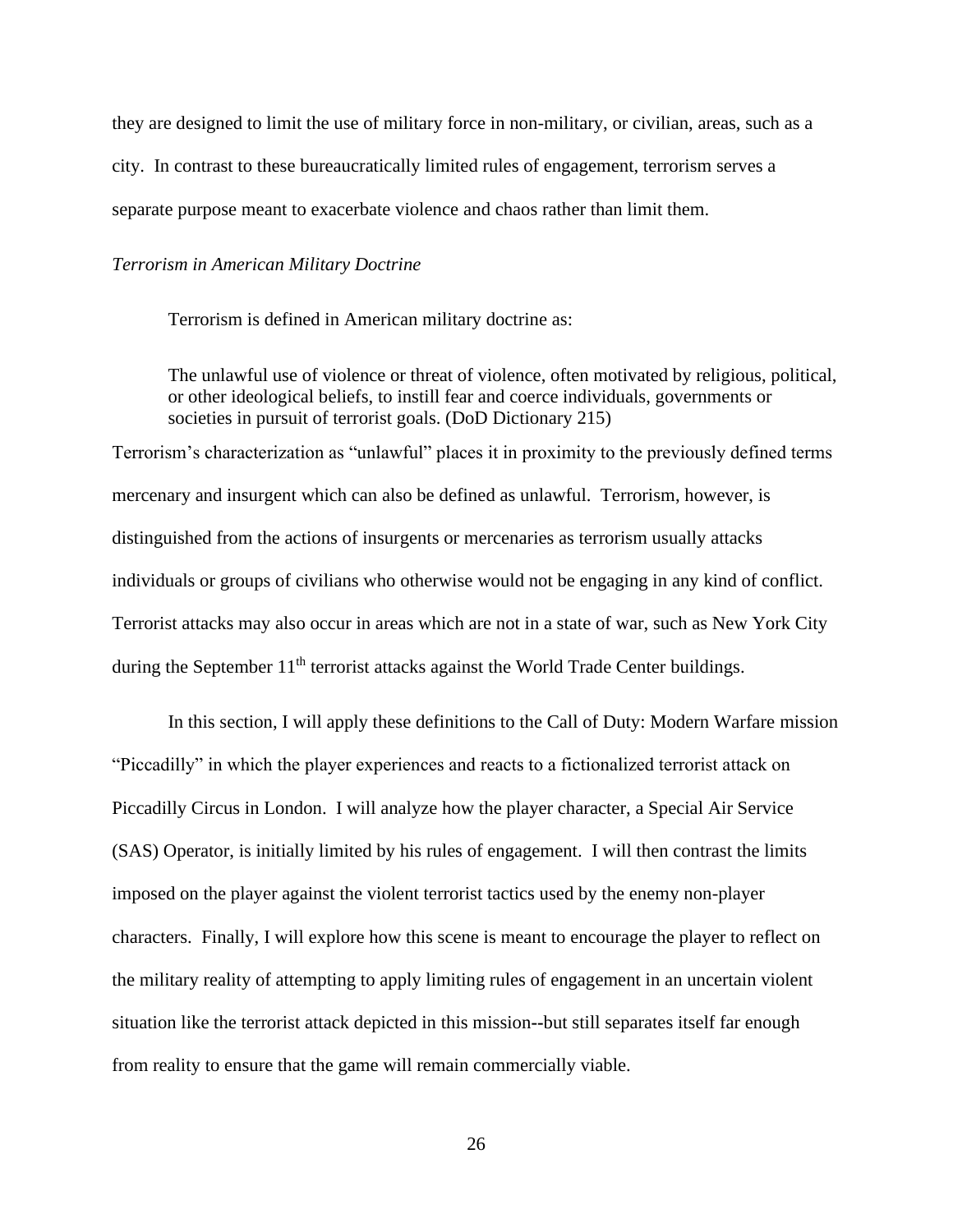# *"Piccadilly": A Brief Synopsis*

During this mission, the player controls British Special Air Service (SAS) Sergeant Kyle Garrick, who is tracking a group of Al-Qatala operatives with the help of the London Metropolitan Police Service Counter Terrorist Specialist Firearms Officers (CTSFO) – a section of the Police Service specializing in counterterrorism. Garrick and the officers eventually confront a group of Al-Qatala operatives in a white van and attempt to detain them. The terrorists detonate munitions in the van, cause numerous civilian casualties, and begin to attack the surviving police officers and Garrick with machine gun fire and explosive vests. Garrick and the police eventually fight off the terrorist **s** while also clearing out occupied buildings and rescuing hostages. Garrick eventually encounters Captain John Price, an experienced SAS officer, who joins him as he clears the last building. Upon entering the last building, Price and Garrick are both faced with an intense moral dilemma: the Al-Qatala operatives placed an explosive vest on a single hostage, and the resulting explosion from his vest will kill Price, Garrick and the other hostages in the building if something is not done. Garrick notices that the bomb's timer is already at six seconds until it detonates and looks to Price for guidance. Price, as a more experienced operator, chooses to toss the single hostage over the side of a railing, ignoring the hostage's plea for help. The hostage's vest explodes, killing him, while Price, Garrick, and the other hostages survive. The two main themes of this section are the limiting effects of the "rules of engagement" and the use of terrorism as a form of warfare against civilian populations.

#### *The Rules of Engagement*

We will first examine the limits imposed on the player's character by the game **,**  concerning the rules of engagement. One of the mission's main objectives is "Maintain the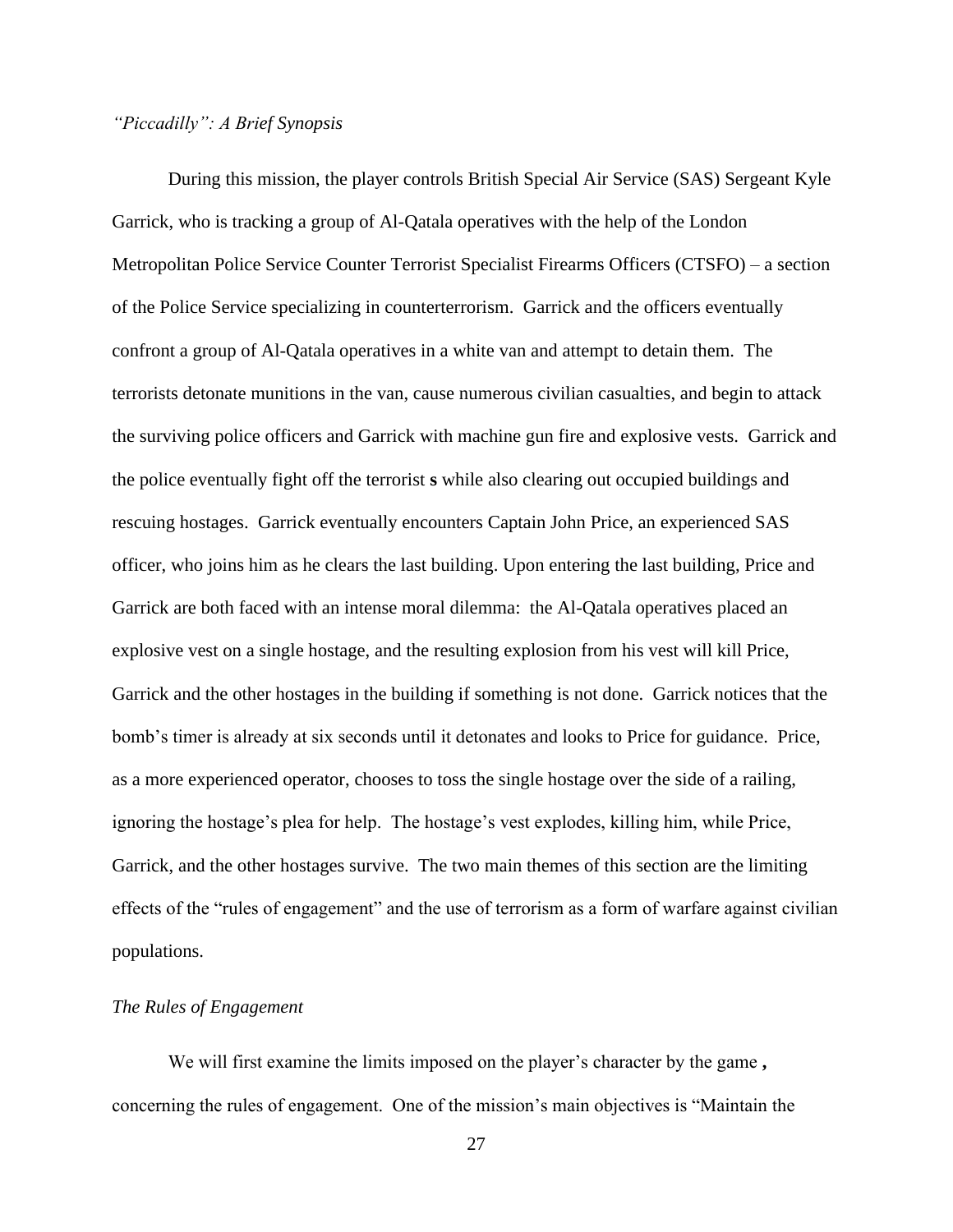Rules of Engagement." These rules of engagement are especially important because, this mission does not take place in a conventional theater of war, but rather in a simulated version of Piccadilly Circus in London – a popular tourist and commercial district in the city. Because of the presence of civilians, the SAS and Metro Police (and the player) are bound by rules which limit their ability to attack their enemy (i.e. the rules of engagement). In the first place, they need positive identification that the Al-Qatala members are armed and dangerous. Secondly, they are also not able to fire on the Al-Qatala members unless they are fired upon first. The Al-Qatala operatives also blend into the civilian environment using civilian van and civilian clothes, further complicating the situation for Garrick's team. Despite the danger to the public, Garrick's team is also told there is no additional military support available, so as to not alarm the public. The lack of support limits the tactics that Garrick, the only member of the military present, and the police can utilize. All this information about the ROE and the tense situation it creates is delivered to the player via a cinematic cutscene. The player assumes control of Garrick as the team exits their vehicle and approaches the van containing the Al-Qatala operatives. After the Al-Qatala operatives detonate their bomb and begin attacking the city, the rules of engagement now allow Garrick's team to engage in combat with the operatives, but only after a member of the team is killed and multiple civilians are injured or killed. The player is also unable to prevent the explosion as it occurs in a non-playable cutscene.

After this initial attack, the player must then fight and navigate through the game environment of Piccadilly, which is crowded with people, while being attacked by Al-Qatala operatives armed with machine guns and bomb vests. This situation places the player in a simulated environment where they experience a dramatized version of the constraining factors imposed by the rules of engagement. Since this mission is a policing action Garrick's team is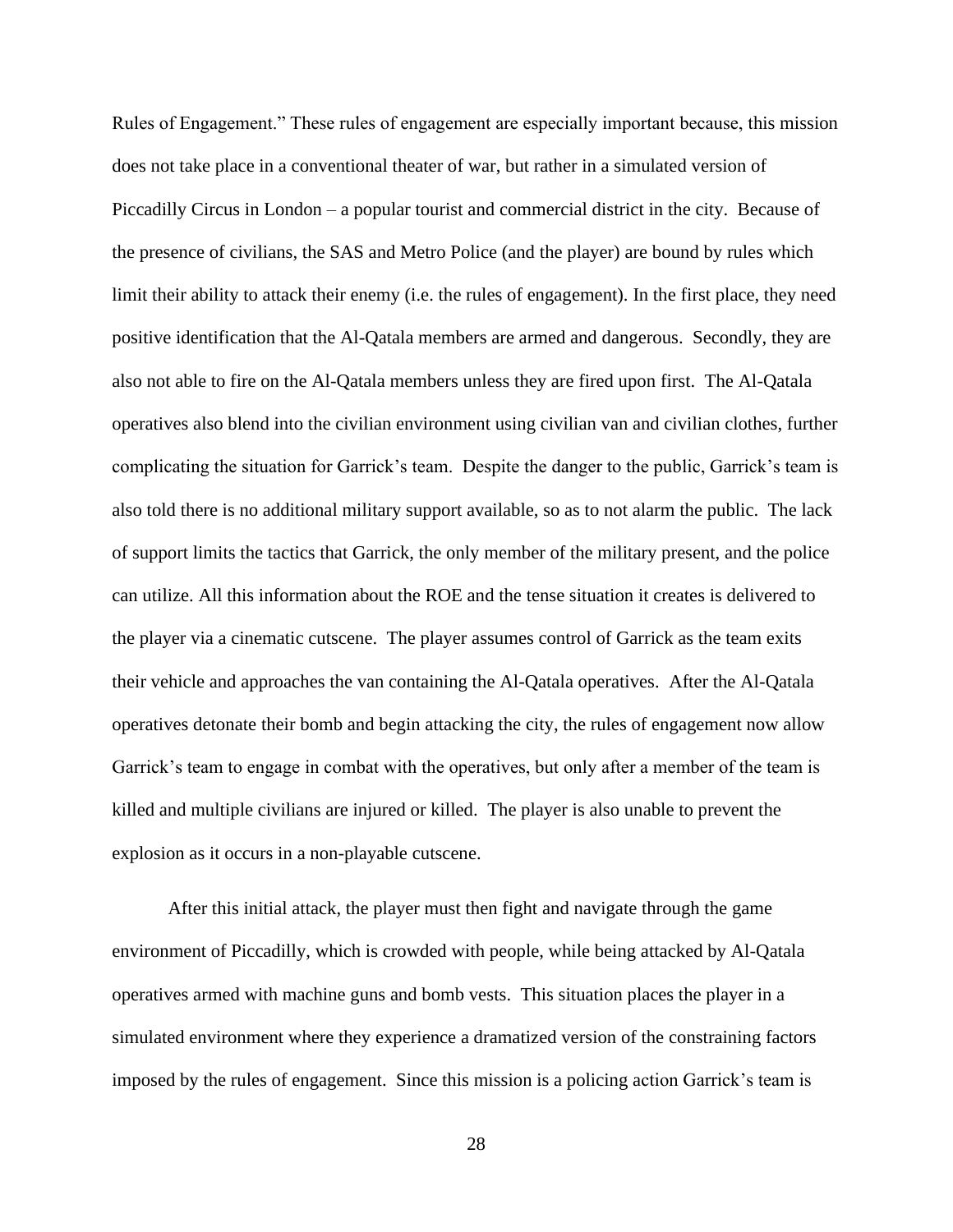equipped only with small-caliber pistols. The Al-Qatala operatives, however, are armed with a multitude of high-powered assault rifles, machine guns, and explosive vests. Garrick, a member of the British Military, is also alongside the non-military personnel of the Metropolitan Police Service who are thrust into a distinctly military situation. Because of this situation, Garrick and the police officers are quickly outgunned by the terrorists and must acquire assault rifles from Al-Qatala operatives they kill.

The high risks for friendly fire, crossfire, or accidental shootings of civilians also limit the player character throughout this mission. Through the course of the mission, the player will fail their objectives and the mission if they kill any civilians. (They are also rewarded with an in-game "achievement" if they do not shoot any civilians by accident.) In stark contrast to the rules for the player, a non-player character is technically able to violate these Rules. Captain Price, a non-player character, technically disobeys the rules of engagement and sacrifices a civilian in order to save a majority of other hostages. Price represents a more experienced type of operator: one who knows when the ideal rules of engagement can no longer be followed, because of the reality of the situation. This particular scene shows an attempt to communicate the Navy SEAL consultants' views on "performing perfectly in imperfect situations."

At the end of this mission, the two SAS operators, Garrick and Price, express disgust at the terrorist attacks and the limiting nature of the rules of engagement:

**Kyle**: (through gritted teeth) It shouldn't have happened in the first place, sir. They sent us in half-assed, so everyone can just keep pretending we're not at war.

**Price**: Yeah, lie of the f-----' century, that is.

**Kyle**: (exasperated) Then why have we got our hands tied? Let's just take the bloody gloves off and fight... (sighs and turns to face Price) Sir...

**Price**: Go on.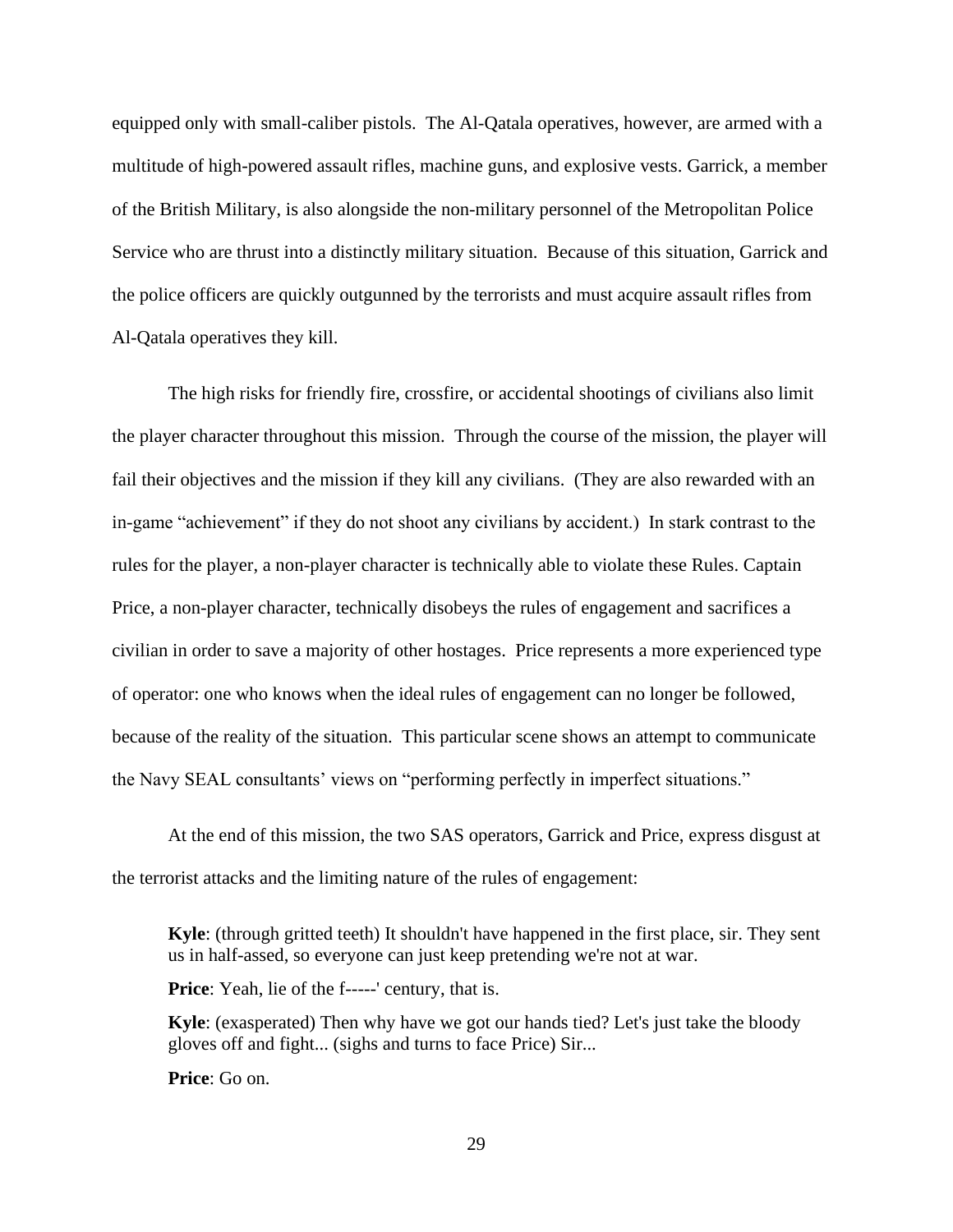**Kyle**: We don't stand a chance in hell with these rules of engagement, Captain. They can tell us where, they can tell us when...don't tell us how. My men were tracking that cell for weeks (Piccadilly (level)/Transcript).

In including Price and Garrick's pained conversation, the game puts the player in a position to experience the stress and tension of attempting to perform "perfectly in imperfect situations." The concept of "rules of engagement" and, the tensions between the ideal and real situations in which they are applied, are clearly seen in this particular mission. The moral, ethical, and tactical challenges the player witnesses are also a result of this tension. Furthermore, these tough situations are a result of the use of terrorism as a modern form of warfare.

# *Terrorism as a Modern Form of Warfare*

Sergeant Garrick's frustration is indicative of a common feeling that occurs when a conventional military force encounters modern forms of terrorism. The Al-Qatala operatives in this mission are not in London to secure a foothold or strategic position or to gain any territory; rather, they attack Piccadilly to create chaos and mayhem. Part of the Al-Qatala operatives' mission is to bring the war to the home front of Western nations which have not suffered the same types of occupation, violence, and strife as many Middle Eastern nations have. An example of this ethos is present in the dialogue of the mission, when one of the Al-Qatala operative's states: "Your government has brought nothing but death to our lands! We shall return this death in kind. You will bleed as our children have bled!" These scenes of terror and chaos inflicted by the fictional Al-Qatala operatives, despite being depicted in the dramatized form seen in the game, provide an example of how destructive terrorism can be as a form of warfare.

Terrorism serves as a viable offensive option for resource-poor militant groups seeking to attack countries, like the UK or USA, with substantially more technological sophistication and professional militaries. The Al-Qatala operatives can marginalize the conventional military and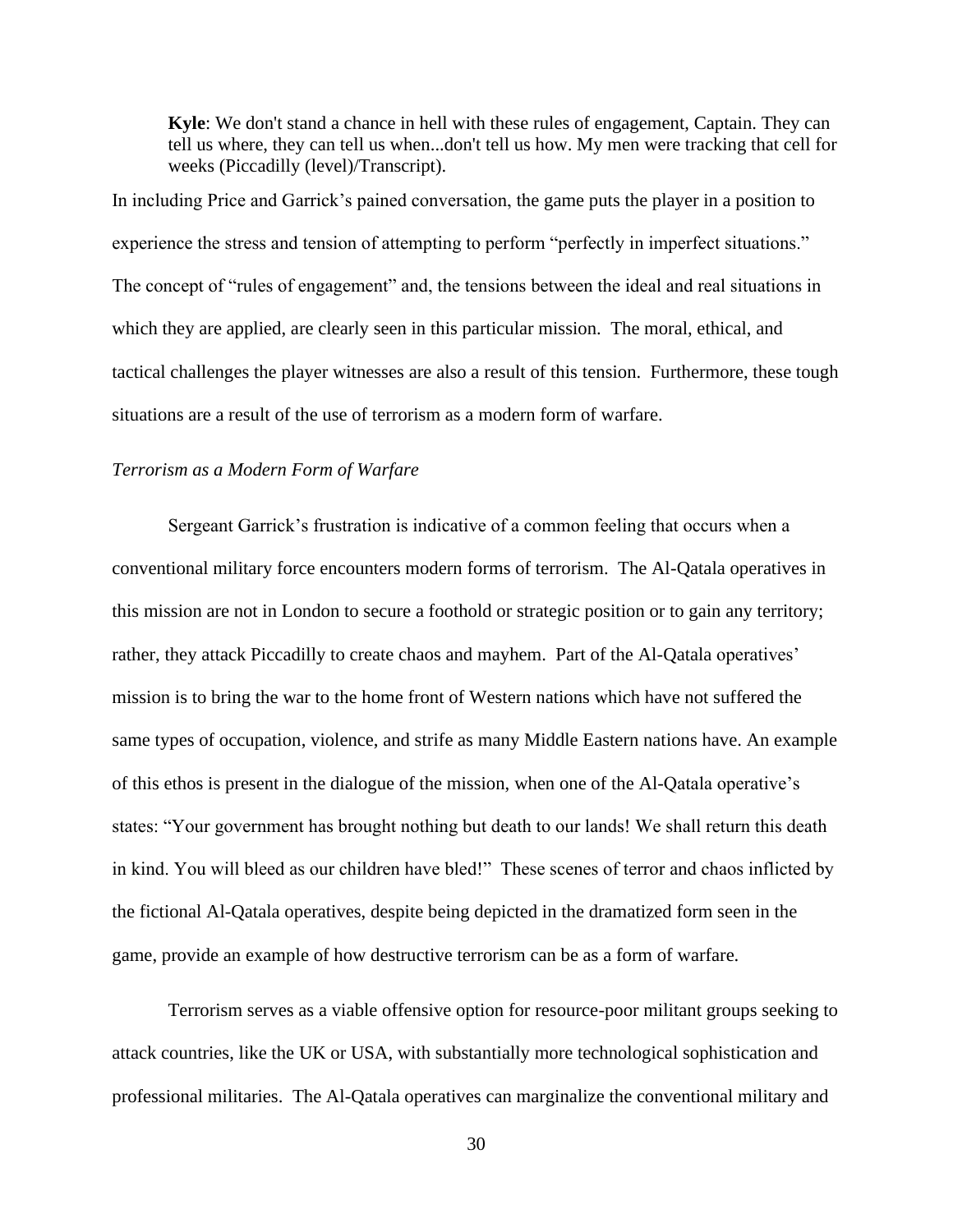police forces with asymmetric tactics, like suicide bombers and enemies in civilian clothes, which violate any standard, institutional rules of engagement. There is also an interesting parallel here with the tactics used by the Al-Qatala terrorists and the Urzik Liberation Force "freedom fighters" --which will be explored in a later section.

As mentioned in the previous section, these terroristic tactics also place a heavy moral and ethical burden on the Western operators. When an Al-Qatala operative places an explosive vest on a single hostage, and the resulting explosion from his vest will kill Price, Garrick and the other hostages in the area. Price is forced to sacrifice one hostage to save the other hostages, Garrick, and himself. This compromises the Western operator's moral position and forces them to bend their own rules of engagement.

# *Conclusion*

Overall, this disturbing scene supports Lenoir and Caldwell's view of the creation of exciting, visceral imagery, and also supports their critique of the earlier scholars of the militaryentertainment complex. The "clean war" articulated by Stahl, in other words, is no longer considered ideal for representing the way the global war is going. Audiences want to see and are given the complex moral problems which these highly skilled individuals face, however over-the-top or dramatized they may be. One of the military consultants for the game describes a similar theme when explaining that his job as a Navy SEAL dictated that him and his team "be perfect in imperfect situations." These imperfect situations would never appear in a game sponsored by the government, like *America's Army*, as they would face far too much criticism. In "Piccadilly," the player is able to experience the use of ideal rules of engagement which encounter the reality of urban conflict and terrorism. The player also witnesses the destructive power of modern terroristic warfare and the resulting "moral outrage" from such an attack. At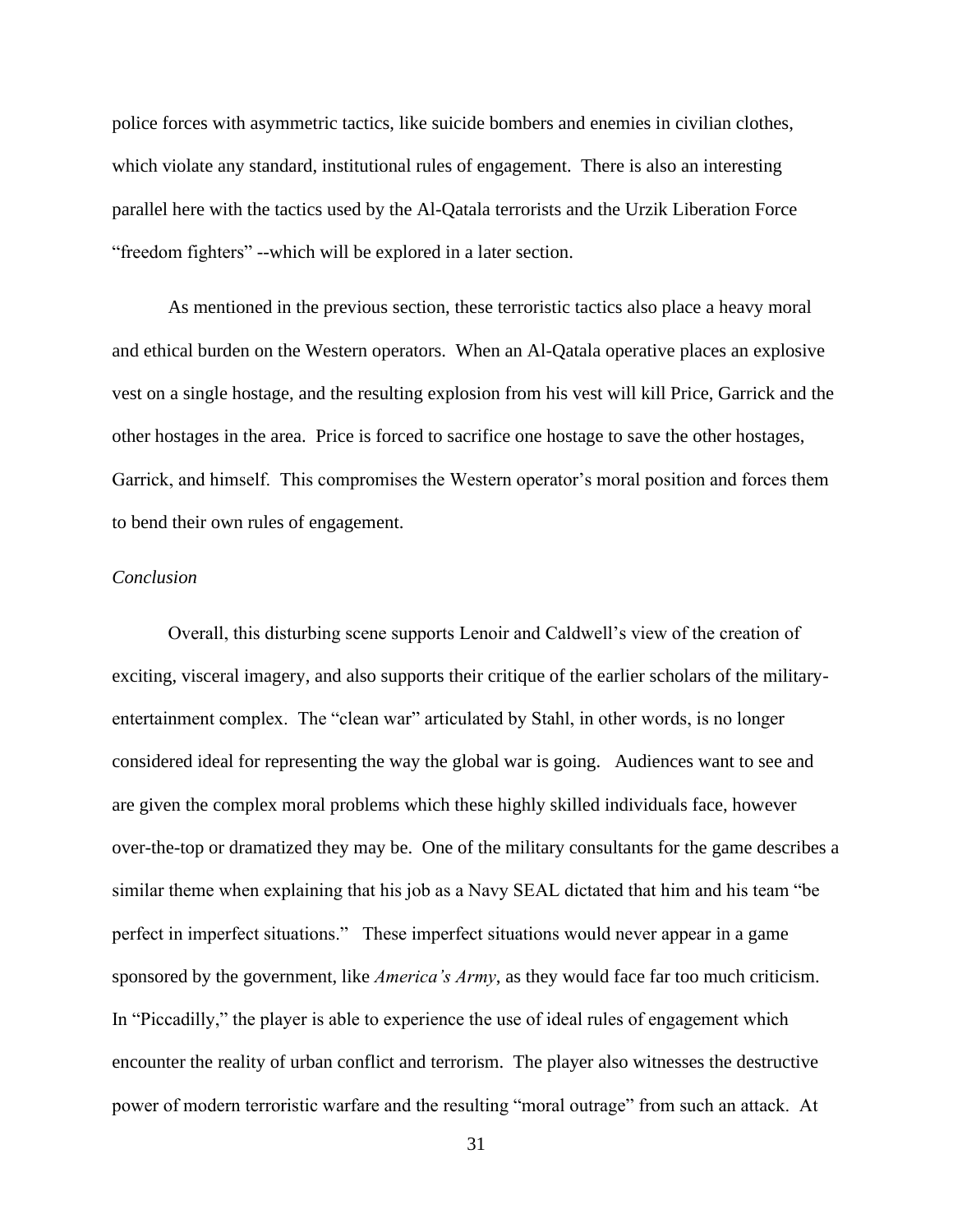the same time, these themes and dialog are still being communicated by a strongly Western voice and the discourse here is skewed.

In *Piccadilly*, the player (in control of SAS Operative Kyle Garrick) is placed in a weak position by the game designers: at the beginning of the mission, the player is instructed not to fire their weapon and they are subsequently attacked by terrorists—who are armed with significantly more powerful weapons than the player. The player character in this mission, Kyle Garrick, is in a sense the opposite of the player character Alex. Whereas Alex is an experienced, elite operative, Kyle is a relatively new member of an elite group. Kyle is also limited by the rules of engagement and the compromising situation created by the terrorist attack—both of which force Kyle to navigate through a civilian environment, avoiding civilian casualties, while also trying to eliminate the terrorist threat**.** Rules of engagement are designed with the intent of limiting civilian casualties. In a situation like the one in this mission, however, the player sees how civilians and enemy combatants can become mixed together, making it difficult or impossible to distinguish friend from foe.

The game designers use the rules of engagement as a limiting force in gameplay in order to make the player feel powerless against the terrorist attack. The previously mentioned discussion between Kyle and Captain Price about their shared frustration is meant to encourage the player to share in that frustration as well. At the beginning of the level, the player is only equipped with a small pistol and will fail the mission if they shoot before given proper clearance from their superiors. This limited status prevents the player from being able to act and prevent the first attack which begins the overall terrorist attack on Piccadilly Circus. The subsequent chaos of the mission and the reflective frustration of Price and Kyle is a direct result of the limits imposed on the player in that beginning moment.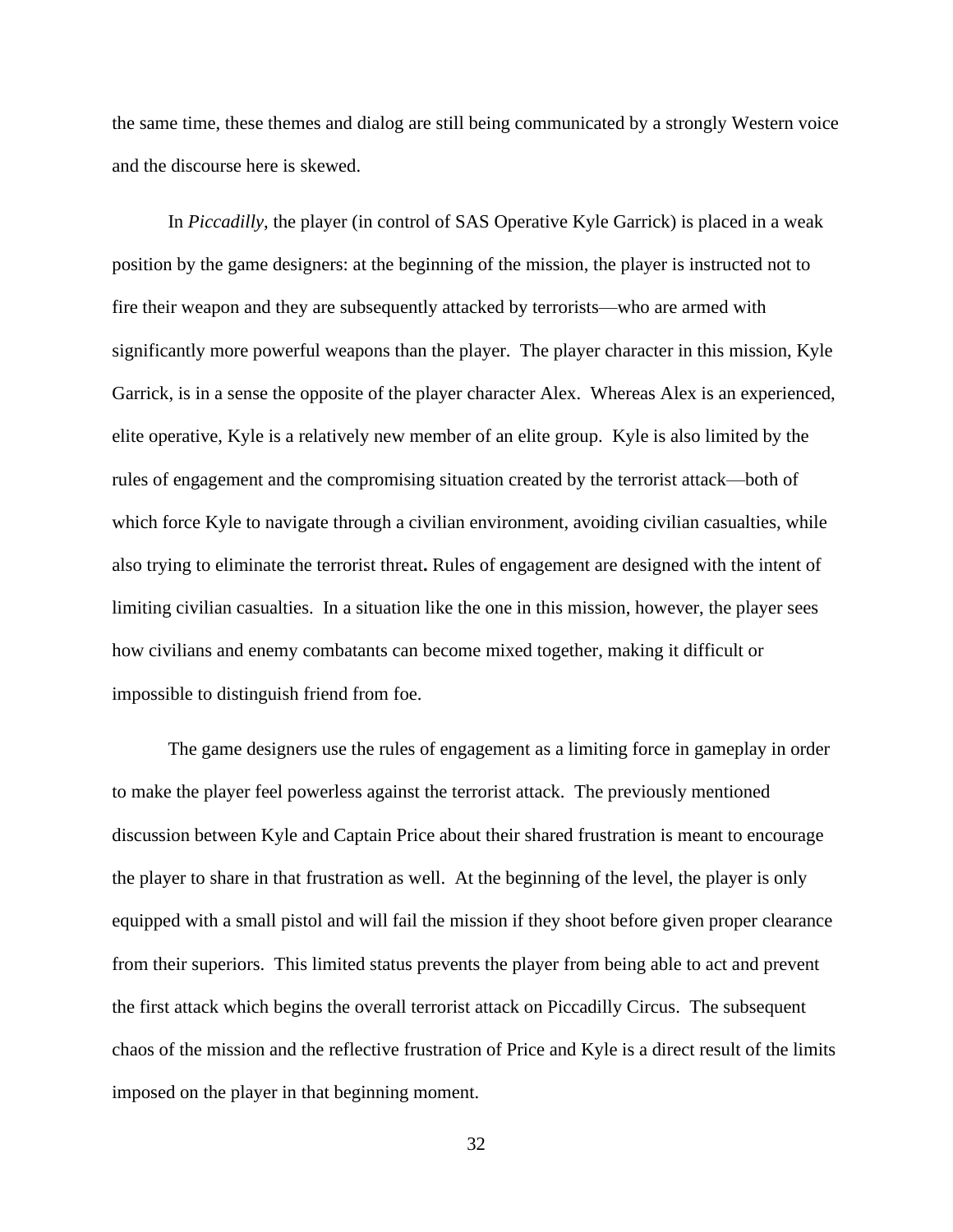Similar to the analysis from the previous sections, however, the impact of this disturbing scene is blunted by its disconnection from real-world politics. Although *Modern* Warfare aims for authenticity, this scene bears little resemblance to real-life terror attacks, like the London Underground bombings of 7 July 2005. The fictional attack against Piccadilly Circus is instead dramatized and made into an "adrenaline rush" experience for the player to feel a visceral sense of action and drama, but the narrative only briefly reflects on why the Al-Qatala organization chose to attack London. The designers do not intend for the player to reflect on this act of terrorism, but rather simply to experience it in the same way one would experience a roller coaster at an amusement park ride.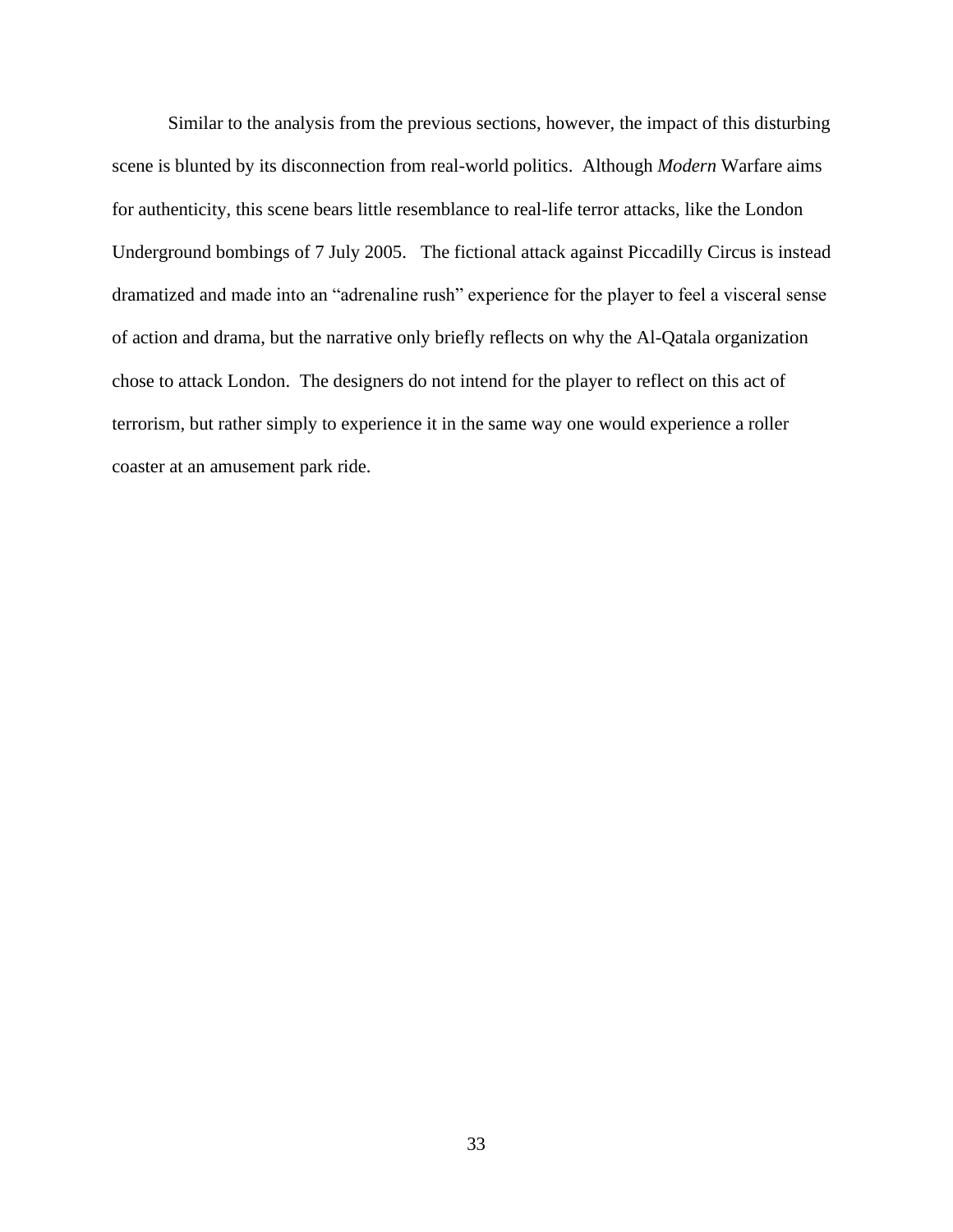#### **CHAPTER 5. "HOMETOWN"**

The previous chapters' analyses focus on the representation of the Western perspectives of the American character, Alex, and the British character, Kyle Garrick--and their respective roles as members of conventional Western militaries. In contrast, this chapter analyzes the representation of non-Western identities in another mission within *Call of Duty: Modern Warfare*: entitled "Hometown." This chapter accordingly shifts from the Western-centered perspective by analyzing the depiction of non-Western characters, locations, and ways of warfare. Specifically, there are two central examples of non-Western identities in *Call of Duty: Modern Warfare*: 1) the fictional nation of Urzikstan, where the fictional Urzik Liberation Force also operates. 2) The role of Russia as the antagonist in the narrative--including the specific depictions of Russian soldiers committing crimes against the civilian Urzik population. In this mission, the player controls Farah Karim, the central non-Western identity in the game.

The mission "Hometown" depicts the fictional invasion of the nation of Urzikstan by Russian forces in the 1990s. The first part of this chapter's analysis focuses on the depiction of this fictional nation and its inhabitants. In this mission, the player is in control of seven-year-old Farah Karim, -- an Urzik girl and one of the main characters of the game -- during the invasion of her home by Russian forces. The mission is a flashback to the young Farah; before the mission, Farah was an adult and a secondary character who interacted with Alex as he infiltrated the occupied Urzikstan. The adult Farah is also a leader of the Urzikstan Liberation Force, an insurgent group committed to the goal of expelling the Russians from Urzikstan, as well as combatting the Al-Qatala terrorist organization. In examining the portrayal of the Urziks, this chapter also expands on the previous analysis of the use of the term *insurgent,* seen in the chapter on "Fog of War," by looking more closely at the depiction of the ULF and Farah Karim as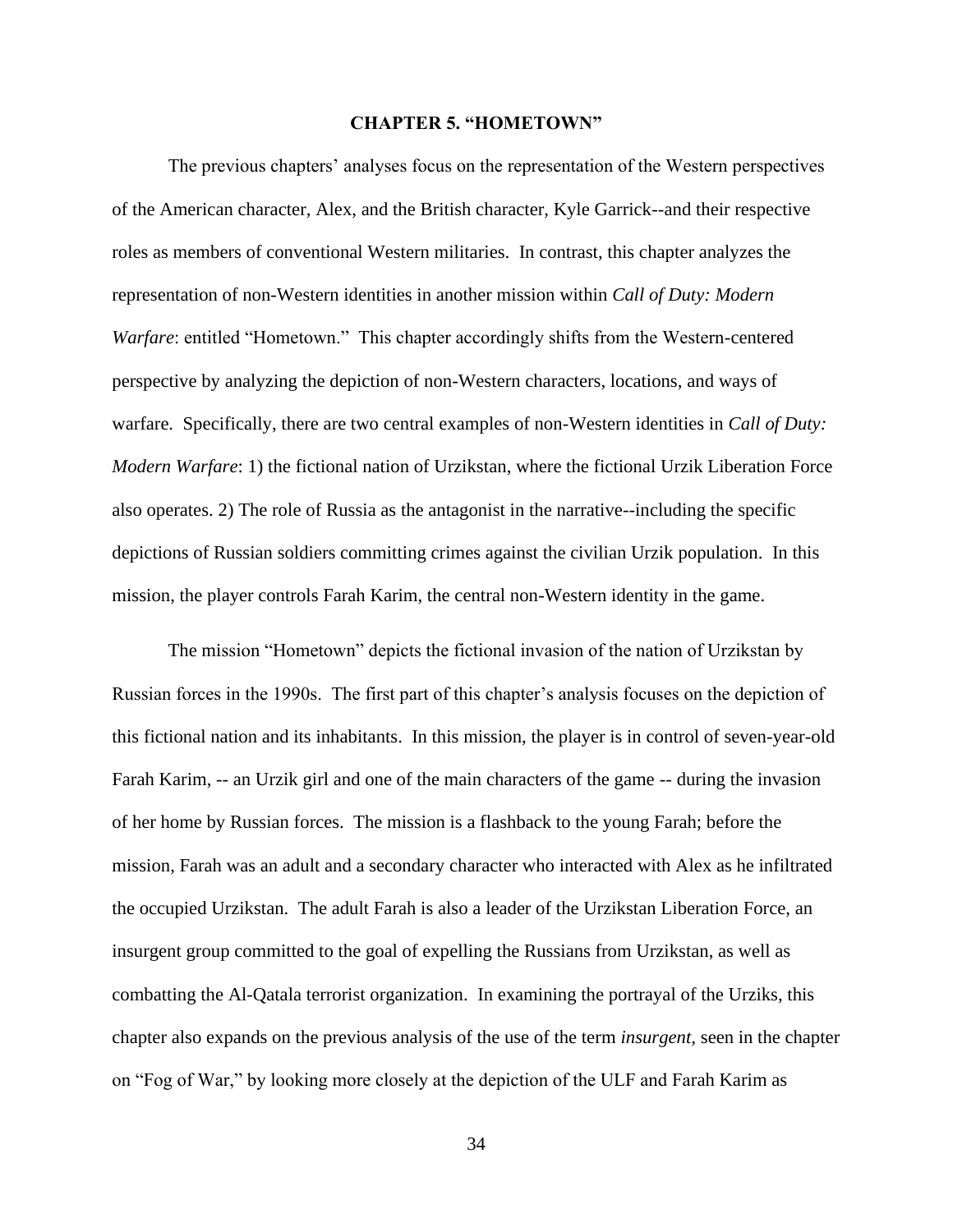insurgents fighting against foreign occupation. Insurgents are members of an armed resistance, usually rebelling against foreign occupation with the goal of liberation and political autonomy.

The second part of this chapter analyzes the depiction of Russians in "Hometown." In this mission, the Russians are portrayed as acting with callous indifference towards the population of Farah's village. Russian soldiers deploy chemical gases against unarmed civilians and casually massacre the survivors of the initial attack. As the player navigates through the mission as a young Farah, they encounter three unique Russian characters: the soldier known as "J-12" and a duo of Russian soldiers named Luka and Andrei. As a young, unarmed Farah, the player must evade and eventually kill these Russian characters in order to escape the ruined village. This part of the analysis will focus on the portrayal of the Russians as antagonists: including the one who attacks the player, and the two others whom the player must attack in order to complete the mission.

Finally, this chapter will continue the line of analysis articulated in the previous section: that *Call of Duty: Modern Warfare* emphasizes a design that gives the player exciting, and adrenaline-filled experiences—instead of compelling the player to reflect on what they are experiencing. This section's critique focuses specifically how the complex social, religious, and cultural aspects of Middle Eastern identities are flattened into the fictional Urzik ethnicity. Although the depiction of the Urziks subverts most stereotypical depictions of Middle Eastern identities as terrorists or other hostile villain roles -- by placing the Urziks in the role of insurgents struggling for freedom -- the Urzik identity still fails to transcend these flat, stereotypical depictions. Farah Karim, for example, is a young, female leader and fighter, which subverts previous stereotypes of Middle Eastern women. And Farah's appearance is also similar to that of Kurdish militia fighter Asia Ramazan Antar, a young fighter in the Kurdish Women's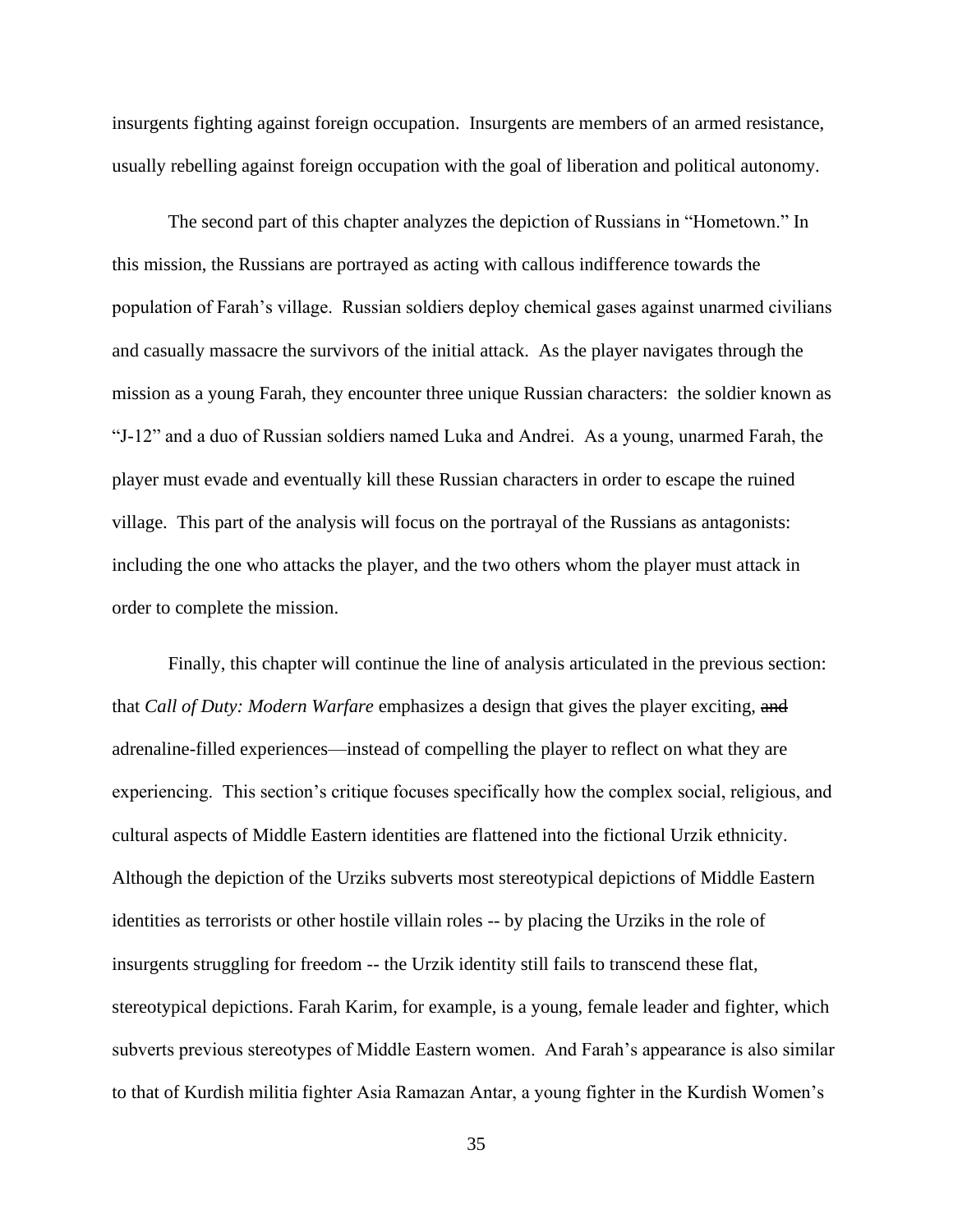Protection Units (YPJ), whose unique appearance was objectified by Western media and described as the "Kurdish Angelina Jolie." Nevertheless, this chapter argues that Farah, and by association the Urzik ethnicity, is also objectified for the sake of a Western audience.

# *Urzikstan and the Flattening of Identity: Middle Eastern Identity in Military Video Games*

In American military video games, like the *Call of Duty* franchise, characters with Middle Eastern identities are typically antagonists*.* Vit Sisler, a professor of New Media Studies at Charles University in the Czech Republic, argues (in his influential article "Digital Arabs: Representation in Video Games") that in military video games the "diverse ethnic and religious identities of the Islamic world have been flattened out and reconstructed into a series of social typologies operating within a broader framework of terrorism and hostility" (Sisler 203). This flattening of identity is seen in the character of Farah and the fictional Urzikstan and the Urzik ethnicity in *Call of Duty: Modern Warfare*. While the Western characters of Kyle Garrick and Alex possess a level of authenticity as realistically represented members of real-life armed forces, and citizens of real countries, Farah and the other Urzik characters' entire identity is fictional and flattened in the manner described by Sisler**.** Although both of these characters are fictional, the Middle Eastern identity, represented in the Urzik ethnicity, is flattened more than the Western identities. Jacob Minkoff, a design director for *Call of Duty*, acknowledges this flattening in an interview with Polygon.com, a popular gaming journalism website. Minkoff addresses the criticism that Western countries have realistic representation as "flagged soldiers" (referring to the flags worn on their uniforms), while the Middle Eastern characters are given a completely fictional flag and identity -- and one language, Arabic. Minkoff explains the difficulty in addressing this oversimplification from the perspective of the video game industry: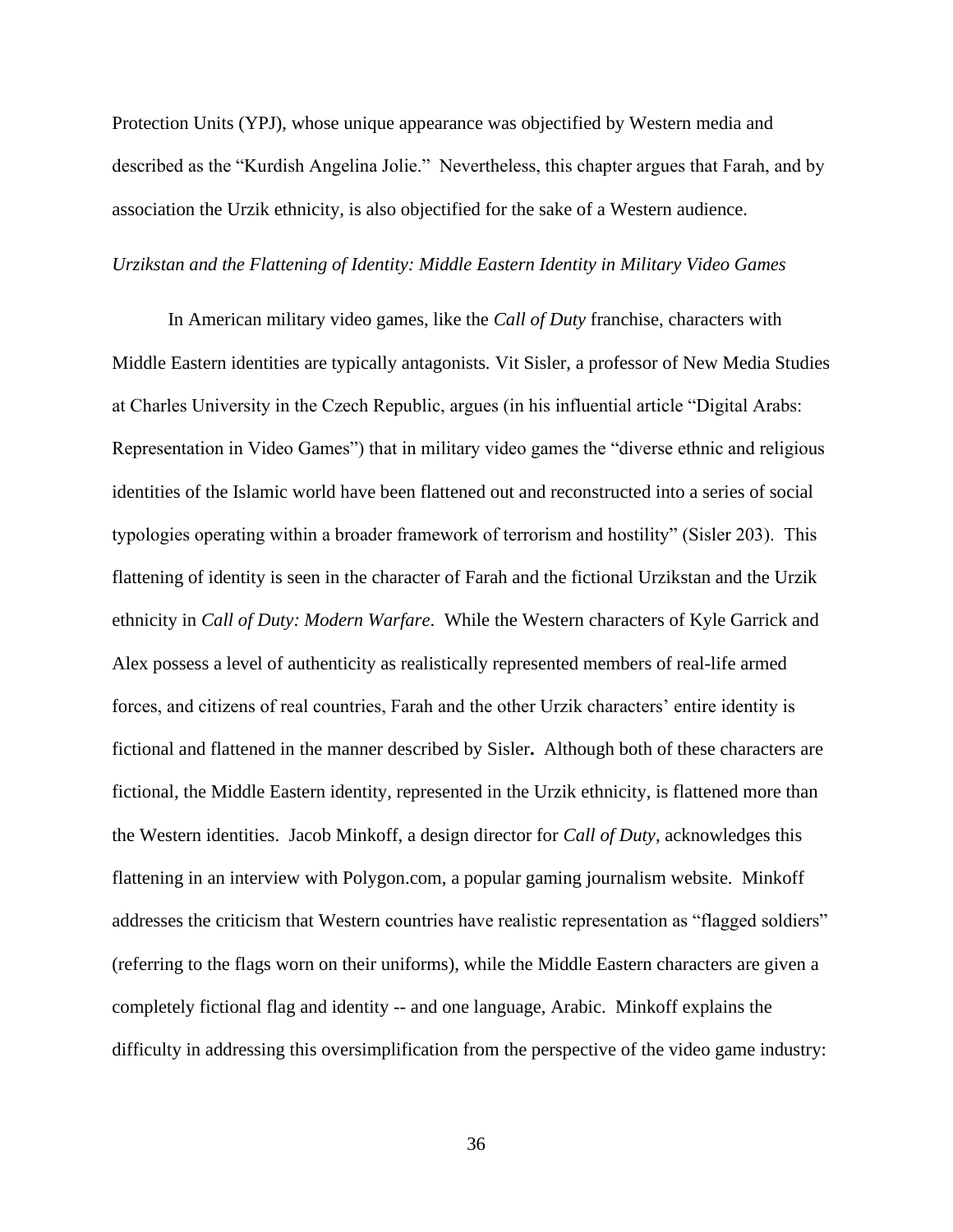[W]e just didn't want to get wrapped up in the politics of any specific real world country. That's because, number one, we don't know enough about the politics of any given country to be able to do it respectfully. And, number two, it would tie our hands as developers where we have these ideas of emotionally impactful narrative moments, exciting gameplay moments, and we want to be able to bring those to the screen without having to worry about, "Well, that's not accurate to this conflict...." So it makes sense for us to fictionalize the Middle Eastern country, but not the places that the Middle Eastern — that the terrorists from that country attack (Hall 2019).

This quotation supports the central point, made earlier in this thesis, that suggests that this game is emphasizing excitement and adrenaline more than reflection. Although this game flirts with reflection through emotionally impactful moments, it quickly moves onto the next mission. What Minkoff does not say, but this chapter does, is that part of the designers' motivation is just commercial—and that this tendency persists throughout this game. More broadly, this is a trend in which the industry ignores something important: in this case, the geopolitics of the Middle East.

For Minkoff and the other designers of *Call of Duty*, creating the fictional nation of Urzikstan gave them freedom to create "impactful narrative moments" and "exciting gameplay," without the need to understand the complex politics of the Middle East. These impactful and exciting moments are all based in the fictional setting of Urzikstan, during a foreign occupation by Russian forces. An insurgent group known as the Urzikstan Liberation Force (ULF) resists the occupation and fights against both the Russian occupiers and the Al-Qatala terrorist organization responsible for the Piccadilly terrorist attack mentioned in Chapter 4. The Urziks, as insurgents, occupy a place in the game's "exciting" narrative, which allows the designers to appropriate the current state of conflict in the Middle East without needing to understand the full implications of non-state actors within a proxy war.This representation of the Middle Eastern role in this conflict is best reflected by the Urzik character of Farah Karim. Farah is a commander in the ULF and is zealous in her commitment to liberate her home country. In the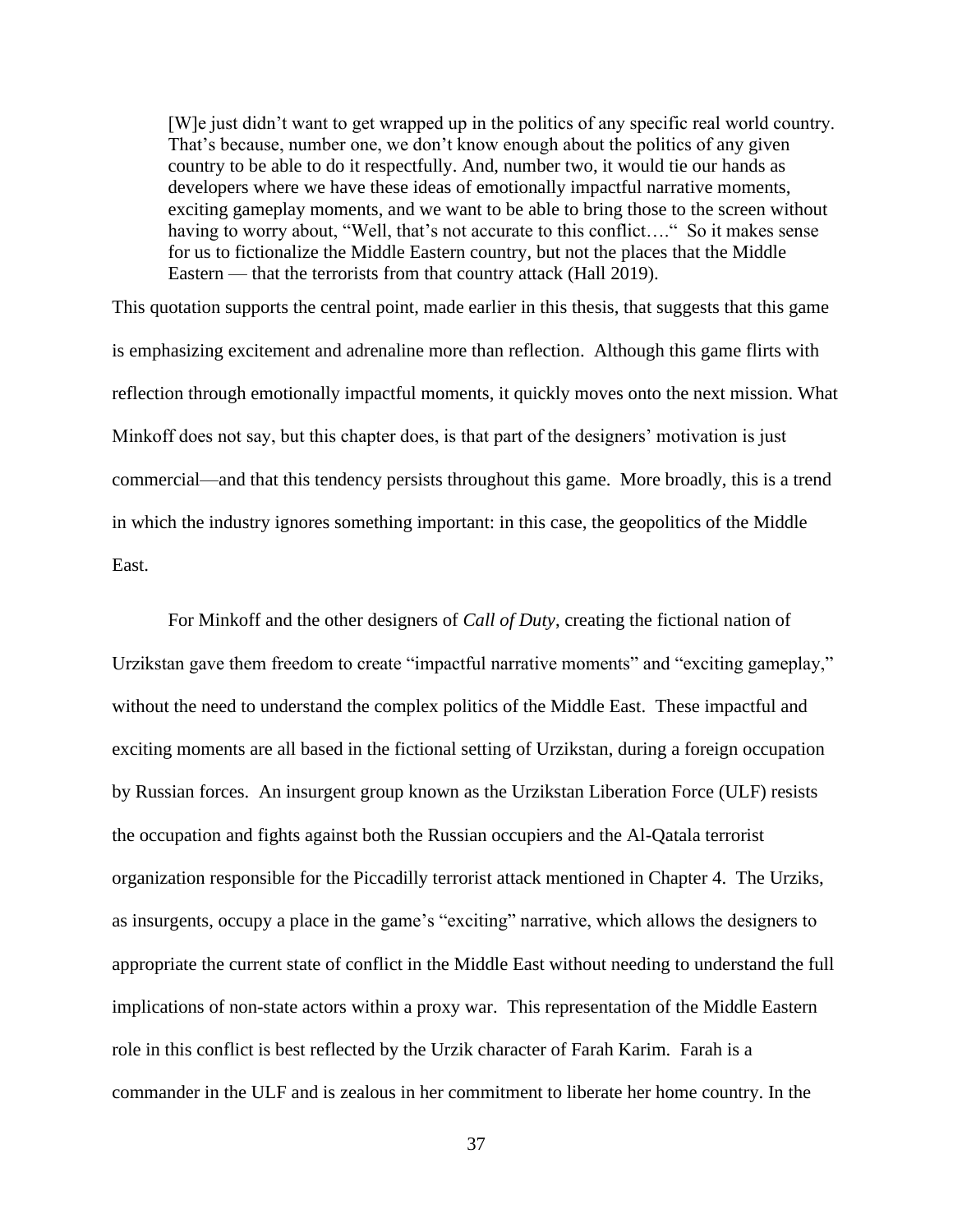mission "Hometown," the player is given a narrative explanation for Farah's motivation to fight against the Russians.

## *Farah Karim*

As we have noted, the player in this mission controls a seven-year-old Farah Karim, during a Russian attack on her village in the 1990s. In contrast to the other two playable characters, Alex and Kyle Garrick, Farah is not a highly skilled soldier but a civilian child. As Farah, the player does not have access to the wide arsenal of weaponry and equipment afforded to the Western characters. In fact, Farah spends the majority of this mission unarmed and unable to defend herself or her brother. While playing as Farah, the player spends most of their time hiding from and evading Russian soldiers. The player is able to locate a weapon only at the end of the mission, when they find the revolver and use it to kill two Russian soldiers, Luka and Andrei. Farah's lack of lethality is still present in this scene, however, because she is too small to fire the revolver quickly, and it takes her more time to reload the weapon, compared with the older characters.

By making Farah a child, and therefore unable to fire the gun quickly, the designers of this mission have essentially placed the player in a position of weakness and danger. Other characters, like Alex, are adults; they are given an arsenal of powerful weaponry--which makes the player who controls such characters feel powerful. Even Kyle, who is outgunned by the terrorists in the "Piccadilly" mission, eventually acquires weaponry to defend himself. Throughout the rest of the game, Farah too appears as a fully capable adult fighter. Yet when the player finally inhabits Farah, they are placed in this place of weakness -- possibly to encourage reflection on the precarious situations faced by civilians in combat zones. In the end, the choice to make Farah a young fighter—with crucial implications for the player's role-- falls back onto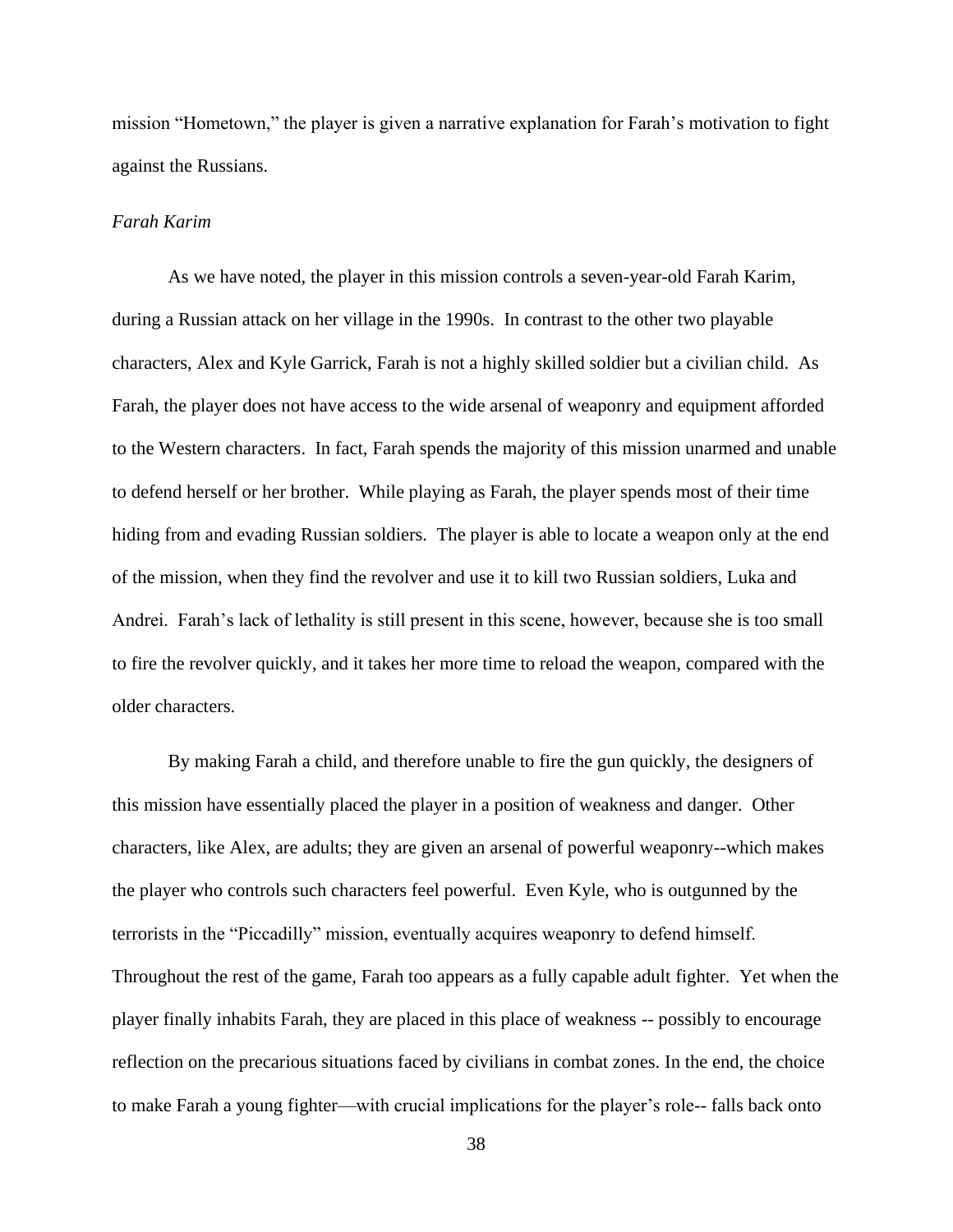tropes that place women and children into helpless victim roles. Here again, however, the designers appropriate this situation – that of a child soldier – and flatten her identity in order to make the scenario more palatable for Western audiences. This creates another exciting and visceral scene, similar to what we have seen in the previous chapters, without necessarily reflecting on the horrors of this scene.

# *Representation of Russians in "Hometown"*

As Farah, the player encounters three distinct Russian characters during the course of the mission: a Russian known as "J-12" and a duo of soldiers named Luka and Andrei.

# *J-12: The Monstrous Russian*

The player first encounters a Russian soldier known as J-12 who attacks Farah and her family in their home during the Russian invasion of their village. J-12 wears a gas mask, which obscures his face, and wears a piece of traditional Russian military clothing known as a Telnyashka, a blue and white striped undershirt, and he also has several Russian-style tattoos. The Telnyashka and that tattoos mark J-12 as a distinctly Russian character. J-12 kills Farah's father and attempts to kill Farah and her brother Hadir by chasing them around their home. The player, as Farah, avoids J-12 and eventually sneaks up behind him and kills him with the help of Hadir. Farah and Hadir steal J-12's gas mask which allows them to navigate through the chemical gas spreading through the village.

The character of J-12 prompted a significantly critical response from Russian gamers who boycotted or wrote negative reviews of *Call of Duty*, alleging the representations of Russians in the game were negative stereotypes. In an interview with Polygon.com after *Call of Duty: Modern Warfare's* release, the game's art director Joel Emslie expressed regret over this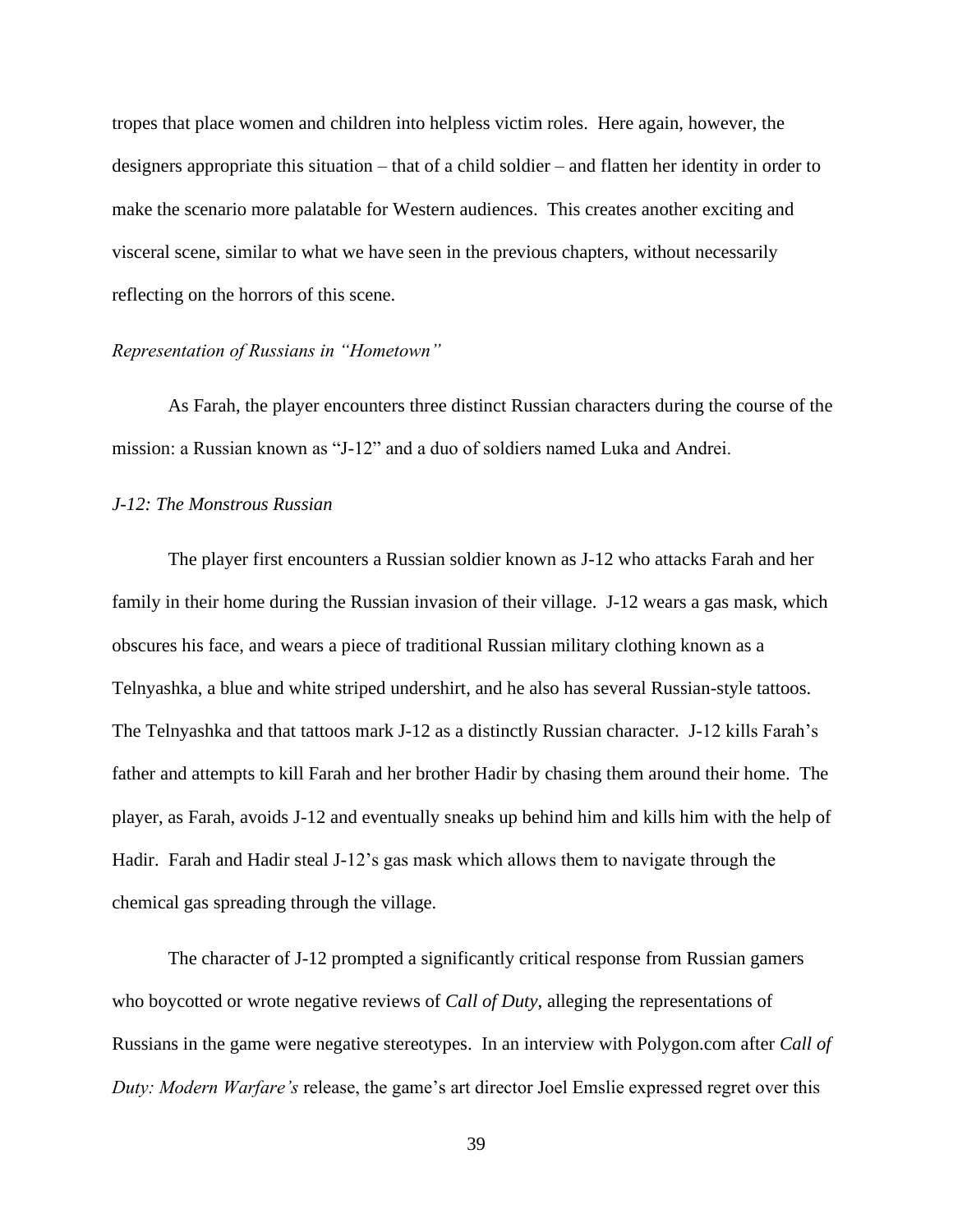response: "What I was going for artistically was [...] we're always trying to work for a cinematic experience. I'm trying to create something really memorable. And I kept thinking, metaphorically, these children are being chased by a monster in a maze" (Hall 2019). This controversy is a perfect example of the emphasis on exciting and memorable moments in military themed video games as opposed to encouraging reflection on the nature of conflict.

# *Luka and Andrei*

After killing J-12, the player guides Farah and Hadir through the remnants of their village. As they attempt to escape, Farah and Hadir witness Russian soldiers executing civilians and destroying homes and buildings. In contrast to the portrayal of conventional military forces in "Fog of War" and "Piccadilly," the Russians in "Hometown" are portrayed as not limited by the same rules of engagement mentioned in those previous sections. As the player navigates through the mission, Russian soldiers are seen killing multiple groups of defenseless civilians. Giving the player this view of helpless civilians again recalls a theme that comes up earlier in this thesis, one that shows that soldiers are put in an "imperfect" position when they attempt to negotiate around rules of engagement -- particularly those relating to civilians. The game shows the Russians as following a radically different set of rules of engagement – one that instead focuses on killing civilians to exterminate the entire village. As the player navigates through the level, they overhear a group of Russian soldiers speaking about the nature of the mission:

**Russian Soldier 1**: (In Russian) This one's still breathing... **Russian Soldier 2**: (In Russian) We have orders to kill the wounded... **Russian Soldier 1**: (In Russian) Have you ever been on a mission like this? **Russian Soldier 2**: (In Russian) Never. But what are we going to do -- break orders (Hometown/Transcript)?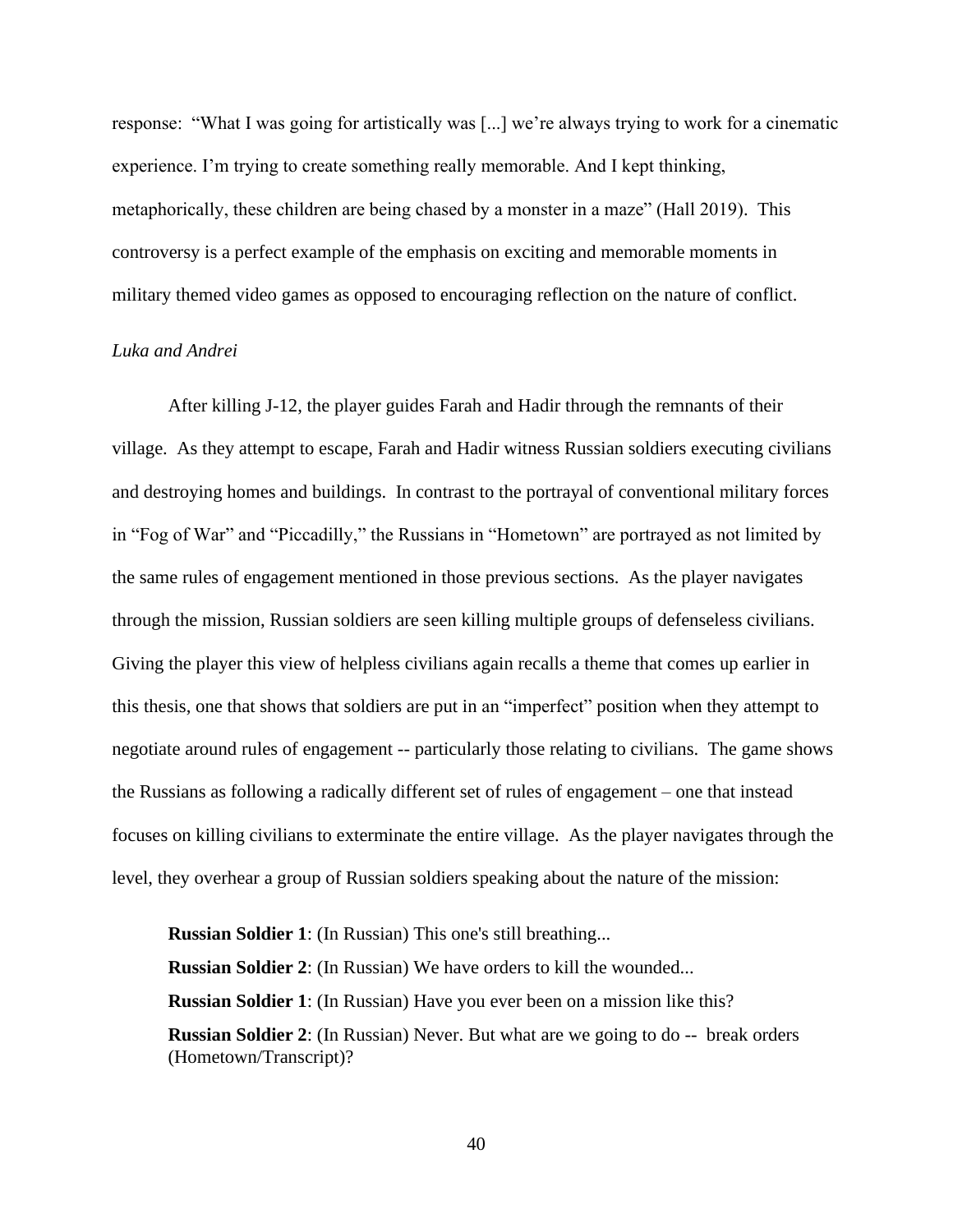There is a moment of reflection as these Russian soldiers acknowledge the severity of what they are being asked to do, but they justify their actions by saying that they are just following orders. Unlike the earlier scene in "Piccadilly," in which Kyle Garrick expresses his frustration with the restrictive rules of engagement that limited his team's response to the London terror attack, these Russian characters are instead given orders to kill civilians and act without restraint.

As the player makes their way to the end of the mission, they encounter two other Russians named Luka and Andrei. These two Russians are guarding a truck which the player needs to reach and start to escape and complete the mission. Luka and Andrei can be observed by the player**:** the two soldiers discuss a revolver they stole from a civilian they recently killed. The player is then directed to find the revolver and use it to kill both Russians so that Farah can get to the truck and escape. If the player shoots one of the soldiers, the other will shout his name in shock. If Luka is shot, for example, then Andrei shouts "Luka! No!" This scene is one of the only times in this game in which the generic enemies are given a name and react with grief over the loss of their comrades. In contrast to the scene with J-12, Farah is the attacker in this particular moment. Over the course of this mission, Farah goes from being assaulted to being the aggressor. Also, these two Russians are given names in contrast to the character of J-12 who is only known by his callsign. In a way, Farah's killing of the last two Russians reflects her evolution into a combatant by what she experienced over the course of the level: in the beginning, she kills J-12, a masked, monstrous figure, but by the end she ruthlessly kills Luka and Andrei in order to escape and survive. At the same time, Luka and Andrei are not innocent bystanders, but rather participants in the extermination of Farah's village.

Overall, Russians in this mission are shown as cruel or indifferent to the suffering inflicted on the village. Russian soldiers are shown ruthlessly executing the villagers of Farah's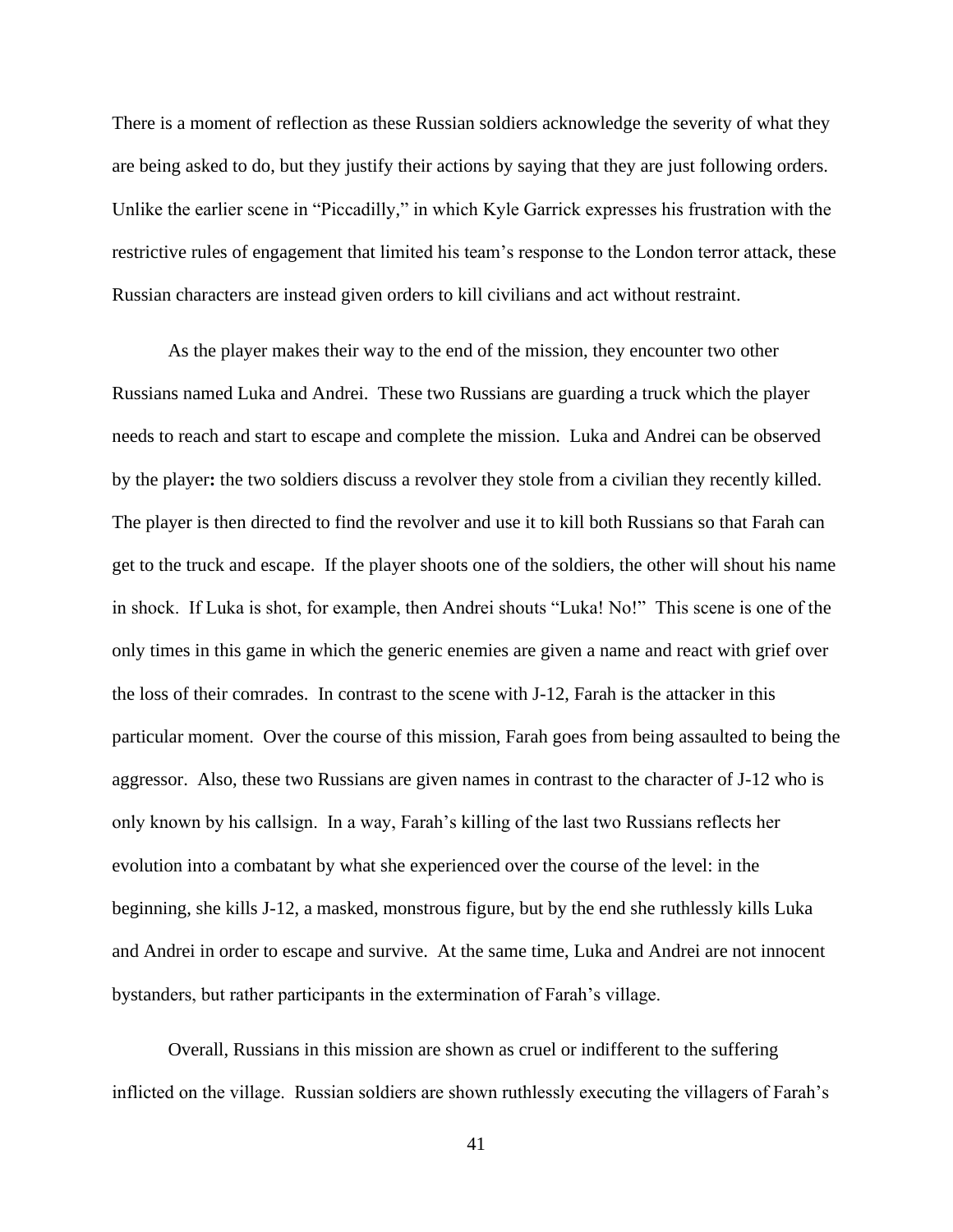hometown, and the player also witnesses J-12 mortally wounding Farah's father. Since the player controls Farah, they are meant to identify with the struggle of the Urziks and see the war through the eyes of civilians. In order to reinforce this perspective, Russian identity is also flattened in a manner similar to the flattening of Middle Eastern identities. Russian characters are seen committing acts of violence, typically against civilians or other vulnerable people, to make the mission of "Hometown" more visceral and exciting. The player never controls a Russian character, however, so the Russians are never given the same amount of agency as Farah or the Western characters. Also, although both the Russian and Middle Eastern characters identities are flattened, the Urzik identity is entirely fictional while the Russians are based on a real-life country and its military.

# *The Objectification of Identity for Excitement*

As the foregoing quotation suggests, Jacob Minkoff claims that the motivation for these simplifications of identity allows him and the rest of the design team to create "emotionally impactful narrative moments" and "exciting gameplay," without worrying about complete accuracy in the depiction of modern conflict. Yet this simplification and flattening with respect to non-Western identities skews the narrative of *Call of Duty: Modern Warfare* toward representing modern conflict in a way that emphasizes the dominance of the Western way of warfare. Although the character of Farah Karim is given a level of agency previously denied to Middle Eastern characters, she is still an objectified and flat representation of the complex, diverse identities of the Middle East. Here again, the game does not ask the player to "reflect" on such oversimplifications. This diminishment of accuracy for the sake of excitement and impactful moments is the same type of appropriation described—in another context-- by Lenoir and Caldwell. The argument of this section adds to Lenoir and Caldwell's argument by applying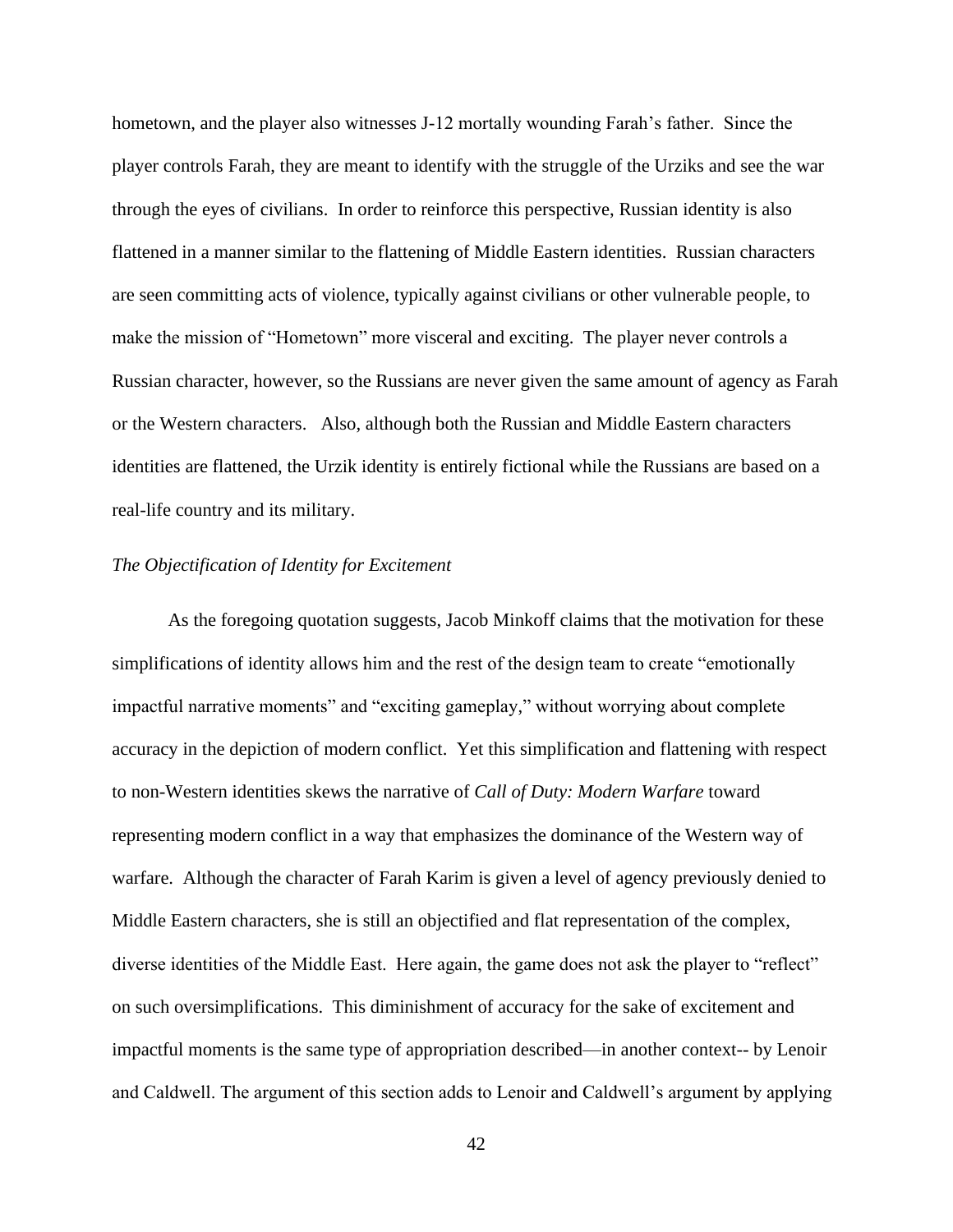their concept of "exciting" (oversimplified) gameplay to Sisler's statement regarding flattened identity.

 Lenior and Caldwell's analysis revolves around the role of advanced technology in the creation of these exciting gameplay scenarios rather than representation and identity. Yet, in the present analysis, we see that the designers also appropriate, oversimplify, and distort the complex politics and ethnicities of the Middle East for the sake of injecting just enough authenticity into the game to create these "emotionally impactful narrative moments." Nevertheless, they still emphasize excitement and feelings of adrenaline for the player, instead of encouraging reflection on the nature of the conflict. This appropriation of identity for the sake of excitement denies characters like Farah the ability to transcend the limits of their fictional identities. Any reflection gained while the player inhabits a young Farah's perspective--as she witnesses the destruction of her village and the massacre of her family--is blunted by the outcomes of the game's narrative. This outcome occurs when Farah's brother Hadir betrays her and their allies, and then joins Al-Qatala to seek violent revenge; because of his betrayal, the ULF is branded a terrorist organization, and Alex both abandons the United States and sides with Farah and the ULF. Farah is then placed back into the background of the game's narrative, while Alex and the other Western characters again become the central focus of the narrative.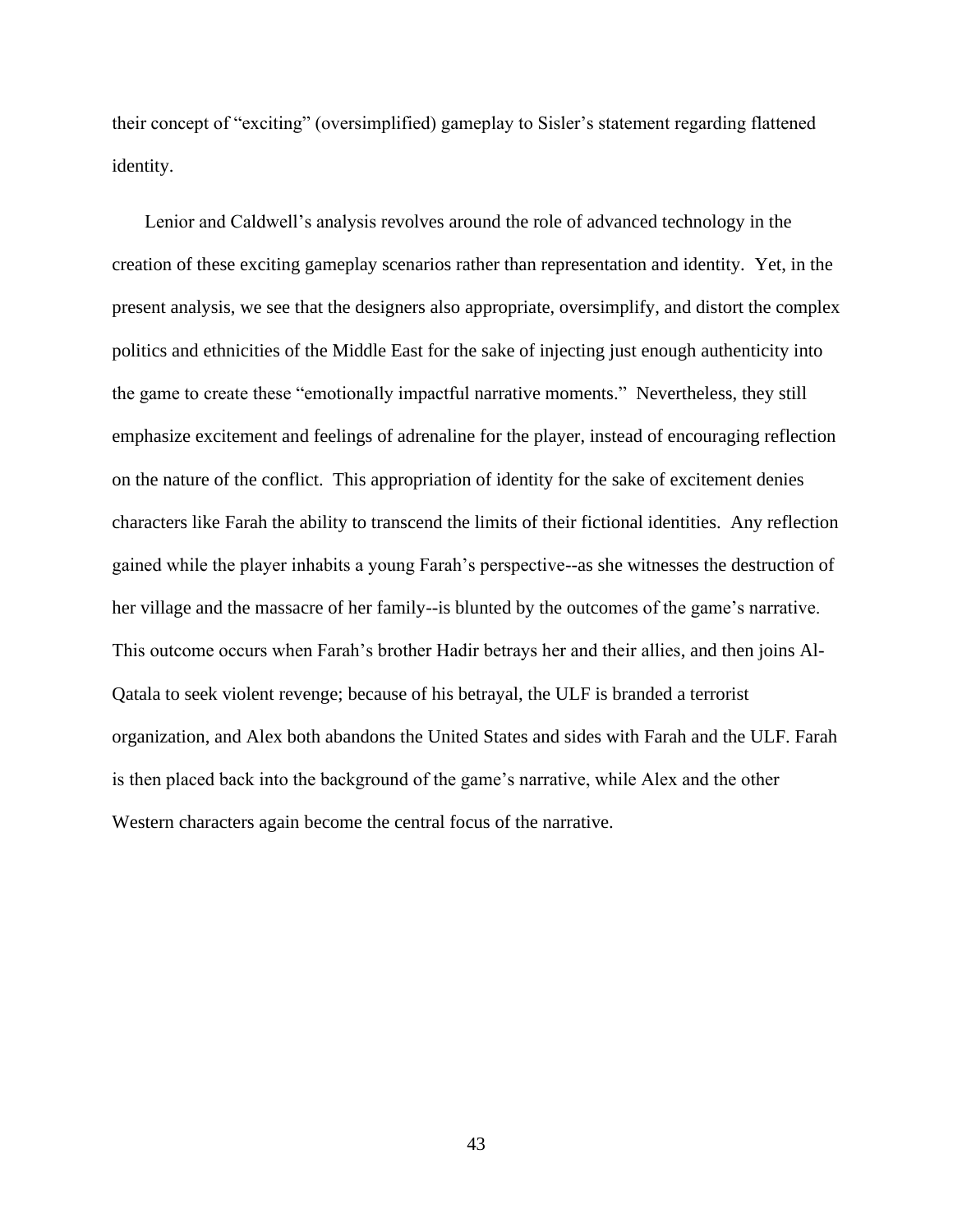#### **CHAPTER 6. CONCLUSION**

We have seen that *Call of Duty: Modern Warfare* contains exciting, disturbing, provocative, and at times authentic portraits of modern conflict: an airstrike of white phosphorus decimating Russian mercenaries, a car bomb ripping through the crowded streets of London, and a seven-year-old forced to kill adults for survival as her village and family burn behind her.

Returning to Huizinga's view of play as an element in the creation of culture and Bogost's stance on the persuasive power of video games, we see that the influence of these scenes and missions in *Call of Duty: Modern Warfare* affect the player's understanding of modern conflict and its effects. At the same time, we have expanded on Lenoir and Caldwell's view of the Military-Entertainment Complex revolving around the "commercial exploitation of military experiences" and the use of war as a "source of repeatable entertainment experiences." For we can now reconsider the cultural function of play and the persuasive power of video games -- limited by designers' continued use of stereotypes and flattened, fictional identities, combined with unreflective, adrenaline-filled scenes. All of which creates an exciting, but ideologically vacant, spectacle of warfare.

These limitations have not escaped the notice of game critics and governments. In particular, they have reacted to *Call of Duty: Modern Warfare*'s controversial scenes involving fictional atrocities committed by Russian soldiers –which have also resulted in negative online reviews from Russian gamers and an outright ban of the game by the government of the Russian Federation. As the Biden administration in the United States expresses a desire to end the twodecade conflict in Afghanistan, there is also a question of how the conflict known as the "Global War on Terror" will be remembered in future media. For example, *Six Days in Fallujah*, a game which seeks to tell the story of the infamous Battle of Fallujah in Iraq in the early 2000s, is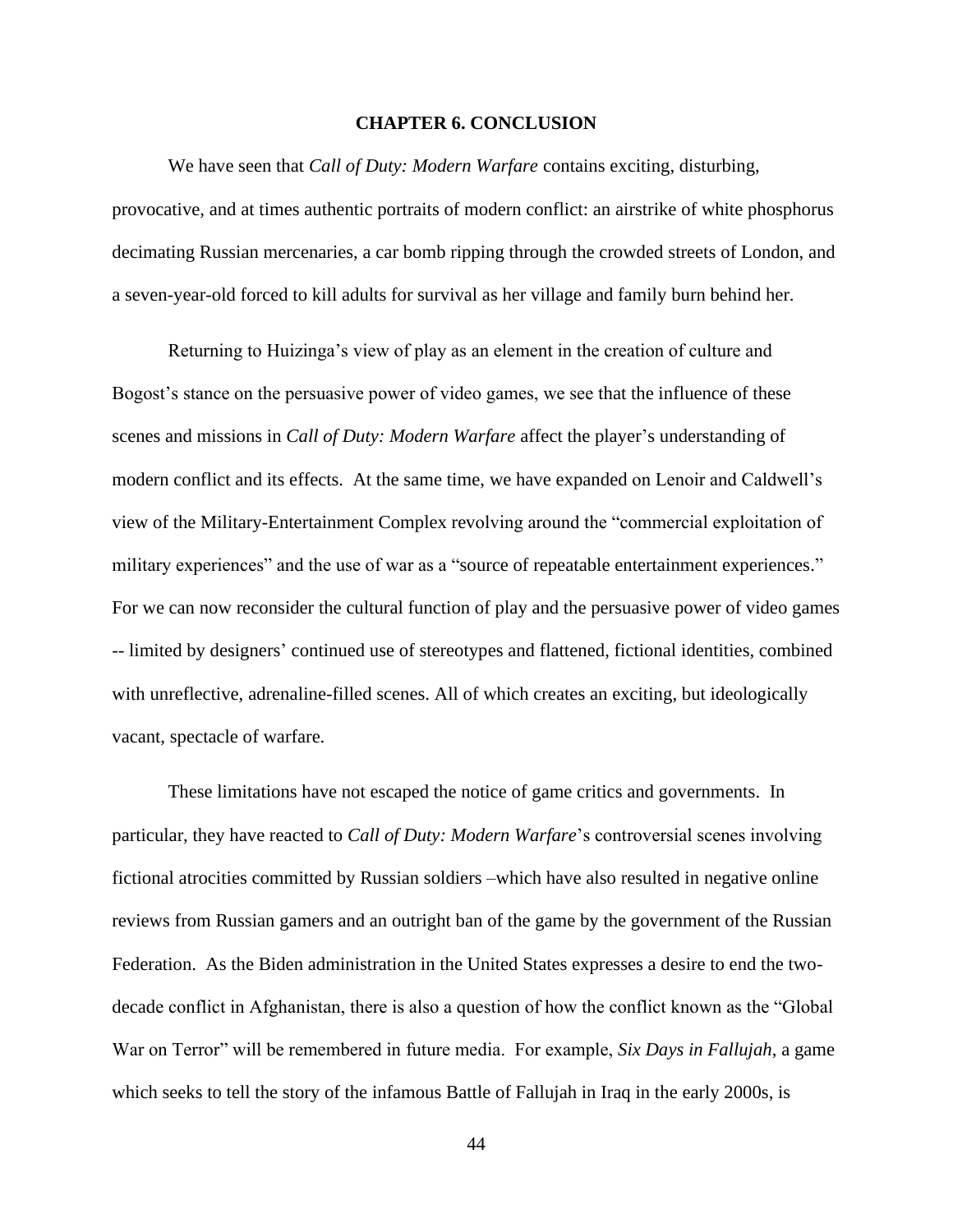already receiving criticism during its development, as game journalists question the desire expressed by the game developers to tell the story of the Iraq War "without politics" (Hall 2021).

Although the developers eventually acknowledged that this view of the "Global War on Terror" was quite impossible, their controversial stance seems to remain the norm in game development. We must accordingly consider questions for subsequent research: Is it possible to make a war game, set in a modern conflict, that is truly separated from our own political reality? What is the responsibility of the game designer -- who acts as the artist and architect of these persuasive culture-forming objects known as video games? Can a military-themed game, like *Call of Duty: Modern Warfare,* ever be used to critique or criticize the nature of war honestly? And finally, is an anti-war game even possible?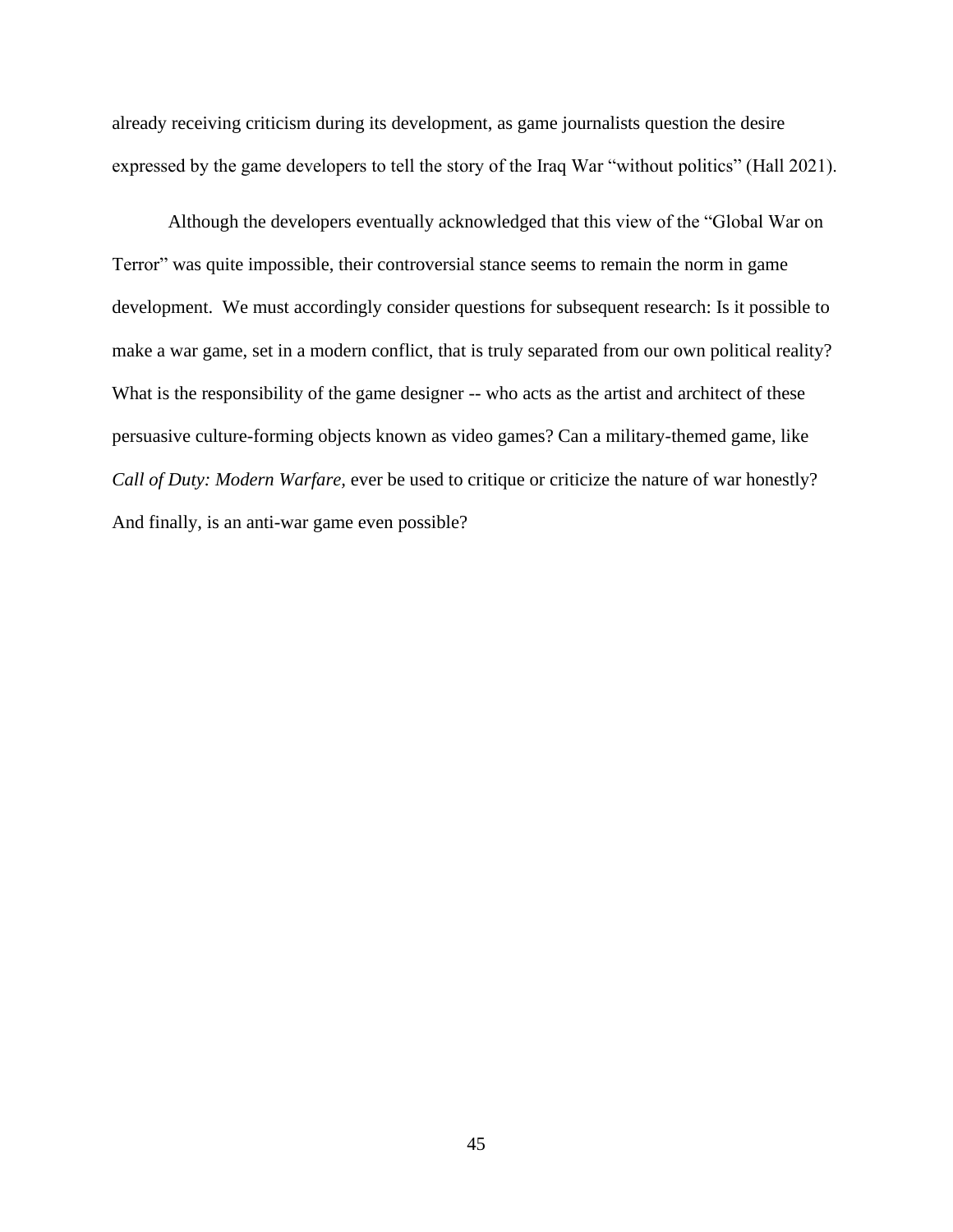#### **REFERENCES**

- Assistant Secretary of Defense for Public Affairs. (2015, July 31). *DoD Assistance to Non-Government, Entertainment-Oriented Media Productions* (DoD Instruction 5410.16).
- Bogost, Ian. *Persuasive Games: The Expressive Power of Videogames.* Cambridge, Massachusetts: MIT Press, 2007.

Caillois, Roger. *Man, Play and Games*. Urbana: University of Illinois Press, 2001.

- Der Derian, James. *Virtuous War: Mapping the Military-Industrial-Media-Entertainment Network*. New York: Routledge, 2009.
- Fog of War (level)/Transcript. (n.d.). Retrieved April 27, 2021, from https://callofduty.fandom.com/wiki/Fog\_of\_War\_(level)/Transcript.
- Fox, Amos C. *In Pursuit of a General Theory of Proxy Warfare - Land Warfare Paper 123*. Institute of Land Warfare, Association of the United States Army, February 2019.
- Hall, Charlie. "Why Modern Warfare Will Use a Fictional Country for Its Very Realistic Conflict." *Polygon*, 25 Sept. 2019, [https://www.polygon.com/interviews/2019/9/25/20883319/call-of-duty-modern-warfare](https://www.polygon.com/interviews/2019/9/25/20883319/call-of-duty-modern-warfare-middle-eastern-country-farah-karim)[middle-eastern-country-farah-karim.](https://www.polygon.com/interviews/2019/9/25/20883319/call-of-duty-modern-warfare-middle-eastern-country-farah-karim)
- Hall, Charlie. "Six Days in Fallujah 'not trying to make a political commentary,' creator says." *Polygon*, 15 Feb. 2021, [https://www.polygon.com/2021/2/15/22279600/six-days-in](https://www.polygon.com/2021/2/15/22279600/six-days-in-fallujah-interview-iraq-war-politics)[fallujah-interview-iraq-war-politics.](https://www.polygon.com/2021/2/15/22279600/six-days-in-fallujah-interview-iraq-war-politics)
- Hometown/Transcript. (n.d.). Retrieved April 27, 2021, from [https://callofduty.fandom.com/wiki/Hometown/Transcript.](https://callofduty.fandom.com/wiki/Hometown/Transcript)